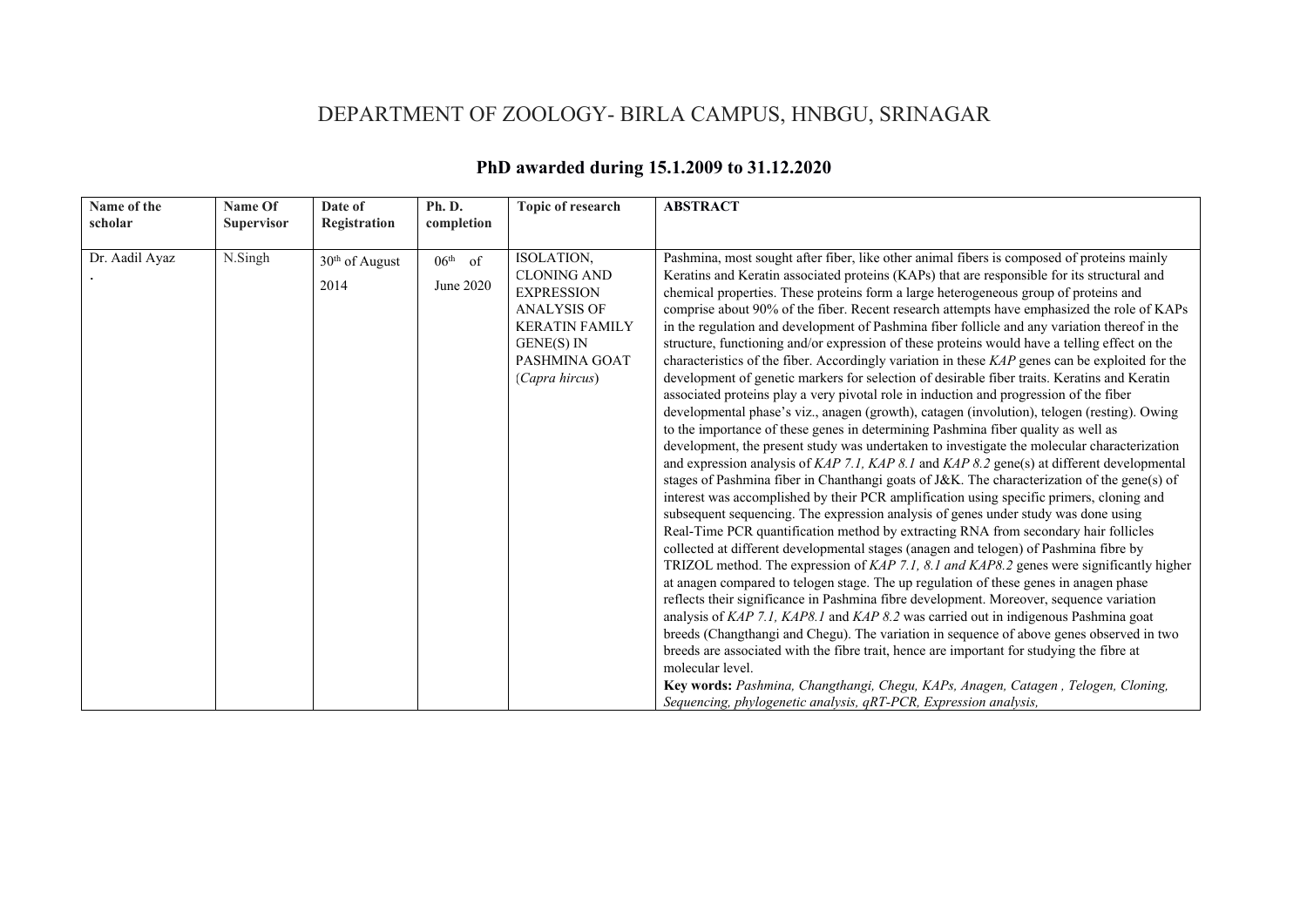| Dr. Bijendra Kumar | N. Singh    | 26 April 2013 | 06 July 2020 | THE IMPACT OF                | The study aimed to assess the impact of rainfall on flushing off/ creation of larval density of  |
|--------------------|-------------|---------------|--------------|------------------------------|--------------------------------------------------------------------------------------------------|
|                    |             |               |              | <b>RAINFALL ON THE</b>       | malaria vectors, effect of rainfall on adult mosquito emergence and the cutoff of rainfall       |
|                    |             |               |              | DEVELOPMENT AND              | causing malaria outbreak. Malaria disease varies from area to area depending on climatic,        |
|                    |             |               |              | <b>SURVIVAL OF</b>           | geographical and epidemiological condition. Climatic factors such as temperature, humidity       |
|                    |             |               |              | <b>MALARIA VECTORS</b>       | and rainfall affect the survival and development of mosquitoes. Rainfall influences the vectors  |
|                    |             |               |              |                              | distribution, density, development and their survival. The larval density per dip density        |
|                    |             |               |              |                              | (LDPD) of anopheline larvae before and after rainfall was calculated in order to analyze the     |
|                    |             |               |              |                              | impact of rainfall on malaria vector population. The study sites were selected Baghpat of        |
|                    |             |               |              |                              | Uttar Pradesh and Northeast (Shahdara) of Delhi. As per WHO dipping method was used for          |
|                    |             |               |              |                              | collection of immature stages of mosquitoes. Larval sampling was performed fortnightly from      |
|                    |             |               |              |                              | 07:00 to 11:00 hrs from July 2014 to September 2016. LDPD decreased at average of 45.6           |
|                    |             |               |              |                              | mm and 50mm rainfall in different habitats of Baghpat and Northeast, Delhi respectively,         |
|                    |             |               |              |                              | except in cemented channels of Meet Nagar and pools and pits of Shakti Garden. Negative          |
|                    |             |               |              |                              | correlation was observed between rainfall $(>45.6$ mm) and larval density of anopheline in       |
|                    |             |               |              |                              | Baghpat and Delhi (P<0.001). In Baghpat district, An. culicifacies, An. stephensi, An.           |
|                    |             |               |              |                              | subpictus, and An. vagus were identified after adult emergence while An. culicifacies, An.       |
|                    |             |               |              |                              | stephensi and An. subpictus were also identified from district Northeast, Delhi. There was       |
|                    |             |               |              |                              | positive correlation between rainfall and malaria with one to two month lag.                     |
| Mr. Rajbeer Singh  | P. Nautiyal | 11.03.2013    | 08.08.2019   | Diversity of diatom          | Diatoms have diverse ecological preferences and are hence environmental indicators. This         |
|                    |             |               |              | assemblages in the           | property has been used to assess water quality in variety of aquatic habitats of Doon            |
| Reg No LZ-14240;   |             |               |              | lotic and lentic             | valley. Order of species-richness in habitat : stream> wetland> spring>pond>irrigation canal>    |
|                    |             |               |              | freshwater habitat of        | cave-rock> ephemeral> lake. No similar assemblage observed In the pond, cave-rock and            |
|                    |             |               |              | Doon valley.                 | wetland habitats throughout the year. Among habitats average dissimilarity was least for cave-   |
|                    |             |               |              |                              | rock and spring (64.66 %) and highest dissimilarity among the pond and spring habitats.          |
|                    |             |               |              |                              | Anthropogenic eutrophication caused moderate degradation in Doon valley. The degradation         |
|                    |             |               |              |                              | in the stream habitats was largely low to moderate; largely high for spring, it was moderate in  |
|                    |             |               |              |                              | pond and low in wetland habitat. S5 and S11 are the most impacted streams while S6 and S9        |
|                    |             |               |              |                              | are still pristine.                                                                              |
| Mr. Upendra Singh  | P. Nautiyal | 11.03.2013    | 25.02.2019   | Analysis of                  | The present work employed different approaches as morphometrics, meristics (traditionally        |
|                    |             |               |              | Homogeneity,                 | and truss) and genetic markers to illustrate intra and inter specific similarity or variation in |
| Reg No LZ-14240    |             |               |              | sub-speciation,              | three snow trout species Schizothorax richardsonii, Schizothorax plagiostomus and                |
|                    |             |               |              | phenotypic and DNA           | Schizothorax progastus from four different basins in Uttarakhand.the discrimination of these     |
|                    |             |               |              | variability in               | species could be accomplished on the basis of morphological criteria. The results showed that    |
|                    |             |               |              | Schizothoracine stocks       | the population of Schizothoracinae stocks in one basin has diverged from the populations         |
|                    |             |               |              | $(1200-1500 \text{ m})$ from | distributed in other basin and some geographical barriers prevented gene exchange among          |
|                    |             |               |              | the isolated Yamuna,         | these populations. The genetic distance within a basin is very small; that the individuals of    |
|                    |             |               |              | Ganga and Kali river         | snow trout species cannot be separated by their mtDNA patterns. Moreover, recent gene flow       |
|                    |             |               |              | basins.                      | or dispersal may be present among the populations of in Yamuna and Ganga basin; therefore,       |
|                    |             |               |              |                              | their relationships are very close and it is difficult to separate them by their distribution.   |
| Mrs. Ritu Pant     | P. Nautiyal | 01.06.2002    | 22.02.2017   | Longitudinal, Regional       | The study was carried out on a typical Siwalik spring fed stream basin, the                      |
|                    |             |               |              | Patterns in                  | Markanda in Himachal Pradesh (West Himalaya) and compared with the lesser                        |
| HNBGU/Res/20649    |             |               |              | Biodiversity and             | Himalayan streams of Mandakini basin in Uttarakhand. The purpose of study was to                 |
|                    |             |               |              | Distribution of              | know how communities vary within and among basins located distantly. The Siwalik                 |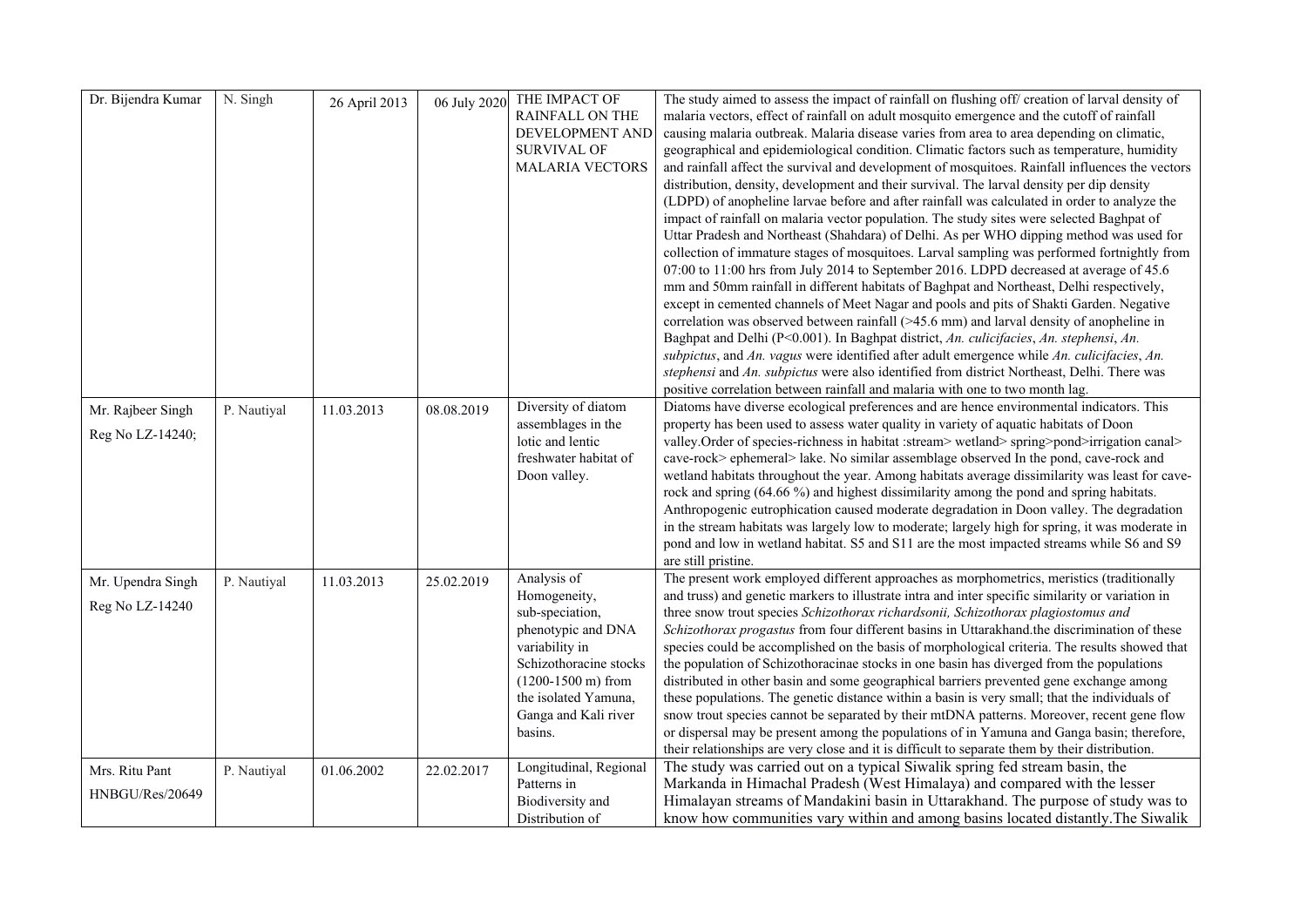|                                                        |                                         |            |            | Epilithic Diatom<br>Community in<br>Mountain Streams of<br>Uttaranchal and<br>Himachal Pradesh        | streams of Markanda basin were shallower than the lesser Himalayan Mandakini<br>basin streams, where depth of 50 cm was recorded during monsoon in mid-section.<br>The abundance of epilithic diatoms in Siwalik streams of the Markanda basin was<br>observed to be distributed in a highly fragmented fashion. No taxa exhibited<br>peculiarity in the community as the taxa attaining abundance were not consistent<br>across the locations but for <i>C. affinis</i> and <i>A. minutissima.</i><br>In the Siwalik streams of the Markanda basin the observations on the diatom<br>assemblages revealed that the number of taxa and dominants in an assemblage<br>differed horizontally among the left, central and right sections at each location. They<br>(the number of taxa and dominants) also varied temporally. Evidently, same<br>dominant was rarely distributed across the temporal and spatial spectrum. Thus,<br>among so many dominants that figured among the sections and stations various<br>streams, only A. minutissima and C. affinis were commonly occurring dominants,<br>that too in specific seasons only. In the lesser Himalayan streams of the Mandakini<br>basin A. minutissima var. minutissima and A. biasolettiana var. biasolettiana, both<br>or either figured as dominant in the Rampur and Banswara, especially during<br>summer and monsoon. The winter dominants were different, Geissleria deucussis in<br>Rampur and <i>Adlafia muscora</i> in Banswara. In winter, a guild of five diatom taxa<br>was found to be common among the all seven stations (A. minutissima, Cymbella<br>affinis, Gomphonema olivaceum, G. parvulum and Navicula rhyncocephala). In the<br>Siwalik streams the cluster analysis clearly shows lack of similarity in abundance<br>patterns among the sections of a station during winter. |
|--------------------------------------------------------|-----------------------------------------|------------|------------|-------------------------------------------------------------------------------------------------------|---------------------------------------------------------------------------------------------------------------------------------------------------------------------------------------------------------------------------------------------------------------------------------------------------------------------------------------------------------------------------------------------------------------------------------------------------------------------------------------------------------------------------------------------------------------------------------------------------------------------------------------------------------------------------------------------------------------------------------------------------------------------------------------------------------------------------------------------------------------------------------------------------------------------------------------------------------------------------------------------------------------------------------------------------------------------------------------------------------------------------------------------------------------------------------------------------------------------------------------------------------------------------------------------------------------------------------------------------------------------------------------------------------------------------------------------------------------------------------------------------------------------------------------------------------------------------------------------------------------------------------------------------------------------------------------------------------------------------------------------------------------------------------------------------------------------------------------------------------------|
| Ms. Darpan<br>Saraswat<br>HNBGU/Res/22795              | P. Nautiyal<br>Ext Dr W.<br>Singh, CIFE | 15-05-2009 | 2015       | Population genetic<br>characterization of<br>Clupisoma garua<br>(Hamilton) using<br>molecular markers |                                                                                                                                                                                                                                                                                                                                                                                                                                                                                                                                                                                                                                                                                                                                                                                                                                                                                                                                                                                                                                                                                                                                                                                                                                                                                                                                                                                                                                                                                                                                                                                                                                                                                                                                                                                                                                                               |
| [Biotechnology]<br>Ms. Swati Sharma.<br>Reg No. 22757. | P. Nautiyal                             | 13-02-2009 | 03.03.2015 | Effect of<br>hydro-electric projects<br>on diatom biodiversity<br>in River Yamuna.                    | The study pertains to the diatom flora, diversity and assemblages of two selected<br>Hydro electric projects, Koti dam and Dakpatthar barrage on River Yamuna and its<br>major tributary Tons respectively. River Tons surveyed at 4 stations while the<br>river Yamuna surveyed at 3 stations. Total 181 species from 33 genera were found in<br>the Yamuna basin. Maximum numbers of species 144 from 28 genera were<br>recorded for River Yamuna as compared with River Tons 116 species from 24<br>genera. The dam on the Tons river caused a general decline in the number of genera<br>and species in the downstream regulated section in respect of the reference location<br>upstream of the dam. The decline was higher in the impounded zone. In the river<br>Yamuna a severe decline occurred at the barrage location but increased multifold in<br>the regulated zone. The effect of Kothi dam on the river Tons were rather moderate<br>compared to the Dakpatthar barrage on the Yamuna.                                                                                                                                                                                                                                                                                                                                                                                                                                                                                                                                                                                                                                                                                                                                                                                                                                                        |
| Ms. Pallavi<br>[Biotechnology]                         | P. Nautiyal<br>Ext Dr. M.               | 15-05-2009 | 22.09.2014 | Genetic Divergence<br>and Molecular<br>Phylogenetics of                                               | The present study was aimed to infer intraspecies and interspecies genetic diversity<br>and establishment of the phylogenetic relationship among twelve species namely<br>Puntius chola, P. sophore, P. filamentosus, P. fasciatus, P. vittatus, P. chelynoides,                                                                                                                                                                                                                                                                                                                                                                                                                                                                                                                                                                                                                                                                                                                                                                                                                                                                                                                                                                                                                                                                                                                                                                                                                                                                                                                                                                                                                                                                                                                                                                                              |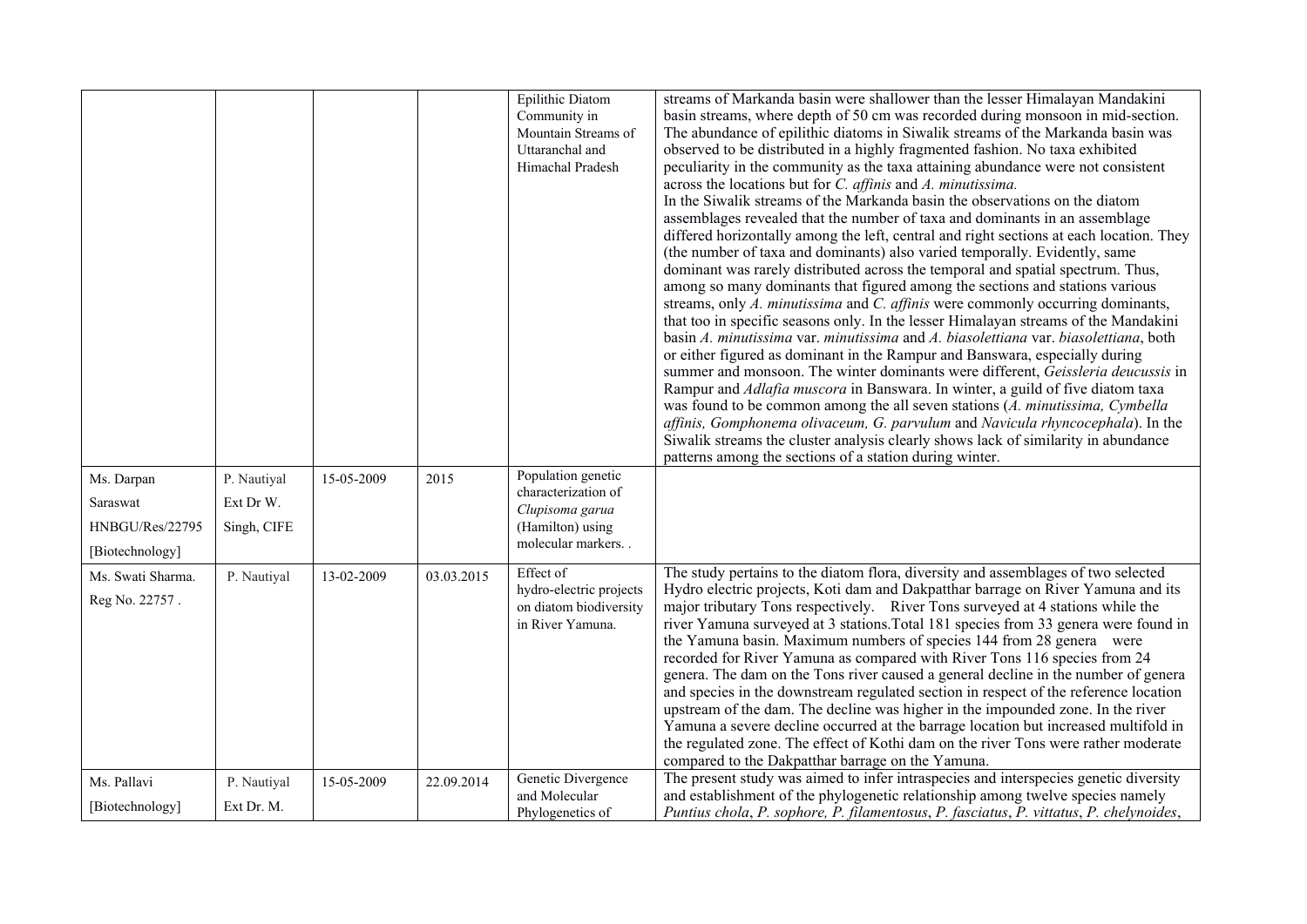| HNBGU/Res/22776                                       | Goswami,<br><b>NBFGR</b>                                      |                    |            | Puntius spp. Inferred<br>from Mitochondrial<br>Genes.                                                                                                                                 | P. gonionotus, P. denisonii, P. ticto, P. gelius, P. conchonius and P. sarana using<br>three mitochondrial genes (COI, Cyt $b$ and 16S rRNA). The highest interspecies<br>sequence diversity $(0.116\%)$ was observed between <i>P. fasciatus &amp;P. chelynoides</i><br>and P. fasciatus & P. gelius, whereas the lowest sequence divergence $(0.026\%)$<br>wasobserved between P. conchonius and P. ticto. The NJ, MP and N-net phylogeny<br>trees revealed identical phylogenetic relationship among twelve Puntius species<br>based on three mitochondrial (COI, Cyt b and 16S rRNA) genes. All trees were<br>identical and showed same four clusters with only minor differences in branching<br>orders.                                                                                                                                                                                                                                                                                                                                                                                                                                                                                                                                                                                                                                                                                                                                                                                                                                                                                                                                                                                                                                                                                                                                                                                                                                                                                                                                                                                                                                                                                                                                                                                                                                                                                                                                                   |
|-------------------------------------------------------|---------------------------------------------------------------|--------------------|------------|---------------------------------------------------------------------------------------------------------------------------------------------------------------------------------------|-----------------------------------------------------------------------------------------------------------------------------------------------------------------------------------------------------------------------------------------------------------------------------------------------------------------------------------------------------------------------------------------------------------------------------------------------------------------------------------------------------------------------------------------------------------------------------------------------------------------------------------------------------------------------------------------------------------------------------------------------------------------------------------------------------------------------------------------------------------------------------------------------------------------------------------------------------------------------------------------------------------------------------------------------------------------------------------------------------------------------------------------------------------------------------------------------------------------------------------------------------------------------------------------------------------------------------------------------------------------------------------------------------------------------------------------------------------------------------------------------------------------------------------------------------------------------------------------------------------------------------------------------------------------------------------------------------------------------------------------------------------------------------------------------------------------------------------------------------------------------------------------------------------------------------------------------------------------------------------------------------------------------------------------------------------------------------------------------------------------------------------------------------------------------------------------------------------------------------------------------------------------------------------------------------------------------------------------------------------------------------------------------------------------------------------------------------------------|
| Mr. Pawan Kumar<br>HNBGU/Res/22788<br>[Biotechnology] | P. Nautiyal<br>Ext: Dr.<br>Ravindra<br>Kumar,<br><b>NBFGR</b> | $16 - 06 - 2008$ ; | 2014       | Genotoxicity<br>assessment of<br>Chromium and<br>Tannery effluent to<br>fingerling and adults<br>of Cyprinus carpio<br>using biochemical,<br>cytogenetic and<br>molecular biomarkers. | The present study was attempted to bio-monitor the genotoxic potential of potassium<br>dichromate and tannery effluent by determining the frequency of DNA damage<br>using comet assay, micronuclei formation using Micronucleus Test (MNT), Random<br>Amplified Polymorphism DNA (RAPD) and oxidative stress in various tissues of<br>fingerling and adult Cyprinus carpio after in vivo exposure. The present<br>investigations reveal that potassium dichromate and tannery effluent are highly toxic<br>for the developmental stage of fingerling and adult of Cyprinus carpio. Therefore,<br>the fish can be superbly employed as model to ascertain the potential hazards of<br>acute exposure to aquatic organism. The study indicated that the comet and MN<br>assays are sensitive tools for demonstration of genotoxic effects of potassium<br>dichromate and Tannery effluent in different fish tissues. Further, the comparison of<br>DNA damage between the tissues showed that gill cells are more sensitive than<br>erythrocyte cells. Thus, the combined approach using both the assays opened a<br>broad perspective in aquatic toxicology. Random Amplified Polymorphism DNA is<br>also used in detecting DNA damage in the presence of disappearance of band and<br>appearance of band, in conjugation with other biomarker from higher level of<br>biological organization for detecting DNA damage would be one of the most<br>promising new method for studying genotoxicity and mutagenicity. The effect of<br>acute exposure of hexavalent chromium and Tannery effluent is also induced<br>non-enzymatic antioxidant and antioxidant enzymes by increase in reactive oxygen<br>species (ROS) in various tissues such as gill, liver and kidney in concentration and<br>time dependent.<br>Chromium concentration in fishes can evoke more remarkable effects, which will be<br>helpful in organ-specific risk assessment and provide some useful information for<br>monitoring and management of chromium in the fresh water ecosystems.<br>Furthermore, the results obtained in the present investigation can be exploited as a<br>broad perspective in aquatic toxicology, as fishes are constantly being exposed to<br>environmental pollutants and these can serve as an important biomarker and the<br>techniques used might be a potential alternative approach for monitoring heavy<br>metal pollution in aquatic environments. |
| Mr K R Singh<br>HNBGU/Res/22396                       | P. Nautiyal                                                   | 01.11.2006         | 27.02.2012 | Factors governing<br>benthic<br>macroinvertebrate<br>assemblages in the                                                                                                               | This study examines if benthic macroinvertebrate communities in the upper section<br>(headwaters) of streams are same within and among two ecoregions of India, the<br>Central Highlands (Central India) and the West Himalaya ((North India).<br>Conductivity and current velocity are major factors influencing the                                                                                                                                                                                                                                                                                                                                                                                                                                                                                                                                                                                                                                                                                                                                                                                                                                                                                                                                                                                                                                                                                                                                                                                                                                                                                                                                                                                                                                                                                                                                                                                                                                                                                                                                                                                                                                                                                                                                                                                                                                                                                                                                           |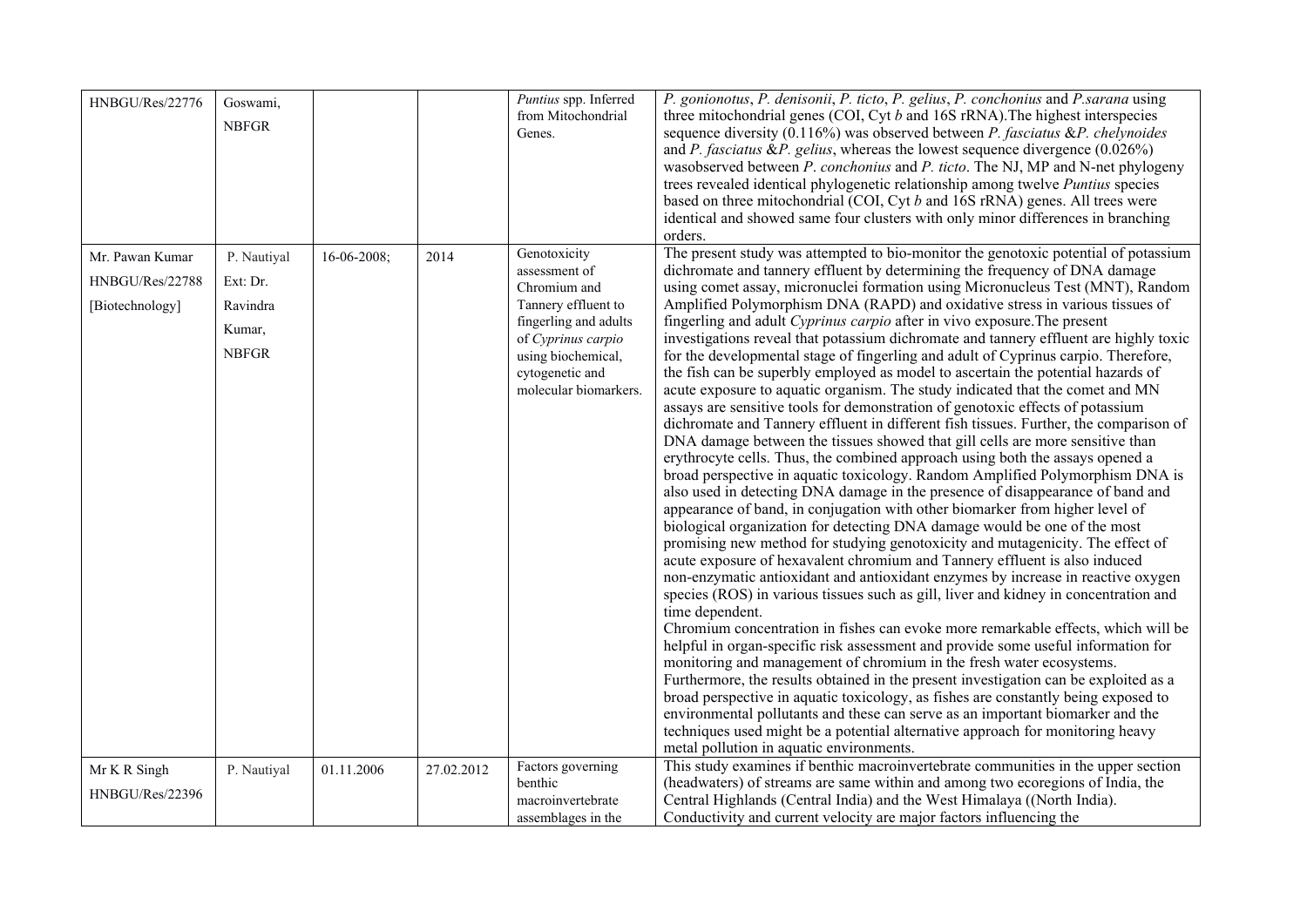|                                     |                      |            |            | Vindhyan and west<br>Himalayan lotic<br>systems                                                                                               | macroinvertebrate communities in both regions, especially the former in the Doon<br>region. The above factors are important at locality level in a region, but he analysis at<br>regional level shows that the geographical factors like latitude, altitude, longitude<br>are important. The dependent factors like substrate, water temperature, DO, current<br>velocity that are intimately associated with them also gain secondary importance at<br>regional scales.                                                                                                                                                                                                                                                                                                                                                                                                                                                                                                                                                                                                                                                                                                                                                                                                                                                                                                                                                                                                                                                                                                                                                                                                                                                                                                                                                                                                                                                                                                                                                                                                                                                                                                                                                    |
|-------------------------------------|----------------------|------------|------------|-----------------------------------------------------------------------------------------------------------------------------------------------|-----------------------------------------------------------------------------------------------------------------------------------------------------------------------------------------------------------------------------------------------------------------------------------------------------------------------------------------------------------------------------------------------------------------------------------------------------------------------------------------------------------------------------------------------------------------------------------------------------------------------------------------------------------------------------------------------------------------------------------------------------------------------------------------------------------------------------------------------------------------------------------------------------------------------------------------------------------------------------------------------------------------------------------------------------------------------------------------------------------------------------------------------------------------------------------------------------------------------------------------------------------------------------------------------------------------------------------------------------------------------------------------------------------------------------------------------------------------------------------------------------------------------------------------------------------------------------------------------------------------------------------------------------------------------------------------------------------------------------------------------------------------------------------------------------------------------------------------------------------------------------------------------------------------------------------------------------------------------------------------------------------------------------------------------------------------------------------------------------------------------------------------------------------------------------------------------------------------------------|
| Mrs Asha Agarwal<br>HNBGU/Res/21443 | P. Nautiyal          | 28.12.2004 | 25.05 2009 | Patterns in diversity of<br>diatom communities in<br>the high land streams<br>of northern and central<br>India -                              | A study was carried out generate information on diatom flora and diversity of the<br>Vindhya (Pre Cambrian) and Siwalik (Coenozoic) rivers the Betwa and Asan. The<br>study also assumes significance in light of Ken - Betwa link and numerous<br>hydroelectric projects in the Himalaya, Vindhya was relatively richer in the<br>Fragilariaceae and Bacillariaceae elements while Siwalik was richer in<br>Achnanthaceae and Naviculaceae. The number of species and varieties of Cymbella<br>and Gomphonema decreased longitudinally, but Synedra, Navicula and Nitzschia<br>did not vary. Only 50% diatom taxa were similar in the Betwa and Asan. Species<br>richness, diversity and evenness did not vary much from source to mouth and among<br>both regions.                                                                                                                                                                                                                                                                                                                                                                                                                                                                                                                                                                                                                                                                                                                                                                                                                                                                                                                                                                                                                                                                                                                                                                                                                                                                                                                                                                                                                                                        |
| Navneet Swami                       | Prof. O.P.<br>Gusain | 11/03/2013 | 17/10/2019 | Molecular<br>characterization of<br>selected<br>Ephemeropteran taxa<br>inhabiting River<br>Alaknanda,<br>Uttarakhand.<br><b>Biotechnology</b> | The present study deals with a comprehensive account of molecular analysis of<br>mitochondrial DNA of order Ephemeroptera (Mayflies). The study was made on<br>DNA barcoding for the identification of selected ephemeropteran Taxa in River<br>Alaknanda Uttarakhand. The use of (COI) gene as a standardized DNA marker for<br>ephemeropteran species identification has invigorated taxonomy, and gained wider<br>acceptance in this Garhwal region. Mayflies (order Ephemeroptera) are integral part<br>of mountain streams. Besides, being secondary producers and important fish food.<br>They are also used as an indicator of organic pollution.<br>The present study was carried out from March 2014 to February 2016 and the<br>sampling of order Ephemeropterawas done seasonally at eight selected sampling<br>sites from River Alaknanda in Garhwal region of Uttarakhand. In the present study,<br>approximately 220 sample specimen of collected ephemeropteran taxa were<br>submitted to Eurofin Genomics, Bengalaru for sequencing. A total of 39 individuals<br>(Order Ephemeroptera) were used for partial sequence analysis of mitochondrial<br>COI region.Optimization of PCR conditions for amplification of COI gene of the<br>remaining samples could not be achieved Mitochondrial COI region was amplified<br>using following primers.(C1J-1718 5'- GGAGGATTTGGAAATTGATTAGTT-3')<br>$(C1N-21915'$<br>CCCGGTAAAATTAAAATATAAACTTC-3')Simplicity<br>and<br>un-ambiguity were observed among the sequence of mitochondrial control region.<br>Sequencing of the COI region produced on an average 650 nucleotide base pairs.<br>Stop codons were absent from all the amplified sequences of protein coding gene,<br>COI. So in present study, no indication of pseudogenes was observed. Also,<br>transition substitution accumulated faster than transversion. The estimated Ti/TV<br>bias (R) was 1.641 for all ephemeropteran individuals. The transition bias advocates<br>that this is a recently evolved group or slowly evolving gene. A transition bias in<br>these genes means that the groups had not yet reached saturation, therefore, COI<br>gene was useful for developing phylogenies. |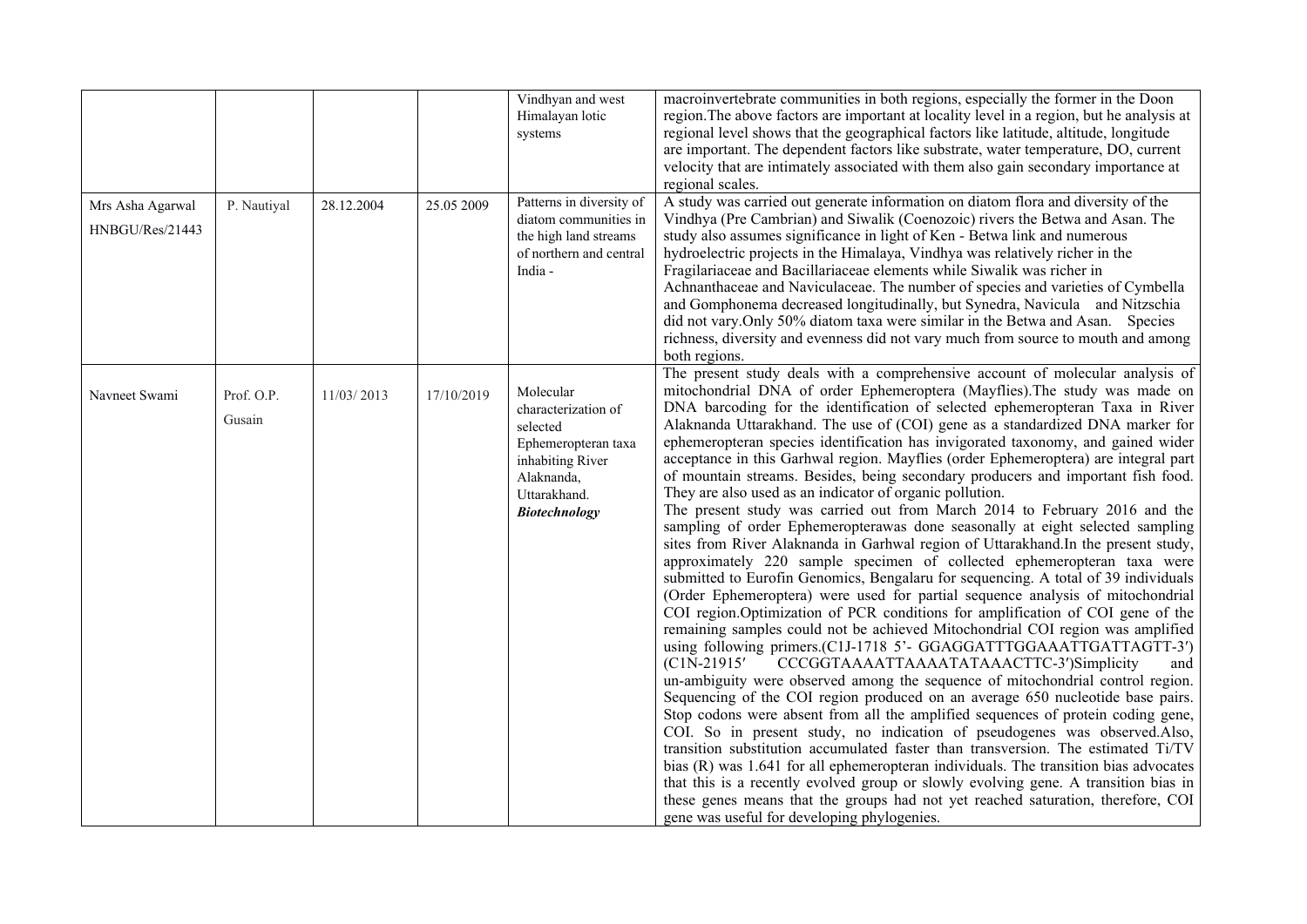|                        |                      |            |            |                                                                                                                        | The major conventional approaches to reconstructing phylogenies, the Maximum<br>likelihoods (ML) and Neighbour-joining (NJ) algorithm were used in this<br>study. Subsequently, the sequences of ephemeropteran individuals were submitted in<br>the NCBI (GenBank ID: 2182619). The details of the ephemeropteran samples with<br>GenBank accession number are generated. Therefore, in the present study 09 genera<br>of order Ephemeroptera were identified based on molecular characterization.<br>However, the study revealed that these genera further included a number of probable<br>Morphotypes/ Ecotypes. More significantly, <i>Ephemera simulans</i> (ES1 and ES2) has<br>been identified for the first time from river Alaknanda. The observation recorded<br>during the present study suggests that for rapid identification of benthic insect's taxa<br>morphology-based procedures could be aided with molecular taxonomy. Moreover,<br>DNA barcoding hasdetermined applicable to recognize ambivalent life stages of<br>Ephemeroptera and offers a authentic and speedy approach to form regular<br>identification of admitted species. Therefore, there is an utmost need for undertaking<br>a holistic in depth study to ascertain the taxonomy of aquatic insects in Himalayan<br>Rivers. The molecular characterization of the Order Ephemeroptera provides a<br>baseline for further identification of the potential morphotypes/ecotypes as well as in<br>other macroinvertebrates.                                                                                                                                                                                                                                                                                                                                                                                                                                                                                                                                                                                                                                                                                                                                                                                                                                                                                                                                            |
|------------------------|----------------------|------------|------------|------------------------------------------------------------------------------------------------------------------------|--------------------------------------------------------------------------------------------------------------------------------------------------------------------------------------------------------------------------------------------------------------------------------------------------------------------------------------------------------------------------------------------------------------------------------------------------------------------------------------------------------------------------------------------------------------------------------------------------------------------------------------------------------------------------------------------------------------------------------------------------------------------------------------------------------------------------------------------------------------------------------------------------------------------------------------------------------------------------------------------------------------------------------------------------------------------------------------------------------------------------------------------------------------------------------------------------------------------------------------------------------------------------------------------------------------------------------------------------------------------------------------------------------------------------------------------------------------------------------------------------------------------------------------------------------------------------------------------------------------------------------------------------------------------------------------------------------------------------------------------------------------------------------------------------------------------------------------------------------------------------------------------------------------------------------------------------------------------------------------------------------------------------------------------------------------------------------------------------------------------------------------------------------------------------------------------------------------------------------------------------------------------------------------------------------------------------------------------------------------------------------------------------------------------------------------------------------|
| Neeraj Kumar<br>Sharma | Prof. O.P.<br>Gusain | 30/09/2008 | 12/05/2014 | Community structure<br>and ecology of<br>macroinvertebrate<br>benthos in river<br>Manuni, Himachal<br>Pradesh. Zoology | Manuni is a tributary of River Beas and originates from the southern slopes of the Dhauladhar<br>range of the Himalaya in district Kangra of Himachal Pradesh. The study area falls in the<br>Survey of India topographic sheet 52 D/8 and lies between $76^{\circ}15'$ -76 $\circ$ 25' east longitude and<br>$32^005'$ - $32^015'$ north latitude. Regular physicochemical and benthic macroinvertebrates<br>sampling was undertaken between March 2009 and February 2011. The physicochemical<br>parameters were analysed following standard methods. Benthic macroinvertebrates were<br>collected by applying stratified random sampling (Cummins, 1962) and was adopted applying<br>transect method using modified Surber's square foot sampler (Welch, 1948; 1952). Benthic<br>macroinvertebrate were identified to lowest recognizable level as for as possible with the<br>help of keys by Burks (1953), Usinger (1956), Edmondson (1959), Needham and Needham<br>(1962), Hynes (1977), Macan (1979), Edington and Hildrew (1981), Elliott et al. (1988),<br>Wallace et al. (1990), Dudgeon (1999) and Jessup et al. (2003). The benthic<br>macroinvertebrates so collected represented their density which was expressed as individuals<br>per square meter (Ind. m <sup>-2</sup> ). Biomass was determined following the methods outlined in<br>Winberg (1971) and Edmondson and Winberg (1971). The substrate material collected from<br>all sampling sites in different season was divided into fractions of Wentworth scale after<br>sieving. The grain sizes ( $Q_1M_dQ_3$ ) were calculated from quartile values (25%, 50% and 75%)<br>with the help of particle size cumulative curves. Also, various ecological indices viz., Density,<br>Relative Abundance, Shannon-Wiener Species Diversity, Species diversity were determined.<br>The data collected was further subjected to statistical analysis.<br>The physicochemical parameters fluctuated during study period ranged as follows: The pH<br>6.6 and 8.6, conductivity varied between 0.02 and 0.21 mScm <sup>-1</sup> , turbidity between 0.40<br>and 64.00 NTU, dissolved oxygen 7.20 and 10.80 mgl <sup>-1</sup> , Free carbon between 0.66 and<br>3.52 mgl <sup>-1</sup> , total alkalinity values between 14.0 and 94.00 mgl <sup>-1</sup> , The total solids (TS)<br>between 0.02 and 0.27 $gI^{-1}$ . Similarly, low values of Nitrate and phosphate has been observed |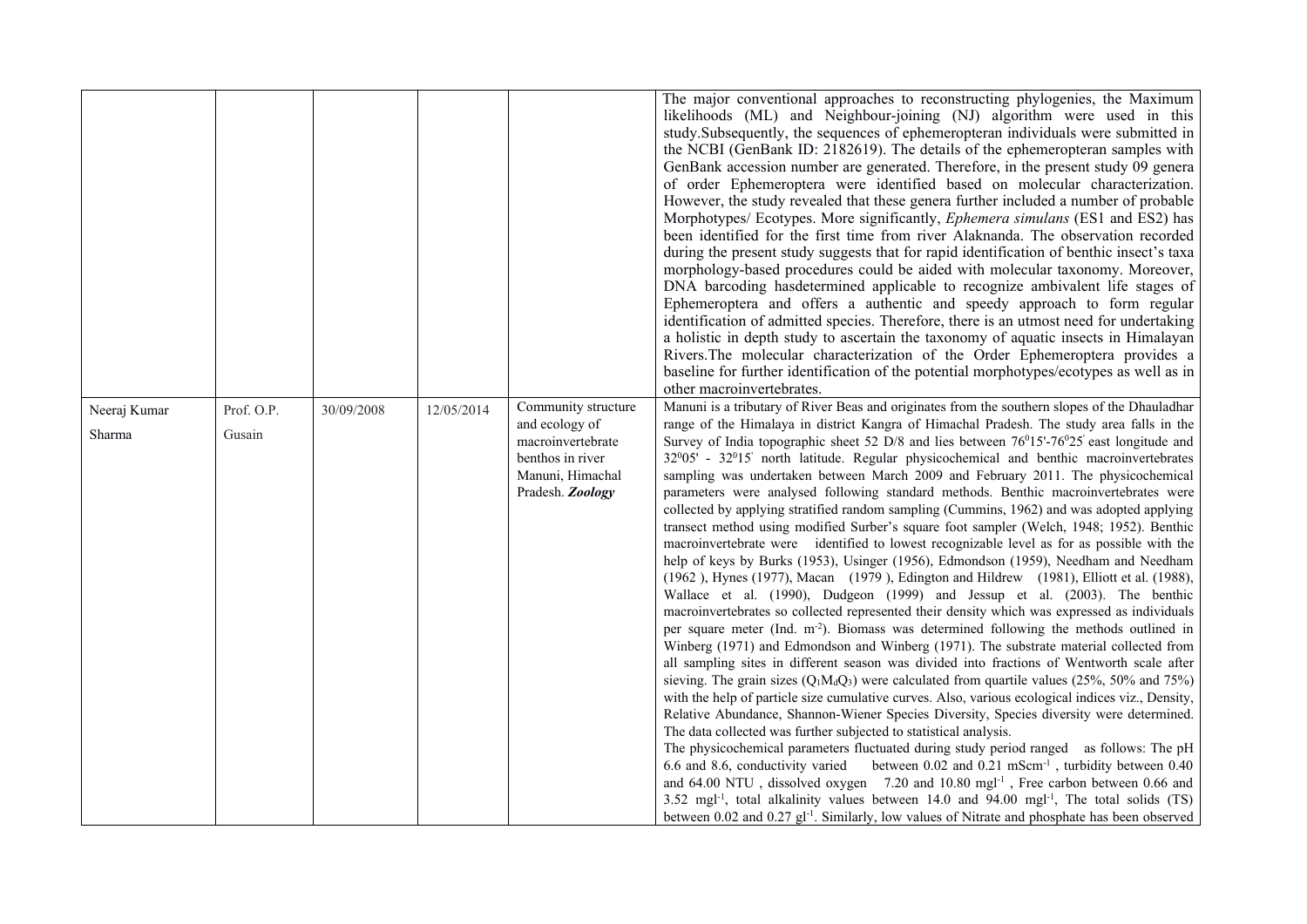|               |                      |            |      |                                                                                                              | during the study period. 67 taxa of macroinvertebrate benthos were recorded in River<br>Manuni during the study period. Out of which, 44 insects were identified up to generic level<br>and 12 up to family level only. Beside insects among other benthic macroinvertebrates 8 were<br>identified up to generic level. In addition to these, earthworm, leech and crab were also<br>recorded in Manuni water. The benthic macroinvertebrate density was low during monsoon as<br>compared to other season. Thus, higher values of biomass were observed mainly during<br>winter and summer seasons and low values were recorded during monsoon.<br>In general, the substrate composition in River Manuni fluctuated markedly during the study<br>period. At higher altitude river bed consisted of a number of riffles and runs dominated by<br>boulders. Whereas, at lower reaches pools were frequently present and sand bars over hanging<br>bank edges developed due to decrease in gradient. During the present study the anthropogenic<br>activities observed in the riparian zone of River Manuni namely slate mining, river bed<br>mining, water withdrawal, micro-hydroelectric projects and miscellaneous activities seems to<br>affect the benthic communities. The present study is a maiden attempt to understand the<br>community structure of benthic macroinvertebrates in River Manuni in Himachal Pradesh.                                                                                                                                                                                                                                                                                                                                                                                                                                                                                                                                                                                                                                                                                                                                                                                                                                           |
|---------------|----------------------|------------|------|--------------------------------------------------------------------------------------------------------------|-------------------------------------------------------------------------------------------------------------------------------------------------------------------------------------------------------------------------------------------------------------------------------------------------------------------------------------------------------------------------------------------------------------------------------------------------------------------------------------------------------------------------------------------------------------------------------------------------------------------------------------------------------------------------------------------------------------------------------------------------------------------------------------------------------------------------------------------------------------------------------------------------------------------------------------------------------------------------------------------------------------------------------------------------------------------------------------------------------------------------------------------------------------------------------------------------------------------------------------------------------------------------------------------------------------------------------------------------------------------------------------------------------------------------------------------------------------------------------------------------------------------------------------------------------------------------------------------------------------------------------------------------------------------------------------------------------------------------------------------------------------------------------------------------------------------------------------------------------------------------------------------------------------------------------------------------------------------------------------------------------------------------------------------------------------------------------------------------------------------------------------------------------------------------------------------------------------------------------------------------------------------------|
| Alpana Bharti | Prof. O.P.<br>Gusain | 08/02/2008 | 2015 | Studies on antifungal<br>metabolites isolated<br>from actinomycetes of<br>Garhwal Himalaya.<br>Biotechnology | The emergence of resistance in fungal pathogens against antifungal<br>antibioticshas resulted in serious fungal infections in humans as well as animals.<br>Therefore the antifungal drug resistance itself demands a search for effective<br>antifungal agents or agents with novel mode of action. In this context the present<br>study was undertaken to exploit actinobacterial diversity for their antifungal<br>potential.<br>Out of 69 soil samples from different locations of Garhwal region of Uttarakhand,<br>a total of 316 actinomycetes were isolated. These isolates were belonged to the 14<br>different genera of actinomycetes.31.02% exhibited antifungal activity against one<br>or more tested fungal pathogens while 68.98% isolates did not showed antifungal<br>activity. Of these 19.39%, 68.37%, 42.86%, 37.76%, 18.37% and 25.51% isolates<br>showed activity against Candida albicans, Trychophyton rubrum, Microsporum<br>canis, M. gpyseum, Aspergillus flavus, A. fumigatus respectively. Only 7 isolates<br>(7.14%) showed broad spectrum. only 7 isolates i.e. AV- 3, AV- 9(II), AV- 19, AV-<br>92, IN2-10, IN2-11(II) and IN2-11(V) showed promising activity. Out of these 7<br>isolates, 2 isolates ( $AV - 3$ and $IN2 - 11(V)$ ) showed most promising activity against<br>several fungal pathogens i.e. dermatophytes (T. rubrum, M. canis, M. gypseum),<br>moulds (A. flavus, A. fumigatus, A. niger) and yeasts (C. albicans, C. parapsilosis,<br>C.tropicalis), so these isolates were tested elaborately.<br>On the basis of micromorphology, chemotaxonomic characteristics and analysis<br>of 16S rRNA gene sequences showed that among these seven isolates only isolate<br>AV-3 belongs to <i>Saccharothrix</i> sp. and rest six AV-9(II), AV-19, AV-92, IN2-10,<br>IN2-11(II) and IN2-11(V) were to different species of Streptomyces sp. However, a<br>number of phenotypic characteristics readily distinguished these strains from their<br>type strains. The purified product of <i>Streptomyces</i> sp. IN2-11(V) (HPLC fraction)<br>having RT of 21.985 and the purified fraction of <i>Saccharothrix</i> sp. AV-3 having RT<br>of 6.430 showed activity. Nearly all the pathogens were susceptible to IN2- 11(V) |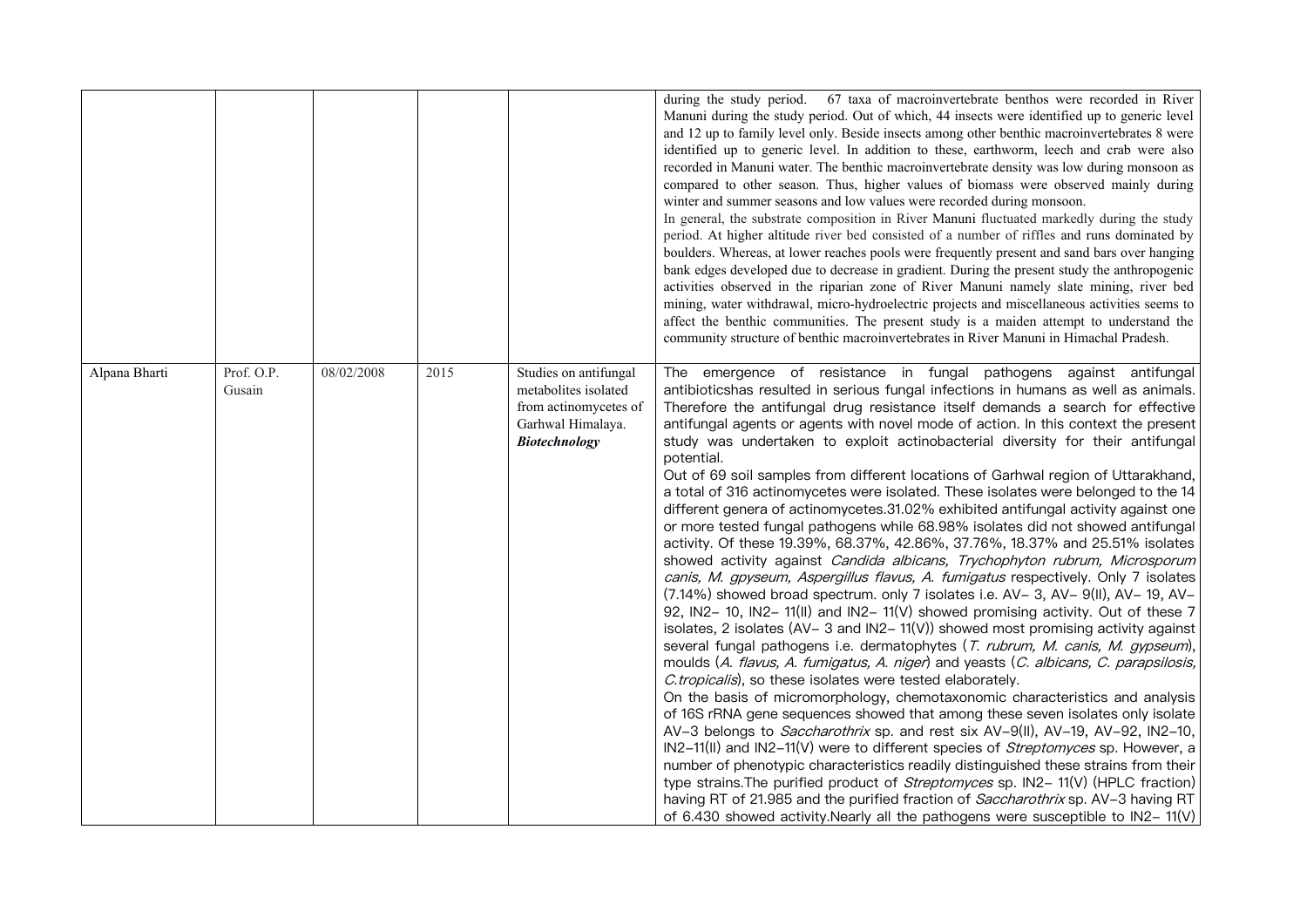|                 |                                             |            |            |                                                                                                                                                                     | and AV-3, with an overall range of MICs of 4 to 64 µg/ml and MFCs of 2 to 32<br>µg/ml. Antifungal metabolite produced by Streptomyces sp. IN2- 11(V) and<br>Saccharothrix sp. AV- 3 distinguished itself from amphotericin B and nystatin<br>because of its potency against Candida spp. and Microsporum spp. Produced<br>antibiotic by both the isolates is an alcoholic compound having SH group, C-C<br>triple, double bonds and aromatic benzene.<br>To conclude, the findings of the present study definitely indicate towards the<br>possibility of further studies on actinomycetes are hitherto unexplored Garhwal<br>Himalayan region. Moreover, it is also evident that the probability of finding<br>potential antifungal metabolite for actinomycetes is certainly promising also.                                                                                                                                                                                                                                                                                                                                                                                                                                                                                                                                                                                                                                                                                                                                                                                                                                                                                                                                                                                                                                                                                                                                                                                                                                                                                                                                                                                                                                                                                                               |
|-----------------|---------------------------------------------|------------|------------|---------------------------------------------------------------------------------------------------------------------------------------------------------------------|--------------------------------------------------------------------------------------------------------------------------------------------------------------------------------------------------------------------------------------------------------------------------------------------------------------------------------------------------------------------------------------------------------------------------------------------------------------------------------------------------------------------------------------------------------------------------------------------------------------------------------------------------------------------------------------------------------------------------------------------------------------------------------------------------------------------------------------------------------------------------------------------------------------------------------------------------------------------------------------------------------------------------------------------------------------------------------------------------------------------------------------------------------------------------------------------------------------------------------------------------------------------------------------------------------------------------------------------------------------------------------------------------------------------------------------------------------------------------------------------------------------------------------------------------------------------------------------------------------------------------------------------------------------------------------------------------------------------------------------------------------------------------------------------------------------------------------------------------------------------------------------------------------------------------------------------------------------------------------------------------------------------------------------------------------------------------------------------------------------------------------------------------------------------------------------------------------------------------------------------------------------------------------------------------------------|
| Javed Iqbal Mir | Prof. O.P.<br>Gusain                        | 15/05/2009 | 17/01/2014 | The stock<br>identification of Labeo<br>rohita<br>(Hamilton-Buchanan<br>1822) by using<br>biological and<br>production traits from<br>Ganga river basin.<br>Zoology | The present work submitted under the title "the stock identification of Labeo rohita<br>(hamilton-buchanan 1822) by using biological and production traits from Ganga river basin"<br>incorporates the results of studies made on its life history parameters for the identification of<br>potential stocks across the Ganga River basin. Stock identification is an interdisciplinary field<br>that involves the recognition of self-sustaining components within natural populations and is<br>central theme in fisheries science and management. Various tools, such as life history traits,<br>traditional tags, parasites as natural tags, otolith chemistry, molecular genetics and electronic<br>tags have been used for the purpose of stock identification, among which the study of life<br>history traits is one of the most frequently employed and cost-effective method.<br>This study was based on 2012 samples collected from ten drainages of Ganga River basin<br>during 2009-2012. The sampling locations along the selected rivers were Narora (river<br>Ganga), Faizabad (river Ghagra), Chalkghat (river Tons), Rewa (river Son), Bhojpur (river<br>Betwa), Palia (river Sharda), Gwalior (river Chambal), Patna (river Ken), Lucknow (river<br>Gomti) and Shivpuri (river Kalisindh). To achieve the objectives the present study included<br>the following major parameters: Landmark-based morphometry (TRUSS), length-weight<br>relationship (LWR), condition and relative condition factors and form factor, reproductive<br>biology, age and growth profile, identification of descriptors.<br>This study has provided fundamental biological information for fisheries management and<br>conservation in the natural waters. The outcome of the present study have helped to initiate<br>further research for making species specific and location specific conservation (in situ $\&$ ex<br>situ) strategies as well as sustainable development of the wild stock of L. rohita. The different<br>life history parameters as documented in the present study will initiate further investigation on<br>critical life history traits and their linking with freshwater fish habitat for their utilization in<br>conservation programmes by policy makers as well as researchers. |
| Dhyal Singh     | Prof. O.P.<br>Gusain<br>(Co-Supervis<br>or) | 30/10/2007 | 12/5/2014  | Study of the<br>phytoplankton<br>community structure<br>and primary<br>production in Lake<br>Nachiketa Tal of<br>Garhwal Himalaya.                                  | The Himalayan region nestles a number of small and large lake bodies. Situated at an altitude<br>of 2475 m asl, Nachiketa Tal is one such high altitude Himalayan lake in district Uttarkashi of<br>the Uttarakhand. Lying between 30°22'- 31°25'N latitude and 75°51'-79°27'E longitude, it is<br>small, somewhat oval shaped lake with an approximate length of 200m, width of 90m and<br>depth of 3m. The lake, as such, has no inlet or outlet. The lake is approached by road from<br>Uttarkashi up to Chaurangikhal, a distance of 27 Km by road and thereafter a trek of 3 Km<br>through dense mixed forest of Rhododendron, Cedrus, Quercus, Myrica, etc.                                                                                                                                                                                                                                                                                                                                                                                                                                                                                                                                                                                                                                                                                                                                                                                                                                                                                                                                                                                                                                                                                                                                                                                                                                                                                                                                                                                                                                                                                                                                                                                                                                            |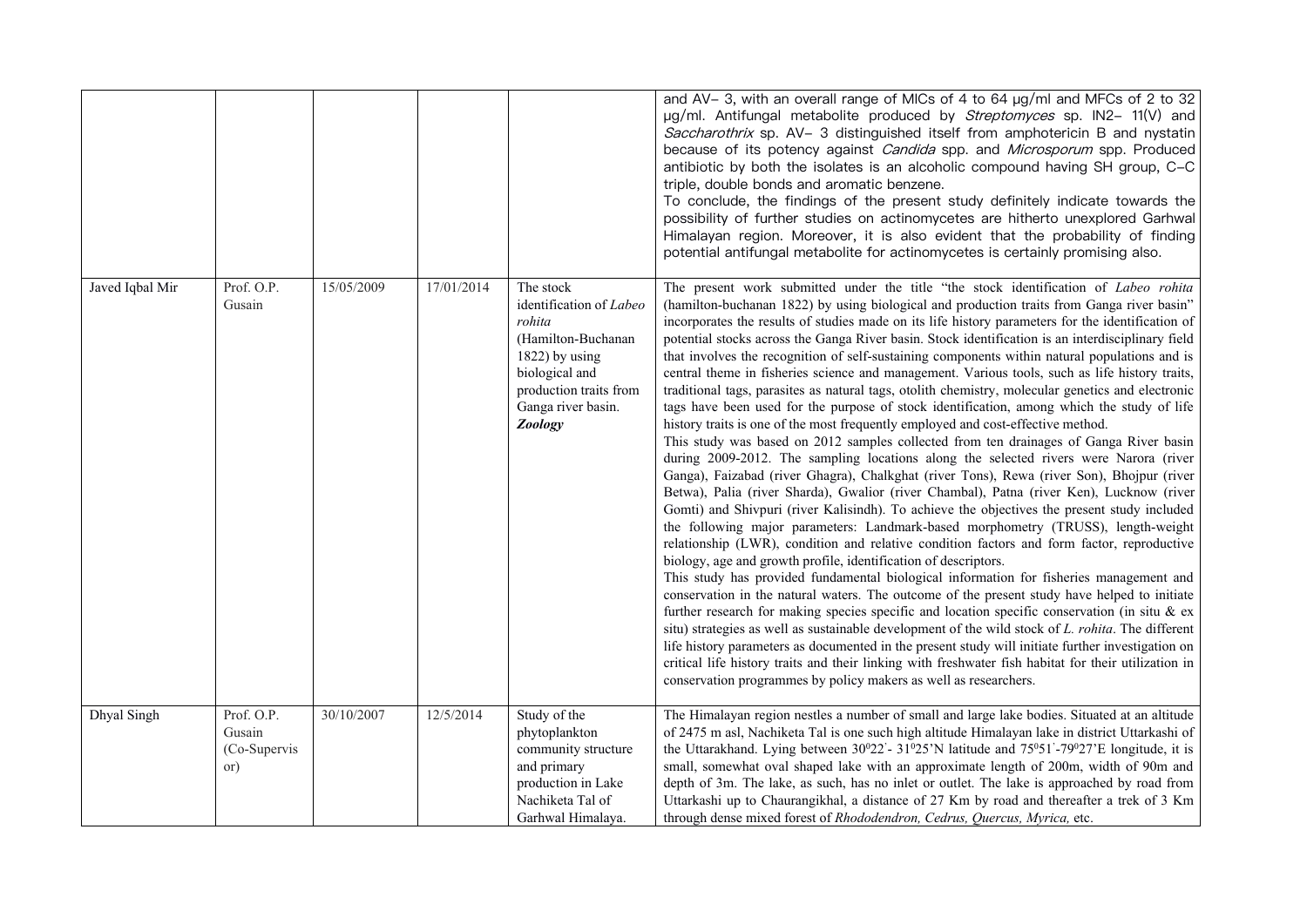|                                     |                    | Zoology                                                                                                                               | The lake's salubrious environment is evident from the prevailing ambient temperature (7.0 to<br>$25.0^{\circ}$ C) and relative humidity (2.0 to 68.0%). Among the physicochemical parameters<br>recorded during the present study the water temperature varied between 6.5 and 26 <sup>0</sup> C. The<br>water of the lake was more or less alkaline $(7.3\pm0.70)$ . The dissolved oxygen annually varied<br>between 3.2 and 11.0 mg $1^{-1}$ . Among other parameters the free $CO2$ was recorded between<br>1.18 to 6.1 mg $1^{-1}$ . Turbidity in lake ranged between 0.3 to 3.3 NTU, while the hardness varied<br>from 22.4 to 42.0 mg $l^{-1}$ . Among the nutrients, nitrate recorded a high of 0.128 mg $l^{-1}$ .<br>In Lake Nachiketa Tal, a total of 42 phytoplankton genera were identified during the present<br>study. These belonged to 25 families of 9 orders and 4 classes. The highest number of<br>phytoplankton genera belonged to class Chlorophyceae (24) followed by Bacillariophyceae<br>(15), Myxophyceae (2) and Dinophyceae (1). The primary productivity of high altitude Lake<br>Nachiketa Tal of Garhwal Himalaya. During the study period the Gross primary productivity<br>varied between 18.77 g C/m3/hr and 281.52 g C/m3/hr, while the respiration between 11.26 g<br>C/m3/hr and 281.52 g C/m3/hr, and the Net Primary Productivity between -150.10 g C/m3/hr<br>and 262.75 g C/m3/hr. GPP ( $r = -0.005$ , $p < 0.05$ in I year; $r = -0.075$ , $p < 0.05$ in II year) and<br>NPP ( $r = -0.334$ , $p < 0.05$ in I year; $r = -0.460$ , $p < 0.05$ in II year) was negatively correlated with<br>water temperature. However the respiration was positively correlated with water temperature<br>$(r= 0.275, p<0.05$ in I year; $r= 0.559, p<0.05$ in II year). Primary Productivity was higher in<br>winter and springs whereas, it was lower in monsoon and summer.<br>The average chlorophyll 'a' content in phytoplankton varied from $0.638 \pm 0.690$ mg m <sup>-3</sup><br>(August) to 5.738±2.281 mg m <sup>-3</sup> (December) in I year. During the II year it ranged between<br>$0.648\pm0.141$ mg m <sup>-3</sup> (August) to 6.390 $\pm$ 2.332 mg m <sup>-3</sup> (January). Seasonally, chlorophyll 'a' in<br>Nachiketa Tal varied from 0.52 mg m <sup>-3</sup> (monsoon'08) at S3 to 6.15 mg m <sup>-3</sup> (winter'09) at S1.<br>The average pheophytin 'a' content in phytoplankton ranged from $1.085 \pm 0.307$ mg m <sup>-3</sup><br>(November) to 7.835±1.918 mg m <sup>-3</sup> (February) in I year. Where as, during the II year it varied<br>from 1.028 $\pm$ 0.631 mg m <sup>-3</sup> (November) to 8.025 $\pm$ 1.660 mg m <sup>-3</sup> (December). Seasonally,<br>pheophytin 'a' in lake varied from 1.51 mg $m3$ (autumn'09) at S4 to 8.70 mg $m3$ (spring'08)<br>at S1.A positive correlation between pheophytin 'a' and chlorophyll 'a' was recorded in both<br>the years ( $r = 0.530$ , $p < 0.05$ in I year; $r = 0.254$ , $p < 0.05$ in II year). |
|-------------------------------------|--------------------|---------------------------------------------------------------------------------------------------------------------------------------|----------------------------------------------------------------------------------------------------------------------------------------------------------------------------------------------------------------------------------------------------------------------------------------------------------------------------------------------------------------------------------------------------------------------------------------------------------------------------------------------------------------------------------------------------------------------------------------------------------------------------------------------------------------------------------------------------------------------------------------------------------------------------------------------------------------------------------------------------------------------------------------------------------------------------------------------------------------------------------------------------------------------------------------------------------------------------------------------------------------------------------------------------------------------------------------------------------------------------------------------------------------------------------------------------------------------------------------------------------------------------------------------------------------------------------------------------------------------------------------------------------------------------------------------------------------------------------------------------------------------------------------------------------------------------------------------------------------------------------------------------------------------------------------------------------------------------------------------------------------------------------------------------------------------------------------------------------------------------------------------------------------------------------------------------------------------------------------------------------------------------------------------------------------------------------------------------------------------------------------------------------------------------------------------------------------------------------------------------------------------------------------------------------------------------------------------------------------------------------------------------------------------------------------------------------------------------------------------------------------------------------------------------------------------------------------------------------------------------------------------------------------------------------------------------------------------------------------------------------------------------------------------------------------------------------------------------------------------------------------------------------------------------|
| Vijay Kumar<br>Prof. O.P.<br>Gusain | 08/02/2008<br>2013 | Antibacterial<br>metabolites from<br>Actinomycetes of<br>diverse habitats and<br>locations of<br>Uttarakhand.<br><b>Biotechnology</b> | Searching new antibiotics has increased worldwide because of the serious problem of<br>antibiotic resistance among the microbes. The recent discovery of novel primary and<br>secondary metabolites from taxonomically unique population of actinomycetes suggest that<br>these organisms could add a new dimension to microbial natural product research. The history<br>of new drug discovery processes shows that novel skeletons have, in the majority of cases,<br>come from natural sources. Today, the emphasis is on the exploration of unusual and<br>previously ignored ecosystems. Actinomycetes from several unexplored environments have<br>been intensively studied in last few decades for novel and potent molecules. In this scenario,<br>the present study was focused on solitary wasp mud nest, swallow bird mud nest, earthworm<br>castings, hot water springs, and plant endophytes as well as soil samples collected from<br>different locations of Uttarakhand other than unusual habitats.<br>Actinomycetes were isolated from these habitats using both selective and non selective<br>method. These isolates were screened for their antimicrobial activity against various bacterial                                                                                                                                                                                                                                                                                                                                                                                                                                                                                                                                                                                                                                                                                                                                                                                                                                                                                                                                                                                                                                                                                                                                                                                                                                                                                                                                                                                                                                                                                                                                                                                                                                                                                                                                                                                                           |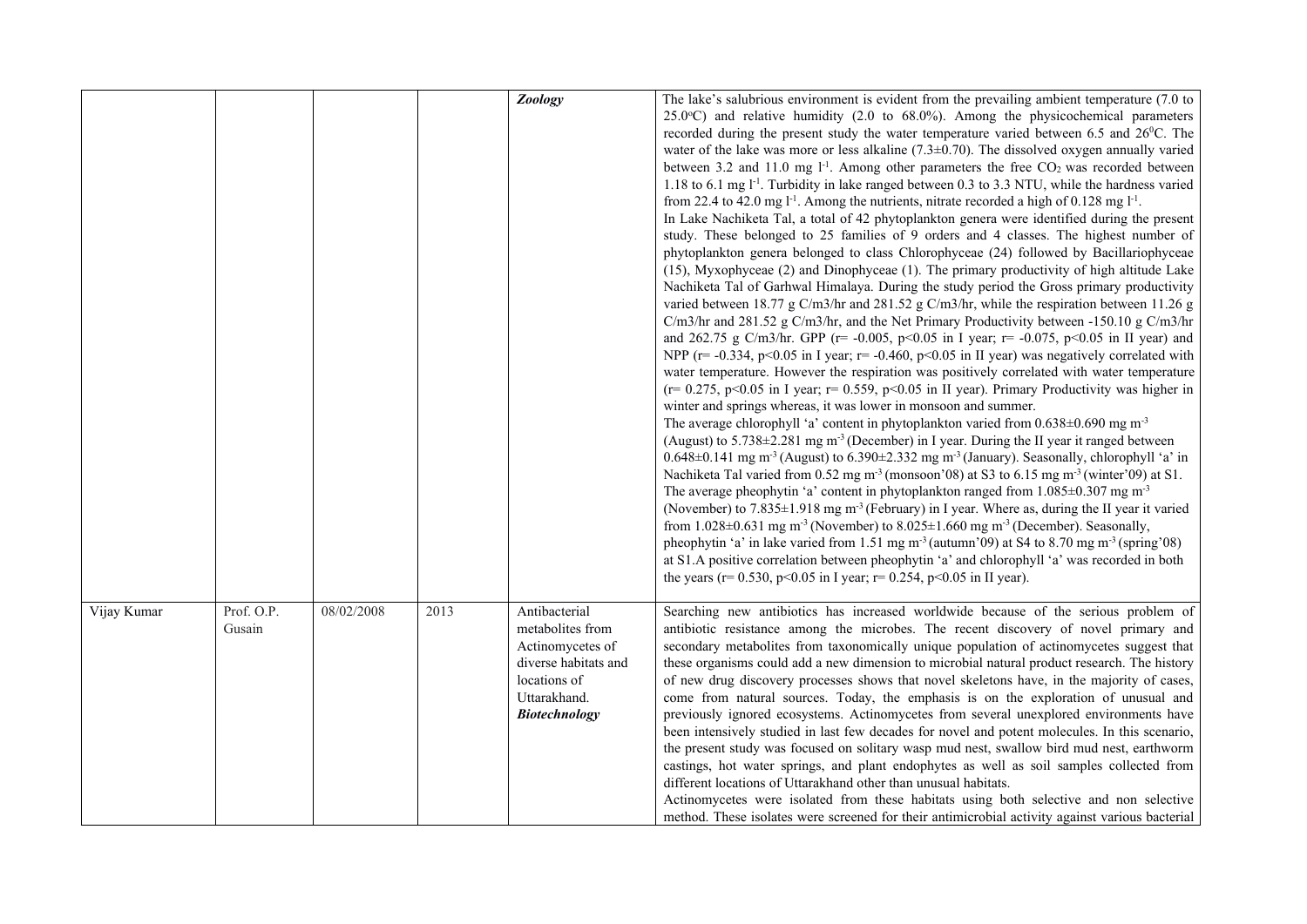|                 |                      |            |            |                                                                                                                  | pathogens. The promising isolates were characterized using polyphasic taxonomy. The<br>various fermentation factors like pH, temperature, time, carbon sources, nitrogen sources etc.<br>were optimized. The metabolites were extracted using organic solvent as well as resin. The<br>extracted metabolite was purified using column chromatography and HPLC. The purified<br>product was partially characterized using UV-Vis, LC-MS and IR. The purified fractions were<br>also checked for their synergistic activity with known molecules.<br>This is the first exhaustive screening work done in the Uttarakhand region for isolation of<br>Actinobacteria, an industrially important group of microorganisms. The viable count of<br>actinomycetes varied greatly with altitude. Actinobacterial species isolated from solitary wasp<br>mud nest, swallow bird mud nest and earthworm castings possess a significant capacity to<br>produce compounds having unique antibacterial activity. These isolates were found to have<br>excellent antimicrobial potential against several drug resistant bacterial pathogens. Three<br>novel strains were isolated having promising antimicrobial activity, these isolates may prove<br>to be an important step for the development of antimicrobial drug to treat evolving bacterial<br>infections. Most promising isolates were recovered from unusual habitats as compared to<br>terrestrial soil samples. These unusual habitats merit further attention towards screening of<br>actinomycetes for novel drug discovery. The metabolite produced by Streptomyces sp. 8(1)*<br>and EWC 7(2) differ from known antibiotics produced by Streptomyces species and also the<br>antibiotics described in Dictionary of antibiotics and related substances and in Dictionary of<br>natural products. The activity of gentamicin and cefotaxime were enhanced by the presence of<br>the metabolite produced by Streptomyces sp 7(2) against Gram-positive and Gram negative<br>bacteria including drug resistant strains. Similarly, the activity of piperacillin, gentamicin and<br>penicillin showed significantly improved activity against both Gram-positive and<br>Gram-negative bacterial strains when combined with the metabolite of Streptomyces sp. 8<br>$(1)^{*}.$ |
|-----------------|----------------------|------------|------------|------------------------------------------------------------------------------------------------------------------|----------------------------------------------------------------------------------------------------------------------------------------------------------------------------------------------------------------------------------------------------------------------------------------------------------------------------------------------------------------------------------------------------------------------------------------------------------------------------------------------------------------------------------------------------------------------------------------------------------------------------------------------------------------------------------------------------------------------------------------------------------------------------------------------------------------------------------------------------------------------------------------------------------------------------------------------------------------------------------------------------------------------------------------------------------------------------------------------------------------------------------------------------------------------------------------------------------------------------------------------------------------------------------------------------------------------------------------------------------------------------------------------------------------------------------------------------------------------------------------------------------------------------------------------------------------------------------------------------------------------------------------------------------------------------------------------------------------------------------------------------------------------------------------------------------------------------------------------------------------------------------------------------------------------------------------------------------------------------------------------------------------------------------------------------------------------------------------------------------------------------------------------------------------------------------------------------------------------------------------------------------------------------------------------------------------------------|
| Km. Rupali Sani | Prof. O.P.<br>Gusain | 12/02/2007 | 14/08/2012 | Study on fish diversity<br>of River Betwa and<br>life history traits of<br>Rhinomugil corsula.<br><b>Zoology</b> | Assessment of the pre-interlinking scenario of fish diversity, habitat and habitat finger<br>printing of some threatened fish, as in India 30 rivers have been identified to interlink. Among<br>these River Betwa (tributaries of River Yamuna) has been approved as the country's first<br>River to be interlink with River Ken. Total of 63 fish species belonging to 20 families and 45<br>genera were collected from River Betwa. Habitat assessments of R. corsula using ecosystem<br>scaling and habitat finger printing suggests association with moderate to high depth, D.O,<br>conductivity and overhanging vegetation of sampling site and strong correlation to species<br>distributions and preferences. My doctoral work suggested, R. corsula attracted to moderate<br>dissolve oxygen and high conductivity, with relatively good abundance proves the available<br>favorable conditions for these species. Since this river will be interlinked in near future, this<br>study would be useful for conservation planning and management and also for future<br>assessment after interlinking<br>Life history traits i.e. length weight relation, age and growth study, gonadosomatic index,<br>fecundity, length at first maturity and spawning cycle of selected threatened fish were<br>studied. Habitat fingerprinting was utilized to identify the specific habitat of particular fish<br>species. Specific habitat of particular fish species was assessed by elemental analysis of fish<br>otolith (five trace elements Ba, Sr, Zn, Mn and Mg) and ambient water habitat.                                                                                                                                                                                                                                                                                                                                                                                                                                                                                                                                                                                                                                                                                                                           |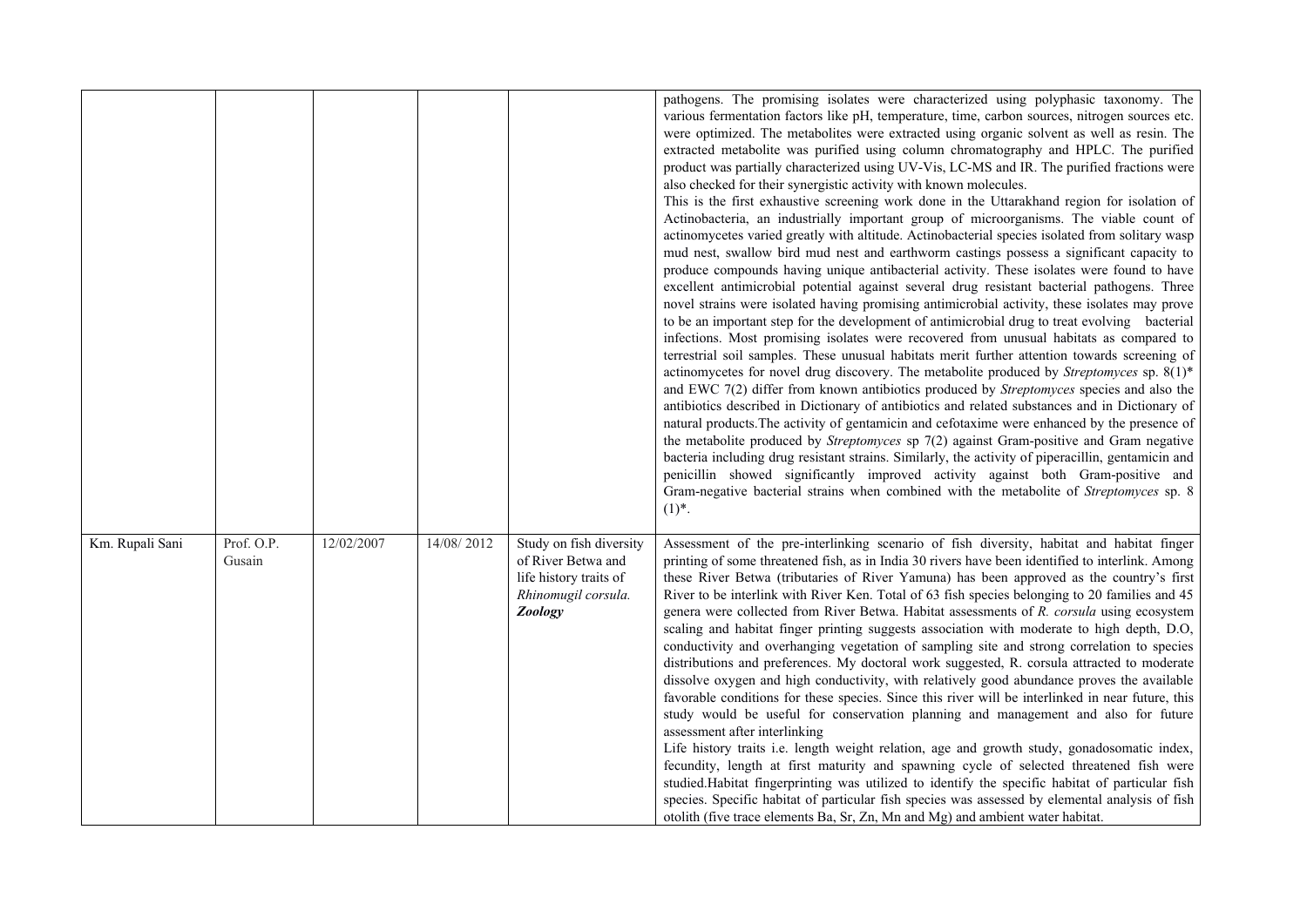|         |                      |            |      |                                                                                                                                        | Based on the present study on the threats faced by the fish community of the River Betwa,<br>some important recommendations related to the conservation have been suggested.<br>Development of protected areas or fish sanctuaries in the segment of river, that contributed<br>higher species diversity; some river stretch must be considered for habitat conservation from<br>where higher number of threatened species were recorded and remaining sites with relatively<br>lower percentage of threatened species should be considered for habitat restoration; studies on<br>the life history traits of threatened fishes for understanding the basic biology for planning<br>conservation and management of those species; stocking of indigenous fish from wild<br>population for ranching will help to restore the threatened fish species; captive breeding<br>programmes for threatened fishes and participation of community, education and public<br>awareness to promote mutual understanding of the problems of the diverse sectors involved<br>with management and conservation of natural resources through training programme are the                                                                                                                                                                                                                                                                                                                                                                                                                                                                                                                                                                                                                                                                                                                                                                                                                                                                                                                                                                                                                                                                                                                                                                                                                                                                                                                                                                                        |
|---------|----------------------|------------|------|----------------------------------------------------------------------------------------------------------------------------------------|------------------------------------------------------------------------------------------------------------------------------------------------------------------------------------------------------------------------------------------------------------------------------------------------------------------------------------------------------------------------------------------------------------------------------------------------------------------------------------------------------------------------------------------------------------------------------------------------------------------------------------------------------------------------------------------------------------------------------------------------------------------------------------------------------------------------------------------------------------------------------------------------------------------------------------------------------------------------------------------------------------------------------------------------------------------------------------------------------------------------------------------------------------------------------------------------------------------------------------------------------------------------------------------------------------------------------------------------------------------------------------------------------------------------------------------------------------------------------------------------------------------------------------------------------------------------------------------------------------------------------------------------------------------------------------------------------------------------------------------------------------------------------------------------------------------------------------------------------------------------------------------------------------------------------------------------------------------------------------------------------------------------------------------------------------------------------------------------------------------------------------------------------------------------------------------------------------------------------------------------------------------------------------------------------------------------------------------------------------------------------------------------------------------------------------------------------------------------------------------------------------------------------------------------|
|         |                      |            |      |                                                                                                                                        | most important. Based on the present scenario, probable consequence and restoration method<br>for seven threatened fish species (Chitala chitala, Notopterus notopterus, Tor tor, Rita rita,<br>Ompok bimaculatus and Rhinomugil corsula) of River Betwa has also been dealt with.                                                                                                                                                                                                                                                                                                                                                                                                                                                                                                                                                                                                                                                                                                                                                                                                                                                                                                                                                                                                                                                                                                                                                                                                                                                                                                                                                                                                                                                                                                                                                                                                                                                                                                                                                                                                                                                                                                                                                                                                                                                                                                                                                                                                                                                             |
| Anupama | Prof. O.P.<br>Gusain | 01/10/2003 | 2007 | Habitat ecology of the<br>juveniles of golden<br>mahseer, Tor putitora<br>(Hamilton) in River<br>Nayar<br>Garhwal<br>Himalaya. Zoology | Mahseer (Tor putitora) also known as Himalayan mahseer is the most prized, large sized,<br>delicious freshwater sport fish distributed all along the Indian Himalayan rivers. In Garhwal<br>Himalaya, the Ganga River consists of two major snow-fed rivers Alaknanda and Bhagirathi<br>along with several tributaries. River Nayar, a spring-fed tributary of River Ganga, is a<br>well-known spawning ground of Tor putitora. After a preliminary survey of river Nayar, four<br>sampling sites were selected. These were Jwalpa Devi (Western Nayar), Satpuli (Eastern<br>Nayar), Banghat and Byasghat (Nayar). The foothill section of River Ganga which includes<br>river Nayar harbors fingerlings and juveniles during post monsoons periods and these life<br>stages fishes stay till entering into first year through winter and summer, and fries,<br>adolescents and brooders during monsoons. Despite their abundance, once upon a time, as<br>evident from descriptions of many workers, mahseers are declining in their number and size<br>in Indian water. The National Commission on Agriculture (1976) in its report on Fisheries<br>mentioned that, 'there has been a general decline in the mahseer fishery due to<br>indiscrimination fishing of brood fish and juveniles and adverse effects of river valley<br>projects' which recommended an extensive survey and declined ecological and biological<br>investigations. To study the potential factors responsible to decline the status of mahseer, the<br>focus was to understand the habitat characteristics that are most important to them and<br>directly associate the fish abundance or density. In India, studies related to fish habitat have<br>remained neglected and studies of habitat preference of larval and juvenile stages of Indian<br>fish have largely been not attempted as such. We have studied the abiotic factors and biotic<br>factors along with occurrence, diet and population of Tor putitora.<br>The study concluded that there are a number of factors like overexploitation of fish,<br>environmental degradation, construction of dams and water abstraction are largely responsible<br>for the decline of golden mahseer in the river Nayar. These factors are directly associated with<br>habitat and breeding of golden mahseer.<br>On the basis of the observation, a number of conservation strategies for golden mahseer have<br>been suggested Briefly eco-restoration, in situ conservation, ex situ conservation, creating |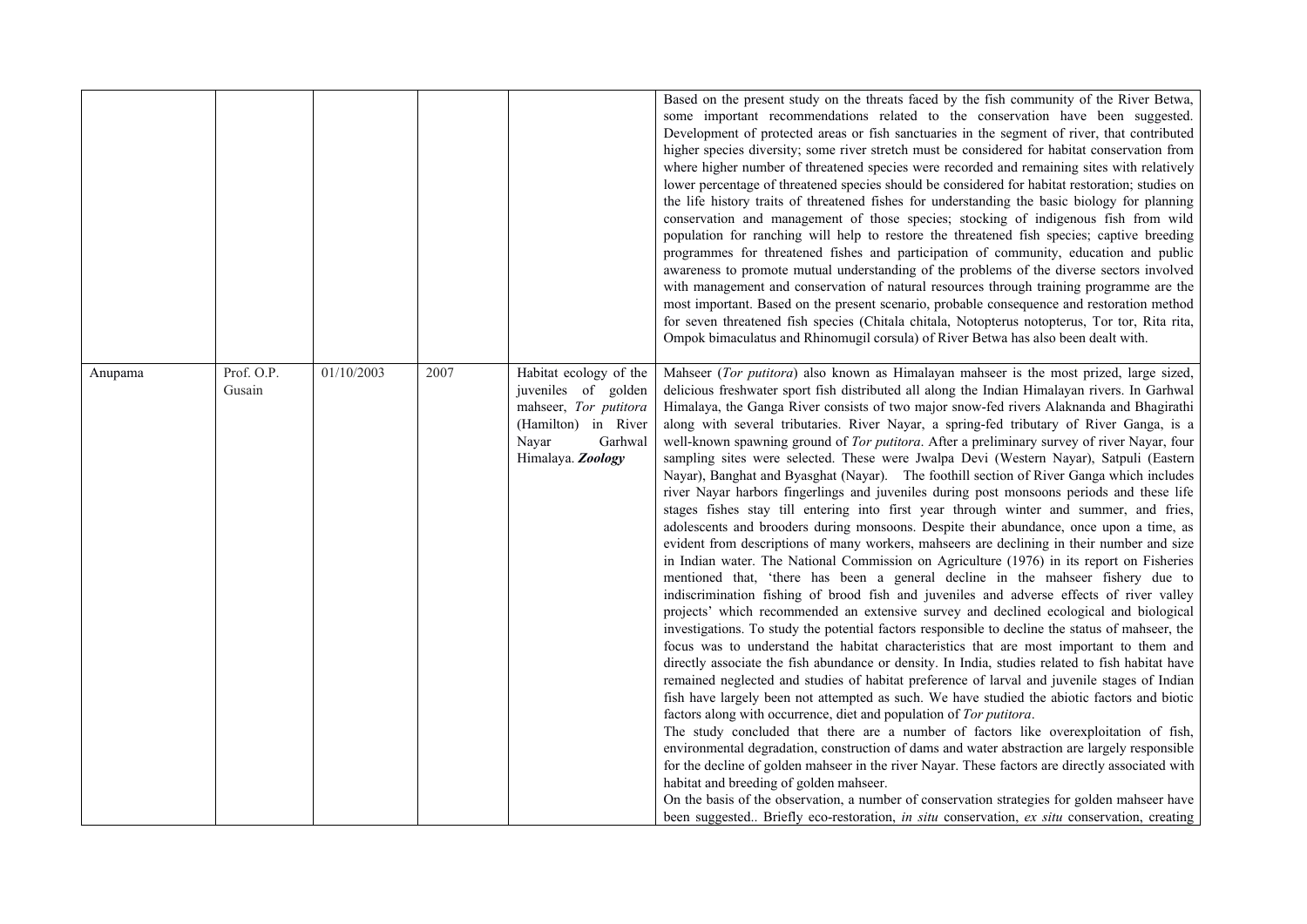| mass awareness and ranching are the major suggestions that can be useful. This study strongly<br>recommends that by addressing all the conservation strategies can play an important role to<br>regain the status of golden mahseer in Himalayan Rivers.<br>RaghavDatt<br>Prof. O.P.<br>01/01/2001<br>Macroinvertebrate<br>The present investigation in a small watershed i.e., Khanda Gad was undertaken with the<br>2005<br>objective to study the macroinvertebrate benthic diversity in streams of different orders in<br>Gusain<br>benthos diversity in<br>relation to environmental factors. The Khanda Gad watershed comprises of a number of first<br>relation to the<br>environmental factors<br>to fifth order streams. All owe their origin to the springs in the area. The mainstream Khanda<br>in different stream of a<br>Gad is a small spring-fed left side tributary of the mighty River Alaknanda in the Pauri<br>central Himalayan<br>district of the newly incepted state of Uttaranchal. The stream traverses a distance of 16.35<br>watershed. Zoology<br>km (approximately) during its course before meeting the River Alaknanda in north-south<br>direction. During its course downstream it descends from an altitude of 1700 to 558 m asl,<br>indicating towards the steep gradient of the stream channel. The present investigation was<br>carried out for a period of 24 months from July 2001 to June 2003.<br>Regular monthly sampling was undertaken to collect benthic macroinvertebrates and analyze<br>the physico-chemical characteristics of stream waters of Khanda Gad watershed at the 14<br>designated sampling sites representing first to fifth order streams along with the benthic<br>macroinvertebrates. Standard methods were followed for the sampling and analysis of<br>physico-chemical parameters of the streams of the watershed. Macroinvertebrate benthic<br>samples were collected by stratified random sampling applying transect method using<br>modified Surber's square foot sampler. Identification was carried out to the lowest<br>recognizable level, usually genera, in the laboratory with the help of standard keys.<br>Quantitatively, the macroinvertebrate benthos so collected represented their density, which<br>was expressed as individuals per square meter (Ind. m <sup>-2</sup> ). The biomass of benthic<br>macroinvertebrates was determined and expressed as ash free dry weight per unit area per<br>unit time. Substrate samples collected were divided into fractions of Wentworth scale after<br>sieving. The grain size ( $Q_1M_dQ_3$ ) was calculated by quartile values (25%, 50% and 75%) with<br>the help of particle size cumulative curves. Various ecological indices were determined from<br>the data collected; also, the data were statistically treated for analysis.<br>The seasonal variations in the abiotic variables in the streams of the watershed showed that<br>the water temperature was minimum ( $12.50\pm0.71\textdegree C$ ) during Autumn at ND2 a II order stream<br>and maximum (19.0±2.82°C) during Summer at KG1 i.e., IV order stream in the present |
|--------------------------------------------------------------------------------------------------------------------------------------------------------------------------------------------------------------------------------------------------------------------------------------------------------------------------------------------------------------------------------------------------------------------------------------------------------------------------------------------------------------------------------------------------------------------------------------------------------------------------------------------------------------------------------------------------------------------------------------------------------------------------------------------------------------------------------------------------------------------------------------------------------------------------------------------------------------------------------------------------------------------------------------------------------------------------------------------------------------------------------------------------------------------------------------------------------------------------------------------------------------------------------------------------------------------------------------------------------------------------------------------------------------------------------------------------------------------------------------------------------------------------------------------------------------------------------------------------------------------------------------------------------------------------------------------------------------------------------------------------------------------------------------------------------------------------------------------------------------------------------------------------------------------------------------------------------------------------------------------------------------------------------------------------------------------------------------------------------------------------------------------------------------------------------------------------------------------------------------------------------------------------------------------------------------------------------------------------------------------------------------------------------------------------------------------------------------------------------------------------------------------------------------------------------------------------------------------------------------------------------------------------------------------------------------------------------------------------------------------------------------------------------------------------------------------------------------------------------------------------------------------------------------------------------------------------------------------------------------------------------------------------------------------------------------------------------------------------------------------------------------------------------------------------|
|                                                                                                                                                                                                                                                                                                                                                                                                                                                                                                                                                                                                                                                                                                                                                                                                                                                                                                                                                                                                                                                                                                                                                                                                                                                                                                                                                                                                                                                                                                                                                                                                                                                                                                                                                                                                                                                                                                                                                                                                                                                                                                                                                                                                                                                                                                                                                                                                                                                                                                                                                                                                                                                                                                                                                                                                                                                                                                                                                                                                                                                                                                                                                                          |
|                                                                                                                                                                                                                                                                                                                                                                                                                                                                                                                                                                                                                                                                                                                                                                                                                                                                                                                                                                                                                                                                                                                                                                                                                                                                                                                                                                                                                                                                                                                                                                                                                                                                                                                                                                                                                                                                                                                                                                                                                                                                                                                                                                                                                                                                                                                                                                                                                                                                                                                                                                                                                                                                                                                                                                                                                                                                                                                                                                                                                                                                                                                                                                          |
|                                                                                                                                                                                                                                                                                                                                                                                                                                                                                                                                                                                                                                                                                                                                                                                                                                                                                                                                                                                                                                                                                                                                                                                                                                                                                                                                                                                                                                                                                                                                                                                                                                                                                                                                                                                                                                                                                                                                                                                                                                                                                                                                                                                                                                                                                                                                                                                                                                                                                                                                                                                                                                                                                                                                                                                                                                                                                                                                                                                                                                                                                                                                                                          |
|                                                                                                                                                                                                                                                                                                                                                                                                                                                                                                                                                                                                                                                                                                                                                                                                                                                                                                                                                                                                                                                                                                                                                                                                                                                                                                                                                                                                                                                                                                                                                                                                                                                                                                                                                                                                                                                                                                                                                                                                                                                                                                                                                                                                                                                                                                                                                                                                                                                                                                                                                                                                                                                                                                                                                                                                                                                                                                                                                                                                                                                                                                                                                                          |
|                                                                                                                                                                                                                                                                                                                                                                                                                                                                                                                                                                                                                                                                                                                                                                                                                                                                                                                                                                                                                                                                                                                                                                                                                                                                                                                                                                                                                                                                                                                                                                                                                                                                                                                                                                                                                                                                                                                                                                                                                                                                                                                                                                                                                                                                                                                                                                                                                                                                                                                                                                                                                                                                                                                                                                                                                                                                                                                                                                                                                                                                                                                                                                          |
|                                                                                                                                                                                                                                                                                                                                                                                                                                                                                                                                                                                                                                                                                                                                                                                                                                                                                                                                                                                                                                                                                                                                                                                                                                                                                                                                                                                                                                                                                                                                                                                                                                                                                                                                                                                                                                                                                                                                                                                                                                                                                                                                                                                                                                                                                                                                                                                                                                                                                                                                                                                                                                                                                                                                                                                                                                                                                                                                                                                                                                                                                                                                                                          |
|                                                                                                                                                                                                                                                                                                                                                                                                                                                                                                                                                                                                                                                                                                                                                                                                                                                                                                                                                                                                                                                                                                                                                                                                                                                                                                                                                                                                                                                                                                                                                                                                                                                                                                                                                                                                                                                                                                                                                                                                                                                                                                                                                                                                                                                                                                                                                                                                                                                                                                                                                                                                                                                                                                                                                                                                                                                                                                                                                                                                                                                                                                                                                                          |
|                                                                                                                                                                                                                                                                                                                                                                                                                                                                                                                                                                                                                                                                                                                                                                                                                                                                                                                                                                                                                                                                                                                                                                                                                                                                                                                                                                                                                                                                                                                                                                                                                                                                                                                                                                                                                                                                                                                                                                                                                                                                                                                                                                                                                                                                                                                                                                                                                                                                                                                                                                                                                                                                                                                                                                                                                                                                                                                                                                                                                                                                                                                                                                          |
|                                                                                                                                                                                                                                                                                                                                                                                                                                                                                                                                                                                                                                                                                                                                                                                                                                                                                                                                                                                                                                                                                                                                                                                                                                                                                                                                                                                                                                                                                                                                                                                                                                                                                                                                                                                                                                                                                                                                                                                                                                                                                                                                                                                                                                                                                                                                                                                                                                                                                                                                                                                                                                                                                                                                                                                                                                                                                                                                                                                                                                                                                                                                                                          |
|                                                                                                                                                                                                                                                                                                                                                                                                                                                                                                                                                                                                                                                                                                                                                                                                                                                                                                                                                                                                                                                                                                                                                                                                                                                                                                                                                                                                                                                                                                                                                                                                                                                                                                                                                                                                                                                                                                                                                                                                                                                                                                                                                                                                                                                                                                                                                                                                                                                                                                                                                                                                                                                                                                                                                                                                                                                                                                                                                                                                                                                                                                                                                                          |
|                                                                                                                                                                                                                                                                                                                                                                                                                                                                                                                                                                                                                                                                                                                                                                                                                                                                                                                                                                                                                                                                                                                                                                                                                                                                                                                                                                                                                                                                                                                                                                                                                                                                                                                                                                                                                                                                                                                                                                                                                                                                                                                                                                                                                                                                                                                                                                                                                                                                                                                                                                                                                                                                                                                                                                                                                                                                                                                                                                                                                                                                                                                                                                          |
|                                                                                                                                                                                                                                                                                                                                                                                                                                                                                                                                                                                                                                                                                                                                                                                                                                                                                                                                                                                                                                                                                                                                                                                                                                                                                                                                                                                                                                                                                                                                                                                                                                                                                                                                                                                                                                                                                                                                                                                                                                                                                                                                                                                                                                                                                                                                                                                                                                                                                                                                                                                                                                                                                                                                                                                                                                                                                                                                                                                                                                                                                                                                                                          |
|                                                                                                                                                                                                                                                                                                                                                                                                                                                                                                                                                                                                                                                                                                                                                                                                                                                                                                                                                                                                                                                                                                                                                                                                                                                                                                                                                                                                                                                                                                                                                                                                                                                                                                                                                                                                                                                                                                                                                                                                                                                                                                                                                                                                                                                                                                                                                                                                                                                                                                                                                                                                                                                                                                                                                                                                                                                                                                                                                                                                                                                                                                                                                                          |
|                                                                                                                                                                                                                                                                                                                                                                                                                                                                                                                                                                                                                                                                                                                                                                                                                                                                                                                                                                                                                                                                                                                                                                                                                                                                                                                                                                                                                                                                                                                                                                                                                                                                                                                                                                                                                                                                                                                                                                                                                                                                                                                                                                                                                                                                                                                                                                                                                                                                                                                                                                                                                                                                                                                                                                                                                                                                                                                                                                                                                                                                                                                                                                          |
|                                                                                                                                                                                                                                                                                                                                                                                                                                                                                                                                                                                                                                                                                                                                                                                                                                                                                                                                                                                                                                                                                                                                                                                                                                                                                                                                                                                                                                                                                                                                                                                                                                                                                                                                                                                                                                                                                                                                                                                                                                                                                                                                                                                                                                                                                                                                                                                                                                                                                                                                                                                                                                                                                                                                                                                                                                                                                                                                                                                                                                                                                                                                                                          |
|                                                                                                                                                                                                                                                                                                                                                                                                                                                                                                                                                                                                                                                                                                                                                                                                                                                                                                                                                                                                                                                                                                                                                                                                                                                                                                                                                                                                                                                                                                                                                                                                                                                                                                                                                                                                                                                                                                                                                                                                                                                                                                                                                                                                                                                                                                                                                                                                                                                                                                                                                                                                                                                                                                                                                                                                                                                                                                                                                                                                                                                                                                                                                                          |
|                                                                                                                                                                                                                                                                                                                                                                                                                                                                                                                                                                                                                                                                                                                                                                                                                                                                                                                                                                                                                                                                                                                                                                                                                                                                                                                                                                                                                                                                                                                                                                                                                                                                                                                                                                                                                                                                                                                                                                                                                                                                                                                                                                                                                                                                                                                                                                                                                                                                                                                                                                                                                                                                                                                                                                                                                                                                                                                                                                                                                                                                                                                                                                          |
|                                                                                                                                                                                                                                                                                                                                                                                                                                                                                                                                                                                                                                                                                                                                                                                                                                                                                                                                                                                                                                                                                                                                                                                                                                                                                                                                                                                                                                                                                                                                                                                                                                                                                                                                                                                                                                                                                                                                                                                                                                                                                                                                                                                                                                                                                                                                                                                                                                                                                                                                                                                                                                                                                                                                                                                                                                                                                                                                                                                                                                                                                                                                                                          |
|                                                                                                                                                                                                                                                                                                                                                                                                                                                                                                                                                                                                                                                                                                                                                                                                                                                                                                                                                                                                                                                                                                                                                                                                                                                                                                                                                                                                                                                                                                                                                                                                                                                                                                                                                                                                                                                                                                                                                                                                                                                                                                                                                                                                                                                                                                                                                                                                                                                                                                                                                                                                                                                                                                                                                                                                                                                                                                                                                                                                                                                                                                                                                                          |
|                                                                                                                                                                                                                                                                                                                                                                                                                                                                                                                                                                                                                                                                                                                                                                                                                                                                                                                                                                                                                                                                                                                                                                                                                                                                                                                                                                                                                                                                                                                                                                                                                                                                                                                                                                                                                                                                                                                                                                                                                                                                                                                                                                                                                                                                                                                                                                                                                                                                                                                                                                                                                                                                                                                                                                                                                                                                                                                                                                                                                                                                                                                                                                          |
|                                                                                                                                                                                                                                                                                                                                                                                                                                                                                                                                                                                                                                                                                                                                                                                                                                                                                                                                                                                                                                                                                                                                                                                                                                                                                                                                                                                                                                                                                                                                                                                                                                                                                                                                                                                                                                                                                                                                                                                                                                                                                                                                                                                                                                                                                                                                                                                                                                                                                                                                                                                                                                                                                                                                                                                                                                                                                                                                                                                                                                                                                                                                                                          |
|                                                                                                                                                                                                                                                                                                                                                                                                                                                                                                                                                                                                                                                                                                                                                                                                                                                                                                                                                                                                                                                                                                                                                                                                                                                                                                                                                                                                                                                                                                                                                                                                                                                                                                                                                                                                                                                                                                                                                                                                                                                                                                                                                                                                                                                                                                                                                                                                                                                                                                                                                                                                                                                                                                                                                                                                                                                                                                                                                                                                                                                                                                                                                                          |
|                                                                                                                                                                                                                                                                                                                                                                                                                                                                                                                                                                                                                                                                                                                                                                                                                                                                                                                                                                                                                                                                                                                                                                                                                                                                                                                                                                                                                                                                                                                                                                                                                                                                                                                                                                                                                                                                                                                                                                                                                                                                                                                                                                                                                                                                                                                                                                                                                                                                                                                                                                                                                                                                                                                                                                                                                                                                                                                                                                                                                                                                                                                                                                          |
|                                                                                                                                                                                                                                                                                                                                                                                                                                                                                                                                                                                                                                                                                                                                                                                                                                                                                                                                                                                                                                                                                                                                                                                                                                                                                                                                                                                                                                                                                                                                                                                                                                                                                                                                                                                                                                                                                                                                                                                                                                                                                                                                                                                                                                                                                                                                                                                                                                                                                                                                                                                                                                                                                                                                                                                                                                                                                                                                                                                                                                                                                                                                                                          |
|                                                                                                                                                                                                                                                                                                                                                                                                                                                                                                                                                                                                                                                                                                                                                                                                                                                                                                                                                                                                                                                                                                                                                                                                                                                                                                                                                                                                                                                                                                                                                                                                                                                                                                                                                                                                                                                                                                                                                                                                                                                                                                                                                                                                                                                                                                                                                                                                                                                                                                                                                                                                                                                                                                                                                                                                                                                                                                                                                                                                                                                                                                                                                                          |
|                                                                                                                                                                                                                                                                                                                                                                                                                                                                                                                                                                                                                                                                                                                                                                                                                                                                                                                                                                                                                                                                                                                                                                                                                                                                                                                                                                                                                                                                                                                                                                                                                                                                                                                                                                                                                                                                                                                                                                                                                                                                                                                                                                                                                                                                                                                                                                                                                                                                                                                                                                                                                                                                                                                                                                                                                                                                                                                                                                                                                                                                                                                                                                          |
|                                                                                                                                                                                                                                                                                                                                                                                                                                                                                                                                                                                                                                                                                                                                                                                                                                                                                                                                                                                                                                                                                                                                                                                                                                                                                                                                                                                                                                                                                                                                                                                                                                                                                                                                                                                                                                                                                                                                                                                                                                                                                                                                                                                                                                                                                                                                                                                                                                                                                                                                                                                                                                                                                                                                                                                                                                                                                                                                                                                                                                                                                                                                                                          |
|                                                                                                                                                                                                                                                                                                                                                                                                                                                                                                                                                                                                                                                                                                                                                                                                                                                                                                                                                                                                                                                                                                                                                                                                                                                                                                                                                                                                                                                                                                                                                                                                                                                                                                                                                                                                                                                                                                                                                                                                                                                                                                                                                                                                                                                                                                                                                                                                                                                                                                                                                                                                                                                                                                                                                                                                                                                                                                                                                                                                                                                                                                                                                                          |
|                                                                                                                                                                                                                                                                                                                                                                                                                                                                                                                                                                                                                                                                                                                                                                                                                                                                                                                                                                                                                                                                                                                                                                                                                                                                                                                                                                                                                                                                                                                                                                                                                                                                                                                                                                                                                                                                                                                                                                                                                                                                                                                                                                                                                                                                                                                                                                                                                                                                                                                                                                                                                                                                                                                                                                                                                                                                                                                                                                                                                                                                                                                                                                          |
|                                                                                                                                                                                                                                                                                                                                                                                                                                                                                                                                                                                                                                                                                                                                                                                                                                                                                                                                                                                                                                                                                                                                                                                                                                                                                                                                                                                                                                                                                                                                                                                                                                                                                                                                                                                                                                                                                                                                                                                                                                                                                                                                                                                                                                                                                                                                                                                                                                                                                                                                                                                                                                                                                                                                                                                                                                                                                                                                                                                                                                                                                                                                                                          |
|                                                                                                                                                                                                                                                                                                                                                                                                                                                                                                                                                                                                                                                                                                                                                                                                                                                                                                                                                                                                                                                                                                                                                                                                                                                                                                                                                                                                                                                                                                                                                                                                                                                                                                                                                                                                                                                                                                                                                                                                                                                                                                                                                                                                                                                                                                                                                                                                                                                                                                                                                                                                                                                                                                                                                                                                                                                                                                                                                                                                                                                                                                                                                                          |
| study. Mean depth of water was observed minimum $(9.16\pm2.12$ cm) at NL3 and maximum                                                                                                                                                                                                                                                                                                                                                                                                                                                                                                                                                                                                                                                                                                                                                                                                                                                                                                                                                                                                                                                                                                                                                                                                                                                                                                                                                                                                                                                                                                                                                                                                                                                                                                                                                                                                                                                                                                                                                                                                                                                                                                                                                                                                                                                                                                                                                                                                                                                                                                                                                                                                                                                                                                                                                                                                                                                                                                                                                                                                                                                                                    |
| $(19.50\pm0.23$ cm) at KG1 during Spring, both being IV order streams. The mean width of the                                                                                                                                                                                                                                                                                                                                                                                                                                                                                                                                                                                                                                                                                                                                                                                                                                                                                                                                                                                                                                                                                                                                                                                                                                                                                                                                                                                                                                                                                                                                                                                                                                                                                                                                                                                                                                                                                                                                                                                                                                                                                                                                                                                                                                                                                                                                                                                                                                                                                                                                                                                                                                                                                                                                                                                                                                                                                                                                                                                                                                                                             |
| streams was observed minimum ( $101.0\pm1.41$ cm) during Spring at NL1, a III order stream and                                                                                                                                                                                                                                                                                                                                                                                                                                                                                                                                                                                                                                                                                                                                                                                                                                                                                                                                                                                                                                                                                                                                                                                                                                                                                                                                                                                                                                                                                                                                                                                                                                                                                                                                                                                                                                                                                                                                                                                                                                                                                                                                                                                                                                                                                                                                                                                                                                                                                                                                                                                                                                                                                                                                                                                                                                                                                                                                                                                                                                                                           |
| maximum (510.0±7.07 cm) during Summer at KG2 (V order). The mean velocity of water in                                                                                                                                                                                                                                                                                                                                                                                                                                                                                                                                                                                                                                                                                                                                                                                                                                                                                                                                                                                                                                                                                                                                                                                                                                                                                                                                                                                                                                                                                                                                                                                                                                                                                                                                                                                                                                                                                                                                                                                                                                                                                                                                                                                                                                                                                                                                                                                                                                                                                                                                                                                                                                                                                                                                                                                                                                                                                                                                                                                                                                                                                    |
| the streams of watershed was minimum $(11.66 \pm 0.47 \text{ cm s}^{-1})$ during Spring at NL2 (III order)                                                                                                                                                                                                                                                                                                                                                                                                                                                                                                                                                                                                                                                                                                                                                                                                                                                                                                                                                                                                                                                                                                                                                                                                                                                                                                                                                                                                                                                                                                                                                                                                                                                                                                                                                                                                                                                                                                                                                                                                                                                                                                                                                                                                                                                                                                                                                                                                                                                                                                                                                                                                                                                                                                                                                                                                                                                                                                                                                                                                                                                               |
| and maximum (27.60 $\pm$ 1.24 cm s <sup>-1</sup> ) during Monsoon at KG1 (IV order). The water discharge                                                                                                                                                                                                                                                                                                                                                                                                                                                                                                                                                                                                                                                                                                                                                                                                                                                                                                                                                                                                                                                                                                                                                                                                                                                                                                                                                                                                                                                                                                                                                                                                                                                                                                                                                                                                                                                                                                                                                                                                                                                                                                                                                                                                                                                                                                                                                                                                                                                                                                                                                                                                                                                                                                                                                                                                                                                                                                                                                                                                                                                                 |
| varied between $1.396 \pm 0.219$ m <sup>3</sup> s <sup>-1</sup> during Spring at BK1, a III order stream and $19.1 \pm 0.802$                                                                                                                                                                                                                                                                                                                                                                                                                                                                                                                                                                                                                                                                                                                                                                                                                                                                                                                                                                                                                                                                                                                                                                                                                                                                                                                                                                                                                                                                                                                                                                                                                                                                                                                                                                                                                                                                                                                                                                                                                                                                                                                                                                                                                                                                                                                                                                                                                                                                                                                                                                                                                                                                                                                                                                                                                                                                                                                                                                                                                                            |
| m <sup>3</sup> s <sup>-1</sup> during Monsoon at KG1, a IV order stream. Turbidity of water in the streams of                                                                                                                                                                                                                                                                                                                                                                                                                                                                                                                                                                                                                                                                                                                                                                                                                                                                                                                                                                                                                                                                                                                                                                                                                                                                                                                                                                                                                                                                                                                                                                                                                                                                                                                                                                                                                                                                                                                                                                                                                                                                                                                                                                                                                                                                                                                                                                                                                                                                                                                                                                                                                                                                                                                                                                                                                                                                                                                                                                                                                                                            |
| watershed was observed minimum $(6.0\pm0.82$ NTU) during Autumn at ND1 (I order) and                                                                                                                                                                                                                                                                                                                                                                                                                                                                                                                                                                                                                                                                                                                                                                                                                                                                                                                                                                                                                                                                                                                                                                                                                                                                                                                                                                                                                                                                                                                                                                                                                                                                                                                                                                                                                                                                                                                                                                                                                                                                                                                                                                                                                                                                                                                                                                                                                                                                                                                                                                                                                                                                                                                                                                                                                                                                                                                                                                                                                                                                                     |
| maximum (103.0 $\pm$ 24.04 NTU) during Monsoon at KG3 (V order). The pH in streams of the                                                                                                                                                                                                                                                                                                                                                                                                                                                                                                                                                                                                                                                                                                                                                                                                                                                                                                                                                                                                                                                                                                                                                                                                                                                                                                                                                                                                                                                                                                                                                                                                                                                                                                                                                                                                                                                                                                                                                                                                                                                                                                                                                                                                                                                                                                                                                                                                                                                                                                                                                                                                                                                                                                                                                                                                                                                                                                                                                                                                                                                                                |
| watershed remained alkaline and was observed minimum (7.25 $\pm$ 0.07) at ND2 (Monsoon &                                                                                                                                                                                                                                                                                                                                                                                                                                                                                                                                                                                                                                                                                                                                                                                                                                                                                                                                                                                                                                                                                                                                                                                                                                                                                                                                                                                                                                                                                                                                                                                                                                                                                                                                                                                                                                                                                                                                                                                                                                                                                                                                                                                                                                                                                                                                                                                                                                                                                                                                                                                                                                                                                                                                                                                                                                                                                                                                                                                                                                                                                 |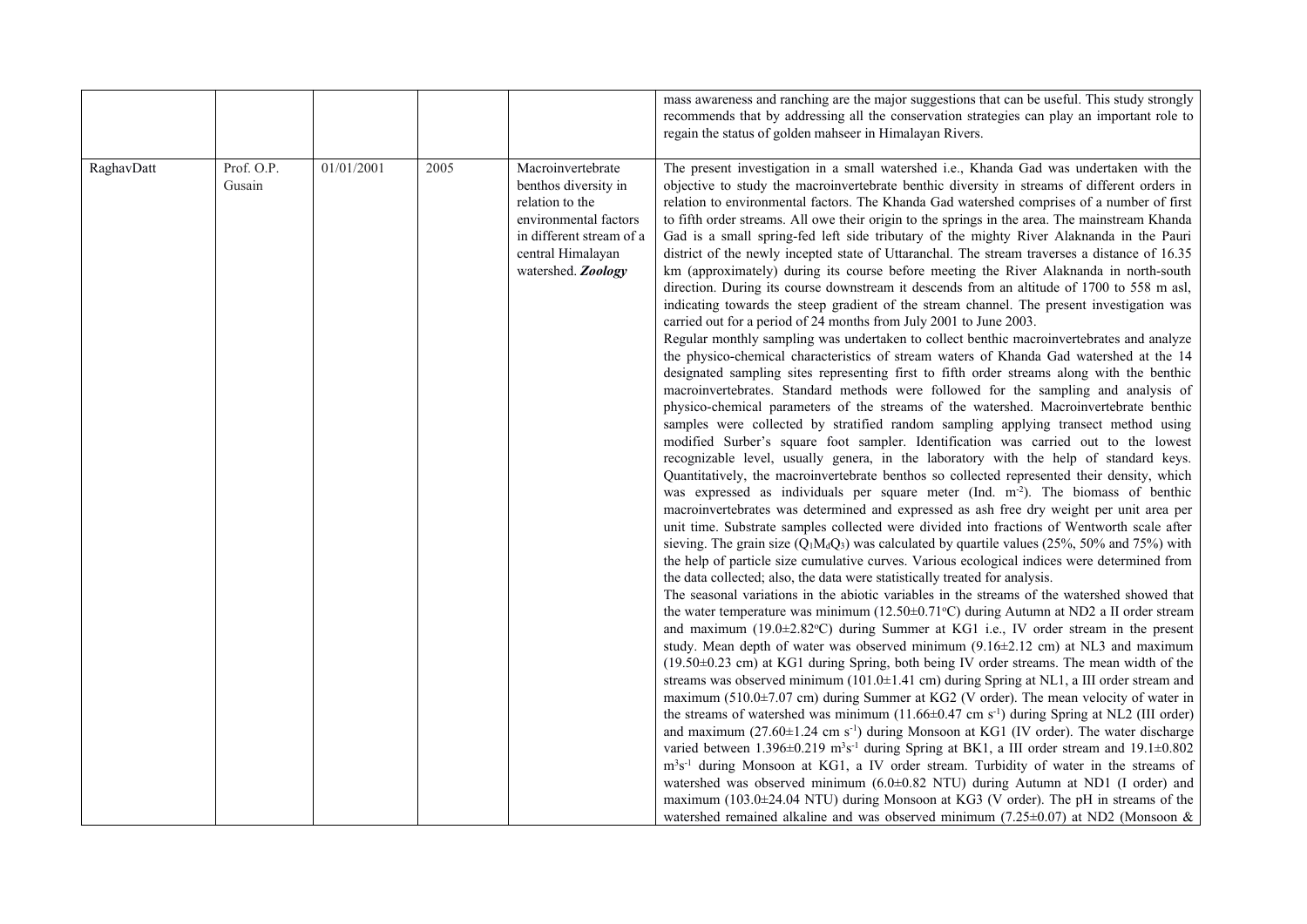|  | Summer) and at NL3 (Autumn & Summer), the former being II and the later III order stream.                          |
|--|--------------------------------------------------------------------------------------------------------------------|
|  | It was observed maximum (7.90±0.0) during Spring at BK1, a III order stream. The dissolved                         |
|  | oxygen content in the water was minimum $(7.35\pm0.21$ mg $l-1$ ) during Monsoon at ND5 (III                       |
|  | order) and maximum $(13.35\pm0.21$ mg $1-1$ ) during Spring at KG1 (IV order). The free carbon                     |
|  | dioxide was observed lowest $(0.01\pm0.01)$ during Summer at ND2 and ND4 both being II                             |
|  | order stream, and highest (1.4±0.56) during Monsoon at ND5, a III order stream. The total                          |
|  | alkalinity was minimum (20.0 $\pm$ 1.41 mg l <sup>-1</sup> ) during Summer at ND2 and maximum (38.5 $\pm$ 0.70     |
|  | mg l <sup>-1</sup> ) during Autumn at ND4, both being II order streams.                                            |
|  | The benthic macroinvertebrate sorted to the generic level mainly comprised of insects' larvae,                     |
|  | pupae and nymphs. In all 20 genera belonging to (18) families, seven (07) orders of class                          |
|  | insecta (phylum Arthropoda) were recorded from the different streams in the Khanda Gad                             |
|  | watershed. Of the genera recorded during the present study six (06) belonged to diptera, five                      |
|  | (05) each to ephemeroptera and trichoptera and one each to coleoptera, plecoptera, neuroptera                      |
|  | and lepidoptera. Two genera of molluscs were also recorded in addition to the insects during                       |
|  | the present study. The total seasonal benthic density in the watershed was found minimum                           |
|  | $(170.2 \pm 18.327)$ Ind. m <sup>2</sup> ) during monsoon at ND2 (II order stream) and maximum                     |
|  | (795.0±52.39 Ind. m <sup>-2</sup> ) during summer at ND6 (III order stream) during the I year of study. It         |
|  | was found minimum (122.6 $\pm$ 8.92 Ind. m <sup>-2</sup> ) during Monsoon, and maximum (668.0 $\pm$ 30.12 Ind.     |
|  | m <sup>-2</sup> ) during Summer at ND1, a I order stream in the II year.                                           |
|  | Seasonally among the macroinvertebrate benthos ephemeropteran, coleopteran, trichopteran                           |
|  | and dipteran genera showed their presence all through the study period in all the stream of the                    |
|  | watershed. Represented by one genus, Perla, plecoptera was also present during all seasons                         |
|  | but for at ND1 during Autumn in II Year. The neuropteran, lepidopteran and molluscan                               |
|  | genera were occasionally present at all the sampling sites during the study period. The two                        |
|  | molluscan genera, Grynulas and Campeloma were the genera observed in all streams (I-V                              |
|  | order) however, they showed irregular seasonal occurrence during both the study year. The                          |
|  | biomass of macroinvertebrate benthos was between 14.48 and 35.55 g AFDW m <sup>-2</sup> y <sup>-1</sup> in I year. |
|  | Whereas, in II year of study it ranged between 10.07 and 17.80 g AFDW $m^2y^{-1}$ .                                |
|  | The macroinvertebrate distribution pattern in Khanda Gad watershed showed almost                                   |
|  | negligible variation in the streams of different orders. In general, the distribution pattern                      |
|  | encountered was dominance of a few species and regular distribution of other species along                         |
|  | with presence of some rare species. Many taxa were seasonally absent in different streams                          |
|  | sites of the various orders. All this contributed to the comparatively low diversity of benthic                    |
|  | taxa in Khanda Gad.                                                                                                |
|  | The species richness (number of species) in the present study was 22 (genera) only. The                            |
|  | values of diversity index $(\overline{H})$ varied between 0.56 and 0.96. The total annual diversity in the         |
|  | present study ranged between 4.07 and 4.51 in I year and between 3.53 and 3.86 in II year. It                      |
|  | increased with the increase in stream order during I year. However, during II year, it was                         |
|  | more or less same in all the stream orders. In general, lowest diversity was observed during                       |
|  | Spring and Monsoon during the study period, whereas the highest was during Summer in II                            |
|  | year. The species richness index showed seasonal variation during the study period in the                          |
|  | stream. The richness index varied between $3.32\pm0.59$ and $4.71\pm0.8$ during I year of study.                   |
|  | However, during the II year, it was quite variable and ranged between $2.67\pm0.3$ and                             |
|  |                                                                                                                    |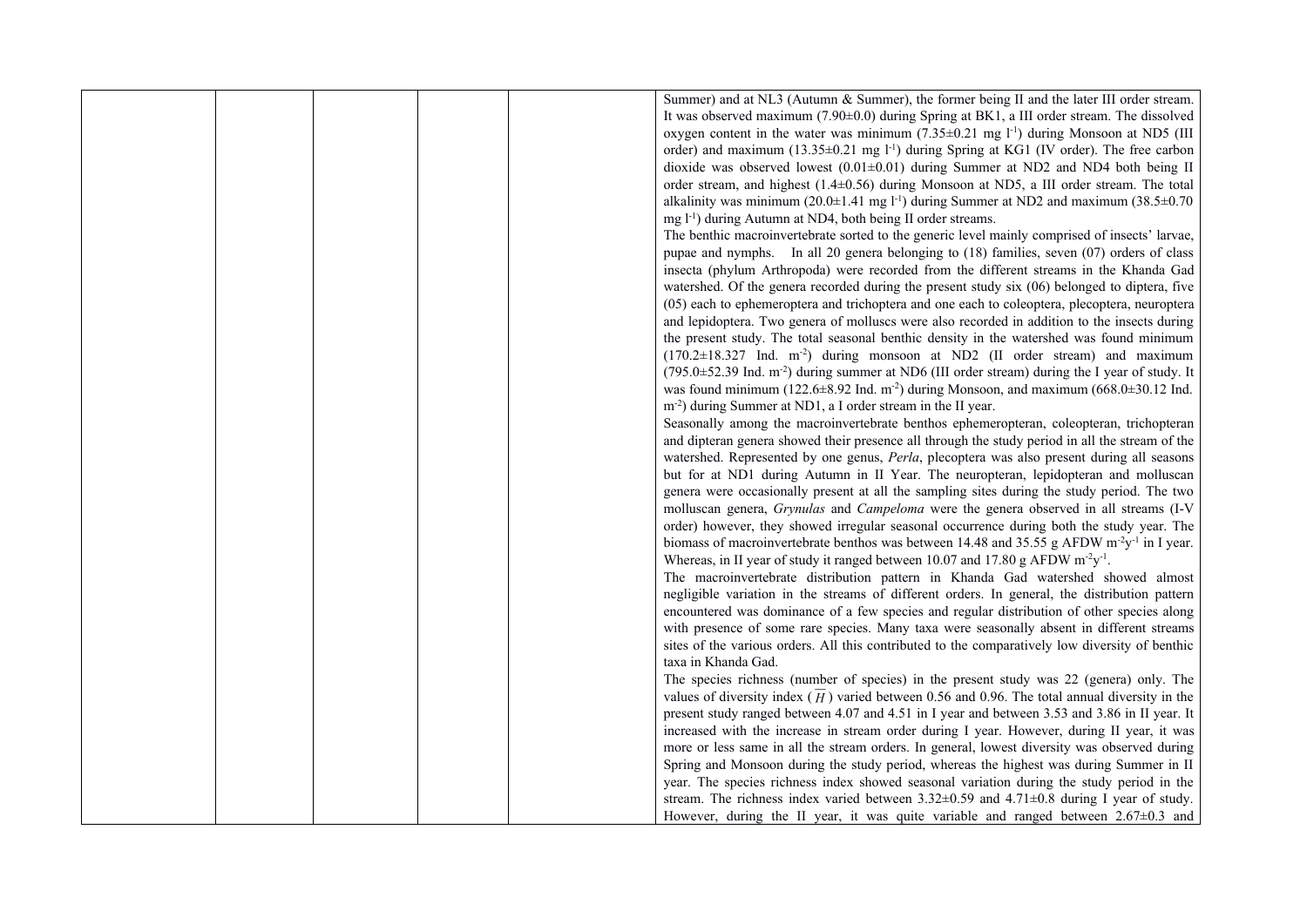|                |                      |            |            |                                                                                                                                                          | 7.36±0.36. Low evenness values, the relative abundance of individuals among species, were<br>recorded during the present study in Khanda Gad watershed. It varied between 0.28±0.03 and<br>0.35±0.02 during I year. However, the evenness index value further lowered during the II<br>year, it was between $0.22 \pm 0.01$ and $0.29 \pm 0.008$ .<br>The more or less similar pattern of seasonal distribution of macroinvertebrate benthos in the<br>stream is aptly supported by the high values of similarity index $(SCj)$ . Since the majority of<br>species were common to all the stream orders sites a very similarity coefficient was calculated<br>between all the sites during both the years of study.<br>The substratum of the streams were analysed by measuring the mean grain size of the sample<br>after Folk and Ward (1957). The gradual decrease in the grain size downstream as evident<br>from the present study was related to reduction in the energy of the stream.<br>Cluster analysis method was applied to find taxa with similar habitat preferences.<br>Trichopterans (Caddis larvae) were omnipresent during the study period, probably the pebble<br>dominated substratum along with gravel is ideal for them. Hydropsyche prefers gravel<br>substrate. The <i>Hydropsyche-Philopotamus</i> assemblage was ubiquitous to all the stream order<br>of different orders. Baetis, Ephemeralla along with Heptagenia were the dominant mayfly in<br>all the stream orders. Multiple regression analysis suggested that the macroinvertebrate<br>community structure is mostly influenced by the steadily changing physical conditions of the<br>streams. The variables like discharge, turbidity along with dissolved oxygen seems to be<br>important.<br>A radical change in agriculture land use at the cost of other land use and also<br>the increasing human population have caused environmental degradation in the Khanda<br>Gad watershed which in turn is reflected in diminishing discharge of the springs. Streams<br>have been altered by changes in their water chemistry (quality) and in the physical<br>structure of the habitat. The latter includes the impacts of abstraction of water also, which<br>is predominant in the Khanda Gad watershed. During the present study reduced flow of<br>water in all the streams of the watershed was noticeable as evident from the low mean<br>depth of the channel (7.66 and 20.34 cm) in the watershed. The flow of water measured<br>during the non-rainy months in the downstream section of the watershed (KG3) varied<br>between 11.25 and 180 lpm (liter per minute). A total of twenty-four drinking water<br>schemes provide water to the villages in the watershed. In view of the present human<br>influences the microhabitats of the macroinvertebrates especially in the remote tributaries<br>needs further careful identification and conservation. |
|----------------|----------------------|------------|------------|----------------------------------------------------------------------------------------------------------------------------------------------------------|------------------------------------------------------------------------------------------------------------------------------------------------------------------------------------------------------------------------------------------------------------------------------------------------------------------------------------------------------------------------------------------------------------------------------------------------------------------------------------------------------------------------------------------------------------------------------------------------------------------------------------------------------------------------------------------------------------------------------------------------------------------------------------------------------------------------------------------------------------------------------------------------------------------------------------------------------------------------------------------------------------------------------------------------------------------------------------------------------------------------------------------------------------------------------------------------------------------------------------------------------------------------------------------------------------------------------------------------------------------------------------------------------------------------------------------------------------------------------------------------------------------------------------------------------------------------------------------------------------------------------------------------------------------------------------------------------------------------------------------------------------------------------------------------------------------------------------------------------------------------------------------------------------------------------------------------------------------------------------------------------------------------------------------------------------------------------------------------------------------------------------------------------------------------------------------------------------------------------------------------------------------------------------------------------------------------------------------------------------------------------------------------------------------------------------------------------------------------------------------------------------------------------------------------------------------------------------------------------------------------------------------------------------------------------------------------------------------------------------------------------------------------------------------------------------------------------------------------------------------------------------------------------------------------------------------------------------|
| Jagmohan Singh | Prof. O.P.<br>Gusain | 29/10/1999 | 18/11/2003 | A study of<br>macroinvertebrate<br>benthos substratum<br>relationship along the<br>altitudinal gradient in<br>a Himalayan stream,<br>Takoli Gad. Zoology | The Garhwal Himalayan region abounds in numerous small spring-fed fluvial systems locally<br>known as Gads. A number of invertebrate benthic organisms inhabit these water bodies. They<br>play a vital role in maintaining the structural and functional integrity of these stream<br>ecosystems. Substratum, being of great importance to the benthic fauna in a way determines<br>the nature of fauna along with other ecological factors in the streams. In many streams and<br>rivers, the community structure vary along longitudinal gradient, in turn affected by change in<br>grain size of the substrate particles. The study of altitudinal distribution of benthic<br>macroinvertebrates considering their relationship with the substratum was the objective of the<br>present investigation in a spring-fed stream Takoli Gad.                                                                                                                                                                                                                                                                                                                                                                                                                                                                                                                                                                                                                                                                                                                                                                                                                                                                                                                                                                                                                                                                                                                                                                                                                                                                                                                                                                                                                                                                                                                                                                                                                                                                                                                                                                                                                                                                                                                                                                                                                                                                                                               |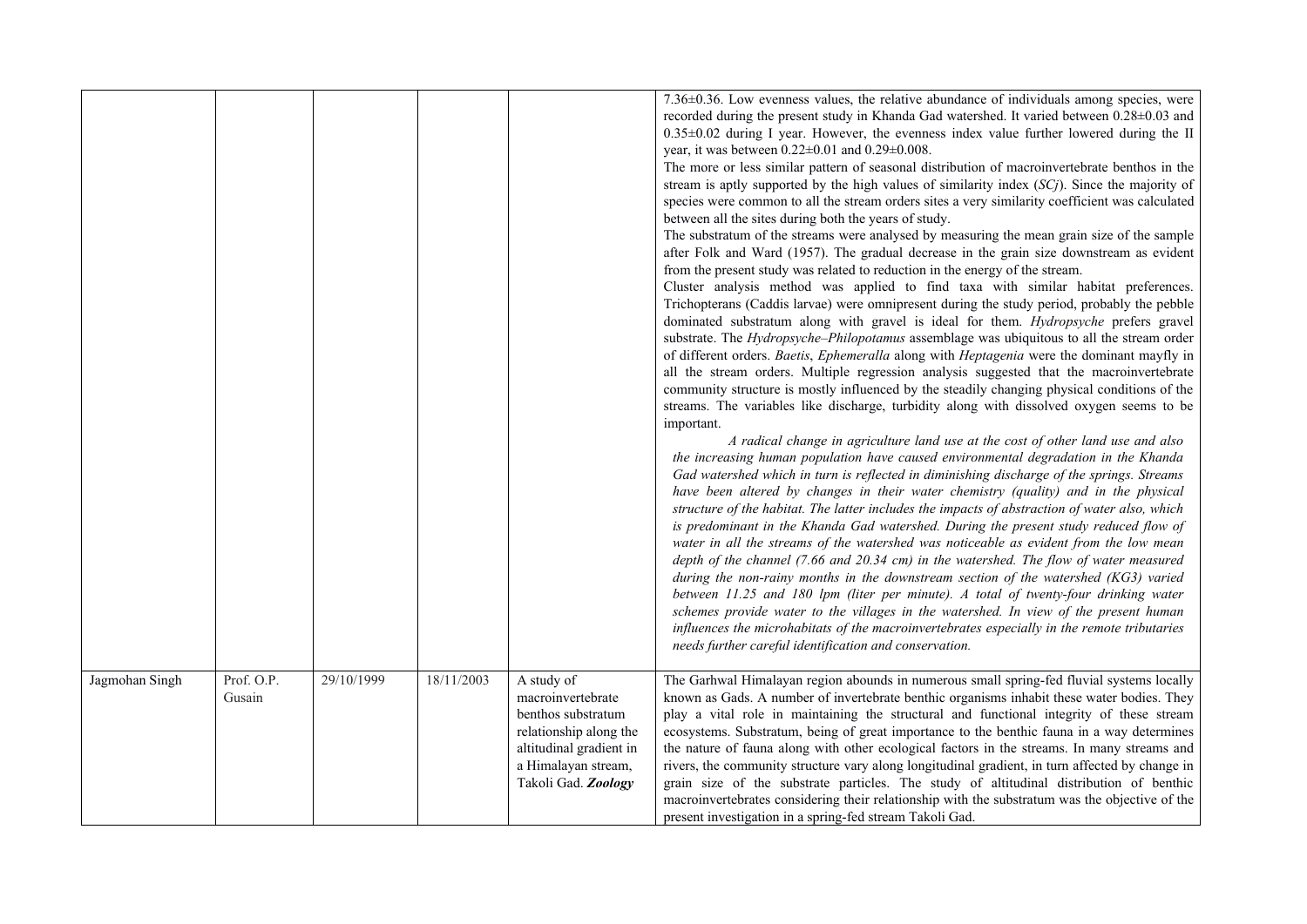|              |                                  |            |                |                                                                                                                                                                | Regular monthly sampling was undertaken to analyze the physico-chemical characteristics of<br>stream water of Takoli Gad at the designated sampling sites alongwith the benthic<br>macroinvertebrates. The present investigation was carried out for a period of 26 months from<br>January 2000 to February 2002.<br>The bottom fauna of stream Takoli Gad constituted of 34 (Thirty four) genera of<br>macrozoobenthos belonging to nine (09) orders and (25) families of class insecta.<br>Distribution of taxa over different substrate types prevailing during the five seasons as<br>expressed by the Index of Representation (IR) showed preferences and aversions by them.<br>The substratum in the upstream sites during Winter was preferred by Cynigma, Rithrogena<br>and Psephenus, while in the downstream by Isoperla, Hydropsyche and Bibiocephala. During<br>Spring, Ephemerella along with Glossosoma, Rhyacophila, Antocha and Atherix preferred the<br>upstream sites. Ephemeropterans and trichopterans preferred the downstream sites during the<br>same season. During Summer, the substrate in the upstream region was preferred by<br>Ephemeropterans, while during Monsoon, Philopotamus and Chironomus showed preference<br>to substrate. In the downstream region, the substrate was preferred by ephemeropterans.<br>During Winter, ephemeropterans were significantly over represented showing preference to<br>the upstream and downstream sites, whereas, Hydropsyche preferred the upstream sites.<br>Heptagenia showed aversion to the substrate in the middle region during this season.<br>Cluster analysis based on IR values showed seasonal variation in macroinvertebrate<br>assemblages. During winter majority of taxa were present together, while during Spring,<br>Rithrogena-Perla and Leptocella-Bibiocephala were the two main assemblages. Also, during<br>Summer two assemblages of diverse genera was recorded. However, during Monsoon<br>scattered type of assemblages were evident. Heptagenia-Psephenus and Cynigma-Antocha<br>were closely associated assemblages during Autumn.<br>Thus, the assemblages of macrobenthic organisms in Takoli Gad changed seasonally in<br>relation to the substratum besides other ecological factors. The high evenness and similarity<br>between macroinvertebrate benthic organisms occurring in different regions of the stream,<br>from headwater to downstream, often result in similar abundance. Nevertheless, the seasonal<br>changes are profound along altitudinal gradient. |
|--------------|----------------------------------|------------|----------------|----------------------------------------------------------------------------------------------------------------------------------------------------------------|--------------------------------------------------------------------------------------------------------------------------------------------------------------------------------------------------------------------------------------------------------------------------------------------------------------------------------------------------------------------------------------------------------------------------------------------------------------------------------------------------------------------------------------------------------------------------------------------------------------------------------------------------------------------------------------------------------------------------------------------------------------------------------------------------------------------------------------------------------------------------------------------------------------------------------------------------------------------------------------------------------------------------------------------------------------------------------------------------------------------------------------------------------------------------------------------------------------------------------------------------------------------------------------------------------------------------------------------------------------------------------------------------------------------------------------------------------------------------------------------------------------------------------------------------------------------------------------------------------------------------------------------------------------------------------------------------------------------------------------------------------------------------------------------------------------------------------------------------------------------------------------------------------------------------------------------------------------------------------------------------------------------------------------------------------------------------------------------------------------------------------------------------------------------------------------------------------------------------------------------------------------------------------------------------------------------------------------------------------------------------------------------------------------------------------------------------------------------------------------------------------------------------------------------------------------------------------|
| Pranav Singh | Prof. Manju<br>Prakash<br>Gusain | 11/03/2013 | 15/10/201<br>9 | Longitudinal<br>pattern of benthic<br>macroinvertebrate<br>assemblages<br>influenced by<br>discontinuities<br>along river<br>Alaknanda in<br>Garhwal Himalaya. | The present study envisaged study of the distribution of macroinvertebrate communities and<br>its associated physicochemical and environmental conditions at designated sampling sites<br>which include 06 tributaries confluences and one dam in the Alaknanda river catchment<br>(ARC). The study area falls in the state of Uttarakhand, in the Northern part of India between<br>the latitudes $28^{\circ}43' - 31^{\circ}27'$ N and longitudes $77^{\circ}34' - 81^{\circ}02'$ E. The sampling for collection of<br>data on 17 physicochemical parameters and different benthic macroinvertebrates was<br>undertaken during March 2014 to February 2016 (two years) at the 21 designated sampling<br>sites adopting standard methods. At each sites samples were collected from Alaknanda and<br>the tributary before the confluence and also the after confluence at a reach scale of about<br>50-150m depending upon the accessibility. Further, the seasonal analysis for different<br>physicochemical parameters, ecological indices, biomass and substratum composition were<br>made<br>During the present study majority of the physicochemical variables tend to fluctuate                                                                                                                                                                                                                                                                                                                                                                                                                                                                                                                                                                                                                                                                                                                                                                                                                                                                                                                                                                                                                                                                                                                                                                                                                                                                                                                                                                                         |
|              |                                  |            |                | <b>Zoology</b>                                                                                                                                                 | seasonally. Water temperature was recorded minimum during Monsoon and maximum during                                                                                                                                                                                                                                                                                                                                                                                                                                                                                                                                                                                                                                                                                                                                                                                                                                                                                                                                                                                                                                                                                                                                                                                                                                                                                                                                                                                                                                                                                                                                                                                                                                                                                                                                                                                                                                                                                                                                                                                                                                                                                                                                                                                                                                                                                                                                                                                                                                                                                           |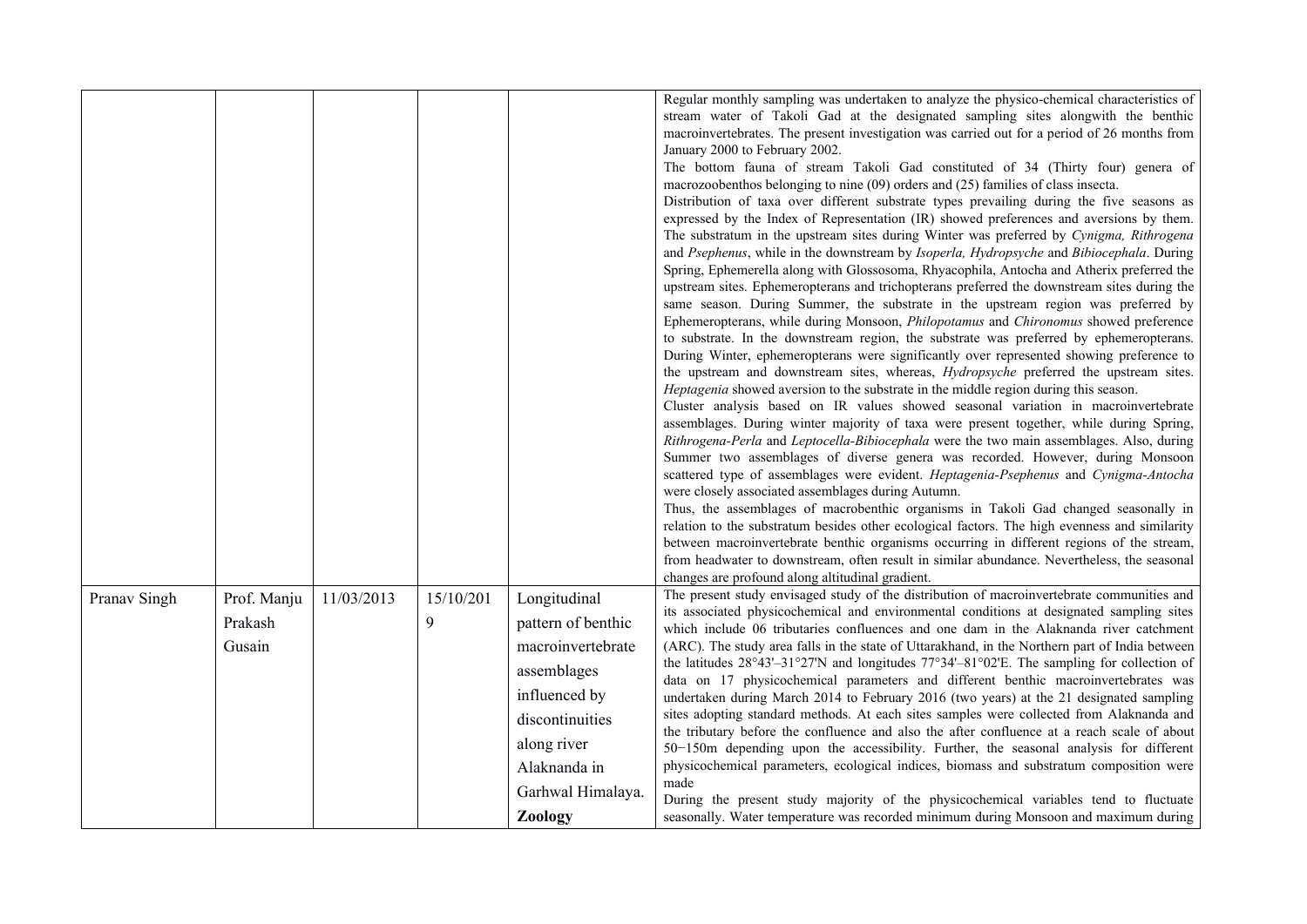|               |             |            |           |                    | Summer. The mean velocity was minimum during Winter and was maximum during<br>Monsoon. Turbidity of water was minimum during Autumn and was maximum during<br>Monsoon. The dissolved oxygen varied between 9.35 and 11.65 mg l <sup>-1</sup> during Autumn and<br>Winter respectively. The phosphate and nitrate concentration were minimum during Autumn<br>and maximum during Spring. While, the total solids and total dissolved solids concentration<br>were minimum during Winter and maximum during Monsoon. The benthic<br>macroinvertebrates communities comprised of 51 insects genera belonging to 9 orders and 35<br>families. Besides, 01 one genus of each Annelida and Mollusca were also recorded during the<br>present study. The dominant insects order were Ephemeroptera (16 genera), followed by<br>Trichoptera (11 genera), Diptera (9 genera), Plecoptera and Coleoptera (5 genera each),<br>Odonata and Lepidoptera (2 genera each), Megaloptera and Hemiptera were represented by<br>single genus. The total density of benthic macroinvertebrates was minimum during Monsoon<br>and was maximum during Summer. A decreasing trend in the diversity with increasing the<br>altitude was evident in River Alaknanda. The biomass varied seasonally, more or less, in<br>accordance with the benthic density at all sites. The lowest and highest in both years was<br>during the Monsoon and Summer/Spring season respectively.<br>The substratum composition varied from the very coarse sand to cobbles at different sites on<br>River Alaknanda and its tributaries. The CCA revealed that majority of the macroinvertebrate<br>taxa recorded during the present study occurred in moderate velocity waters, while, a few<br>inhabit high water velocity sites. Majority of taxa occurred at sites with moderate to high<br>water temperature, turbidity, total solids, pH,, total alkalinity and mean depth in River<br>Alaknanda and its tributaries. In the measurement of discontinuity due to the tributaries and<br>dam, the physicochemical parameters such as, water temperature, mean width, mean depth,<br>mean velocity, discharge, conductivity, pH, dissolved oxygen, total alkalinity and phosphate<br>concentration varied significantly ( $p<0.05$ ) below the confluence of tributary and downstream<br>to dam. The benthic macroinvertebrates also showed minor shifts from the expected trend<br>below the confluence of tributaries. The present study revealed the impact of the tributaries<br>and dam on the physicochemical variables, which in turn, influenced the longitudinal pattern<br>of occurrence and distribution of benthic macroinvertebrate communities in River Alaknanda.<br>The study can be further used as a baseline for other such studies at catchment scale<br>especially in Himalayan region. Also, the possibility of ecological restoration of segment of<br>rivers impacted by impoundment could be explored based on the present study. |
|---------------|-------------|------------|-----------|--------------------|----------------------------------------------------------------------------------------------------------------------------------------------------------------------------------------------------------------------------------------------------------------------------------------------------------------------------------------------------------------------------------------------------------------------------------------------------------------------------------------------------------------------------------------------------------------------------------------------------------------------------------------------------------------------------------------------------------------------------------------------------------------------------------------------------------------------------------------------------------------------------------------------------------------------------------------------------------------------------------------------------------------------------------------------------------------------------------------------------------------------------------------------------------------------------------------------------------------------------------------------------------------------------------------------------------------------------------------------------------------------------------------------------------------------------------------------------------------------------------------------------------------------------------------------------------------------------------------------------------------------------------------------------------------------------------------------------------------------------------------------------------------------------------------------------------------------------------------------------------------------------------------------------------------------------------------------------------------------------------------------------------------------------------------------------------------------------------------------------------------------------------------------------------------------------------------------------------------------------------------------------------------------------------------------------------------------------------------------------------------------------------------------------------------------------------------------------------------------------------------------------------------------------------------------------------------------------------------------------------------------------------------------------------------------------------------------------------------------------------------------------------------------------------------------------------------------------------------------------------------------------------------------------------------------------------------------------------------------------------------------------------------------|
| Bhaskara Nand | Prof. Manju | 12/12/2007 | 14/02/201 | Community          | The present study entitled, the community structure and ecology of benthic                                                                                                                                                                                                                                                                                                                                                                                                                                                                                                                                                                                                                                                                                                                                                                                                                                                                                                                                                                                                                                                                                                                                                                                                                                                                                                                                                                                                                                                                                                                                                                                                                                                                                                                                                                                                                                                                                                                                                                                                                                                                                                                                                                                                                                                                                                                                                                                                                                                                                                                                                                                                                                                                                                                                                                                                                                                                                                                                           |
| Semalty       | Prakash     |            | 6         | structure and      | macroinvertebrates in Bachchan Gad, a left side spring-fed stream of River<br>Alaknanda in Garhwal Himalaya. The present investigation was carried out for a                                                                                                                                                                                                                                                                                                                                                                                                                                                                                                                                                                                                                                                                                                                                                                                                                                                                                                                                                                                                                                                                                                                                                                                                                                                                                                                                                                                                                                                                                                                                                                                                                                                                                                                                                                                                                                                                                                                                                                                                                                                                                                                                                                                                                                                                                                                                                                                                                                                                                                                                                                                                                                                                                                                                                                                                                                                         |
|               | Gusain      |            |           | ecology of         | period of two year study i.e. from March 2008 up to February 2010. Regular                                                                                                                                                                                                                                                                                                                                                                                                                                                                                                                                                                                                                                                                                                                                                                                                                                                                                                                                                                                                                                                                                                                                                                                                                                                                                                                                                                                                                                                                                                                                                                                                                                                                                                                                                                                                                                                                                                                                                                                                                                                                                                                                                                                                                                                                                                                                                                                                                                                                                                                                                                                                                                                                                                                                                                                                                                                                                                                                           |
|               |             |            |           | macroinvertebrates | monthly samples were taken to analyze the physicochemical parameters of water                                                                                                                                                                                                                                                                                                                                                                                                                                                                                                                                                                                                                                                                                                                                                                                                                                                                                                                                                                                                                                                                                                                                                                                                                                                                                                                                                                                                                                                                                                                                                                                                                                                                                                                                                                                                                                                                                                                                                                                                                                                                                                                                                                                                                                                                                                                                                                                                                                                                                                                                                                                                                                                                                                                                                                                                                                                                                                                                        |
|               |             |            |           |                    | along with the benthic macroinvertebrates from stream Bachchan Gad at four                                                                                                                                                                                                                                                                                                                                                                                                                                                                                                                                                                                                                                                                                                                                                                                                                                                                                                                                                                                                                                                                                                                                                                                                                                                                                                                                                                                                                                                                                                                                                                                                                                                                                                                                                                                                                                                                                                                                                                                                                                                                                                                                                                                                                                                                                                                                                                                                                                                                                                                                                                                                                                                                                                                                                                                                                                                                                                                                           |
|               |             |            |           | in a spring-fed    | sampling sites (590–1600m asl).                                                                                                                                                                                                                                                                                                                                                                                                                                                                                                                                                                                                                                                                                                                                                                                                                                                                                                                                                                                                                                                                                                                                                                                                                                                                                                                                                                                                                                                                                                                                                                                                                                                                                                                                                                                                                                                                                                                                                                                                                                                                                                                                                                                                                                                                                                                                                                                                                                                                                                                                                                                                                                                                                                                                                                                                                                                                                                                                                                                      |
|               |             |            |           | stream of Garhwal  | Selected physicochemical parameters in Bachchan Gad belonging to different<br>sampling sites were analyzed following the standard methods. Subsequently, benthic                                                                                                                                                                                                                                                                                                                                                                                                                                                                                                                                                                                                                                                                                                                                                                                                                                                                                                                                                                                                                                                                                                                                                                                                                                                                                                                                                                                                                                                                                                                                                                                                                                                                                                                                                                                                                                                                                                                                                                                                                                                                                                                                                                                                                                                                                                                                                                                                                                                                                                                                                                                                                                                                                                                                                                                                                                                     |
|               |             |            |           | Himalaya. Zoology  | macroinvertebrate samples were collected by stratified random sampling (Cummins,                                                                                                                                                                                                                                                                                                                                                                                                                                                                                                                                                                                                                                                                                                                                                                                                                                                                                                                                                                                                                                                                                                                                                                                                                                                                                                                                                                                                                                                                                                                                                                                                                                                                                                                                                                                                                                                                                                                                                                                                                                                                                                                                                                                                                                                                                                                                                                                                                                                                                                                                                                                                                                                                                                                                                                                                                                                                                                                                     |
|               |             |            |           |                    | 1962) applying transects method using modified Surber's square foot sampler                                                                                                                                                                                                                                                                                                                                                                                                                                                                                                                                                                                                                                                                                                                                                                                                                                                                                                                                                                                                                                                                                                                                                                                                                                                                                                                                                                                                                                                                                                                                                                                                                                                                                                                                                                                                                                                                                                                                                                                                                                                                                                                                                                                                                                                                                                                                                                                                                                                                                                                                                                                                                                                                                                                                                                                                                                                                                                                                          |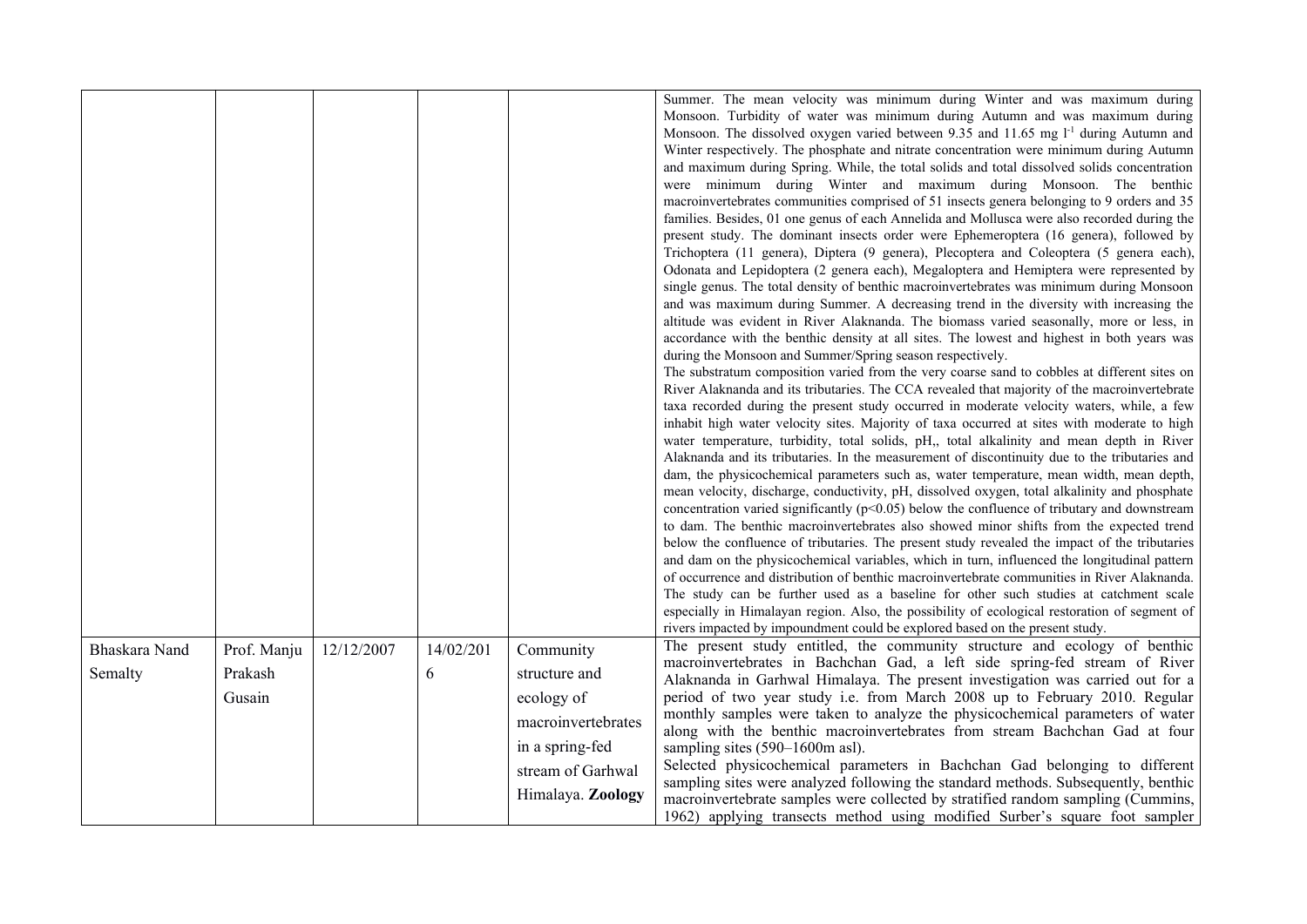|                        |                                  |            |                |                                                                                                                | (Welch, 1948). Quantitatively, the macroinvertebrate benthos collected; represented<br>their density which was expressed as individuals per square meter (Ind. m <sup>-2</sup> ). Various<br>ecological indices were determined from the data collected; besides relevant<br>statistical methods were also applied.<br>During the present study various physicochemical parameters operating in the<br>stream showed seasonal and altitudinal variation.<br>The in-stream hydraulic<br>variables such as mean width, mean depth, mean velocity and discharge were also<br>varied seasonally and observed highest during monsoon.<br>However, some<br>physicochemical parameters viz dissolved oxygen, free carbon dioxide nitrate and<br>phosphate seems to be affected by anthropogenic activities at the various stretches of<br>the study stream.<br>Among the benthic fauna, a total of 51 benthic macroinvertebrates genera belonging<br>to 09 orders and 38 families of Class Insecta, along with one genus each of<br>Annelida, Crustacea and Mollusca were identified. Majority of species (30 taxa)<br>were common to all the sampling sites showed high similarity. Baetis, Hydropsyche<br>and <i>Heptagenia</i> were the most dominant taxa.<br>The benthic density was recorded lowest at upstream region during monsoon due to<br>a relatively unstable substrate along with high current velocity, high turbidity and<br>discharge. However, during winter of low flow and favourable in-stream conditions<br>supported the highest benthic density in the study stream. The diversity, species<br>richness and evenness were recorded highest in the upstream region due to fewer<br>perturbations than at downstream sites. Predominant agricultural land use associated<br>with forest and the aggregate of leaves on the stream bed provide both food and<br>habitat and typically support a high abundance of invertebrates.<br>Based on the findings of the present study it can be concluded that the composition<br>and structure of the benthic macroinvertebrates in Bachchan Gad, varied temporally<br>and spatially due to the interaction of multiple environmental factors along with<br>altitudinal gradient. |
|------------------------|----------------------------------|------------|----------------|----------------------------------------------------------------------------------------------------------------|--------------------------------------------------------------------------------------------------------------------------------------------------------------------------------------------------------------------------------------------------------------------------------------------------------------------------------------------------------------------------------------------------------------------------------------------------------------------------------------------------------------------------------------------------------------------------------------------------------------------------------------------------------------------------------------------------------------------------------------------------------------------------------------------------------------------------------------------------------------------------------------------------------------------------------------------------------------------------------------------------------------------------------------------------------------------------------------------------------------------------------------------------------------------------------------------------------------------------------------------------------------------------------------------------------------------------------------------------------------------------------------------------------------------------------------------------------------------------------------------------------------------------------------------------------------------------------------------------------------------------------------------------------------------------------------------------------------------------------------------------------------------------------------------------------------------------------------------------------------------------------------------------------------------------------------------------------------------------------------------------------------------------------------------------------------------------------------------------------------------------------------------------------------------------------------------------------------------------------------------|
| Jitendra Singh<br>Rana | Prof. Manju<br>Prakash<br>Gusain | 23/12/2008 | 16/05/201<br>5 | Impact of riparian<br>landuse on benthic<br>macroinvertebrate<br>communities of<br>river Alaknanda.<br>Zoology | The present study envisaged recording the seasonal and taxonomical change in<br>benthic macroinvertebrate communities of rivers and streams along different riparian<br>land use in Alaknanda river catchment of Garhwal Himalaya. The benthic<br>community structure and the prevailing environmental condition was monitored at<br>10 sites along 08 different riparian land use types i.e., forest, agriculture, barren and<br>alpine in Alaknanda river catchment. During the present study majority of the<br>physicochemical variables tend to fluctuate seasonally with different riparian land<br>use types. Water temperature was recorded minimum during winter and maximum<br>during summer. The mean channel width, mean channel depth, mean velocity and<br>water discharge were recorded minimum and maximum during winter and monsoon<br>respectively. The turbidity was recorded highest during monsoon. The concentration<br>of dissolved oxygen was recorded lowest during monsoon and highest during spring.<br>The benthic macroinvertebrate communities comprised of 73 insect's taxa of 09<br>orders belonging to 52 families. Besides, 01 genus of each Annelida and Crustacea                                                                                                                                                                                                                                                                                                                                                                                                                                                                                                                                                                                                                                                                                                                                                                                                                                                                                                                                                                                                                                      |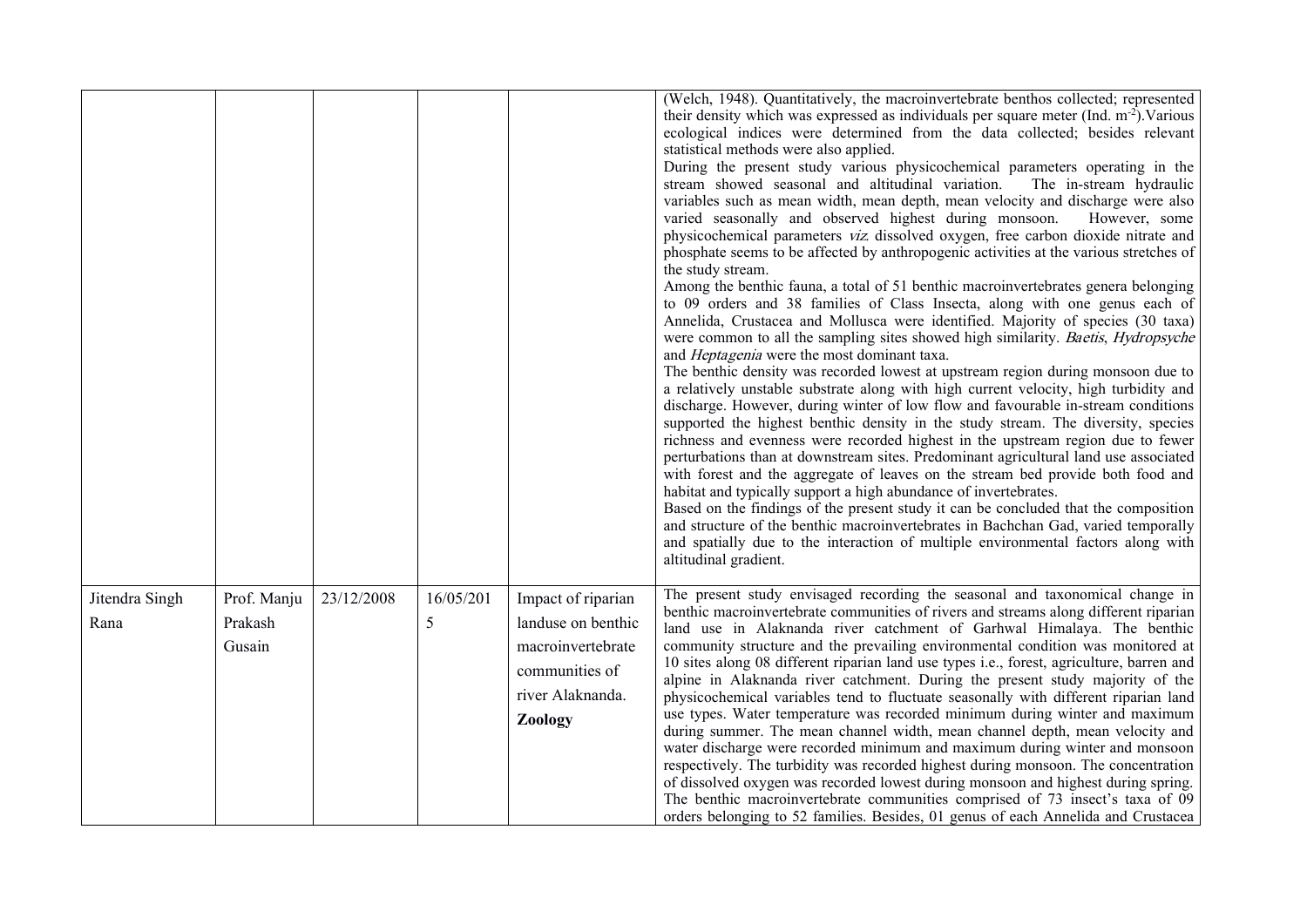|  |  | and 02 taxa of Mollusca were also recorded along with some unidentified ones. The       |
|--|--|-----------------------------------------------------------------------------------------|
|  |  | dominant insect orders were Diptera (18 genera), followed by Trichoptera (17            |
|  |  | genera), Ephemeroptera (12 genera), Plecoptera (11 genera), Coleoptera (07 genera),     |
|  |  | Odonata (04 genera) and Lepidoptera (02 genera). Order Hemiptera and                    |
|  |  | Megaloptera were represented by one genus each. The highest numbers of benthic          |
|  |  | macroinvertebrate insect genera/taxa (50) were recorded from Dense Mixed Forest         |
|  |  | II. The average density of benthic macroinvertebrates at 10 sampling sites under        |
|  |  | different riparian land use types was recorded lowest during monsoon at Chir Pine       |
|  |  | Forest II and highest during winter at Chir Pine Forest I.                              |
|  |  | The Ash free dry weight was recorded minimum at Chir Pine Forest I and maximum          |
|  |  |                                                                                         |
|  |  | at Sub- montane Barren during monsoon and spring respectively. In the present           |
|  |  | study, at most of the sites, diversity was highest during winter and spring and lowest  |
|  |  | during summer, monsoon and autumn. The highest species richness was found               |
|  |  | mostly during spring and winter, whereas the lowest was evident during monsoon          |
|  |  | and autumn exhibiting strongest response to agricultural and forested sites. Benthic    |
|  |  | macroinvertebrate taxa had more or less similar abundance during various seasons,       |
|  |  | thus not accounting for significant difference in species evenness at different         |
|  |  | riparian land use sites. The coefficient of community (similarity index) indicated      |
|  |  | that the benthic macroinvertebrate communities between Sub-montane Alpine and           |
|  |  | Montane Barren were less similar (only 16 benthic genera common). Multiple              |
|  |  | regression analysis suggests that benthic density was significantly correlated with     |
|  |  | water temperature, width, depth and velocity of water, discharge, dissolved oxygen,     |
|  |  | conductivity, phosphate, nitrate, substratum, total solids and total dissolved solids   |
|  |  | and turbidity at different riparian land use types. Hierarchical cluster analysis       |
|  |  | revealed the occurrence of Heptagenia-Baetis, Baetis-Hydropsyche and                    |
|  |  | Baetis-Rhyacophila assemblages to be dominant at different riparian land use sites.     |
|  |  | The canonical correspondence analysis reveals that the seasonal variation in water      |
|  |  | temperature along with pH and velocity related aspects i.e., depth, discharge and       |
|  |  | total dissolved solids were among the most significant variables in explaining the      |
|  |  | distribution and abundance of benthic taxa at all sites. Seasonally the substratum      |
|  |  | composition at different sites varied between coarse sand to boulder during different   |
|  |  | seasons.                                                                                |
|  |  | The present study reveals that the benthic macroinvertebrate assemblages change         |
|  |  | with changing riparian characteristics at different riparian land use sites. A strong   |
|  |  | influence of physicochemical characteristics, associated land use practices (e.g.,      |
|  |  | agricultural) in riparian zone, changes in stream habitat and substratum                |
|  |  | characteristics were predicted as determinants of benthic macroinvertebrate             |
|  |  | assemblages in the present study. The work can further be carried out to cover the      |
|  |  | entire catchment at sub-catchment/watershed scale with the help of land use-land        |
|  |  | cover map generated by remote sensing tools. This shall be further instrumental in      |
|  |  | identifying the riparian land use/habitat specific species especially in this Himalayan |
|  |  | region which is undergoing environmental changes due to the ongoing                     |
|  |  | developmental activities and natural hazards.                                           |
|  |  |                                                                                         |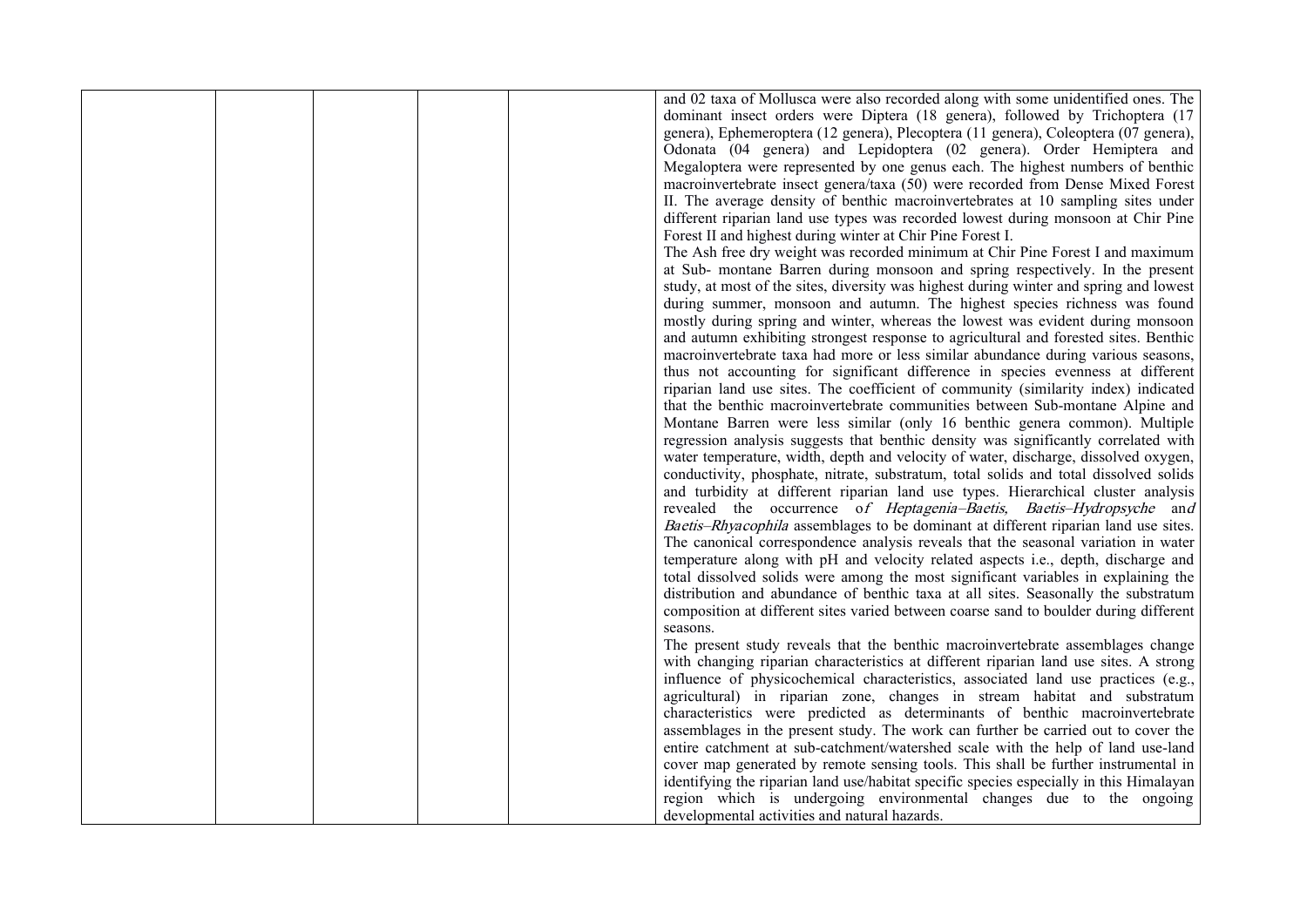| Juhi Mishra   | Prof. Manju<br>Prakash<br>Gusain |            | 19.09.2014    | Comparative<br>analysis of<br>antioxidant activity<br>and genetic<br>variability in<br>selected Phaseolus<br>vulgaris cultivars<br>of Uttarakhand.<br><b>Biotechnology</b> | <i>Phaseolus vulgaris</i> L. (common beans) are widely cultivated at varying altitude<br>(1400-2700 meter above sea level) in different aspect of these variations such as<br>morphological, nutritional and genetic polymorphism. 20 cultivars of common beans<br>collected from different parts of Uttarakhand were studied during the present<br>investigation.<br>Seed of <i>Phaseolus vulgaris</i> (L.) were collected from geographically distinct parts<br>(Majkhali, Purola, Mori, Tapovan, Dhankot, Dwarahaat, Harsil Chakrata, Lohaghat,<br>Chamba) of Uttarakhand, India. Seeds were directly procured from local farmers<br>after harvesting of crop and duly authenticated by National Bureau of Plant Genetic<br>Resources, New Delhi. Seeds of 20 cultivars of common beans were collected with<br>varying seed coat colour, seed pattern; seed shape and size.<br>All the selected cultivars of <i>Phaseohus vulgaris</i> were subjected to analyis of<br>nutraceutical components like free phenolics, flavonoids, flavonols and condensed<br>tannins present in the seeds. Methanolic extracts were prepared from grounded seed<br>and subjected to analysis of polyphenolic contents and their antioxidative activity.<br>Antioxidative activity of methanolic extracts of common bean seed were<br>investigated using DPPH radical scavenging assay and B-carotene bleaching assay.<br>Significant correlation has been reported between total phenolics (TPC) and<br>antioxidant potential of the cultivar $(r=0.693, p<0.01)$ . The bean cultivars exhibited<br>24.35 to 84.12% antioxidant activity (AA) in inhibition of B-carotence in the<br>linoleate model and 48.86-103.52 trolox equivalent antioxidant capacity (TEAC) in<br>DPPH model system.<br>Maximum phenolic content and antioxidant activity has been reported in small red<br>market class and among cultivars in small red beans collected from Purola region<br>(S5) whereas minimum in small white market class and among cultivar in white<br>bean collected from Tapovan region (S8).<br>Preliminary qualitative analysis of methanolic extracts for quercetin content has<br>been carried out using thin layer analysis. Quercetin was detectable in 14 out of 20<br>common bean methanolic extracts.<br>Investigation of genetic make-up of common bean cultivar has been carried out<br>using root tip method. Karyotype of all the cultivars showed 11 pair of<br>chromosomes.<br>For molecular level diversity assessment, two molecular DNA markers were used,<br>Random amplified polymorphic DNA (RAPD) and Simple sequence repeats (SSR).<br>The level of polymorphism observed in the present study was moderately high,<br>indicating a wide and diverse genetic base for the common bean cultivars in<br>Uttarakhand. The genetic diversity of the common bean in Uttarakhand can be<br>extremely useful in formulating proper conservation management strategy. |
|---------------|----------------------------------|------------|---------------|----------------------------------------------------------------------------------------------------------------------------------------------------------------------------|---------------------------------------------------------------------------------------------------------------------------------------------------------------------------------------------------------------------------------------------------------------------------------------------------------------------------------------------------------------------------------------------------------------------------------------------------------------------------------------------------------------------------------------------------------------------------------------------------------------------------------------------------------------------------------------------------------------------------------------------------------------------------------------------------------------------------------------------------------------------------------------------------------------------------------------------------------------------------------------------------------------------------------------------------------------------------------------------------------------------------------------------------------------------------------------------------------------------------------------------------------------------------------------------------------------------------------------------------------------------------------------------------------------------------------------------------------------------------------------------------------------------------------------------------------------------------------------------------------------------------------------------------------------------------------------------------------------------------------------------------------------------------------------------------------------------------------------------------------------------------------------------------------------------------------------------------------------------------------------------------------------------------------------------------------------------------------------------------------------------------------------------------------------------------------------------------------------------------------------------------------------------------------------------------------------------------------------------------------------------------------------------------------------------------------------------------------------------------------------------------------------------------------------------------------------------------------------------------------------------------------------------------------------------------------------------------------------------------------------------------------------------------------------------------------------------------------------------------------------------------------------------------------------------------------------------------------------------------|
| Km. Manu Pant | Prof. Manju<br>Prakash<br>Gusain | 28/08/2008 | March<br>2012 | In-vitro<br>propagation of<br>Swertia chirata                                                                                                                              | The present investigation was undertaken to develop appropriate tissue culture<br>technology as a non-conventional method for mass multiplication of a medicinally<br>important plant species. A detailed stepwise procedure was developed for in vitro<br>propagation of <i>Swertia chirata</i> . The investigation concluded that Swertia chirata                                                                                                                                                                                                                                                                                                                                                                                                                                                                                                                                                                                                                                                                                                                                                                                                                                                                                                                                                                                                                                                                                                                                                                                                                                                                                                                                                                                                                                                                                                                                                                                                                                                                                                                                                                                                                                                                                                                                                                                                                                                                                                                                                                                                                                                                                                                                                                                                                                                                                                                                                                                                                       |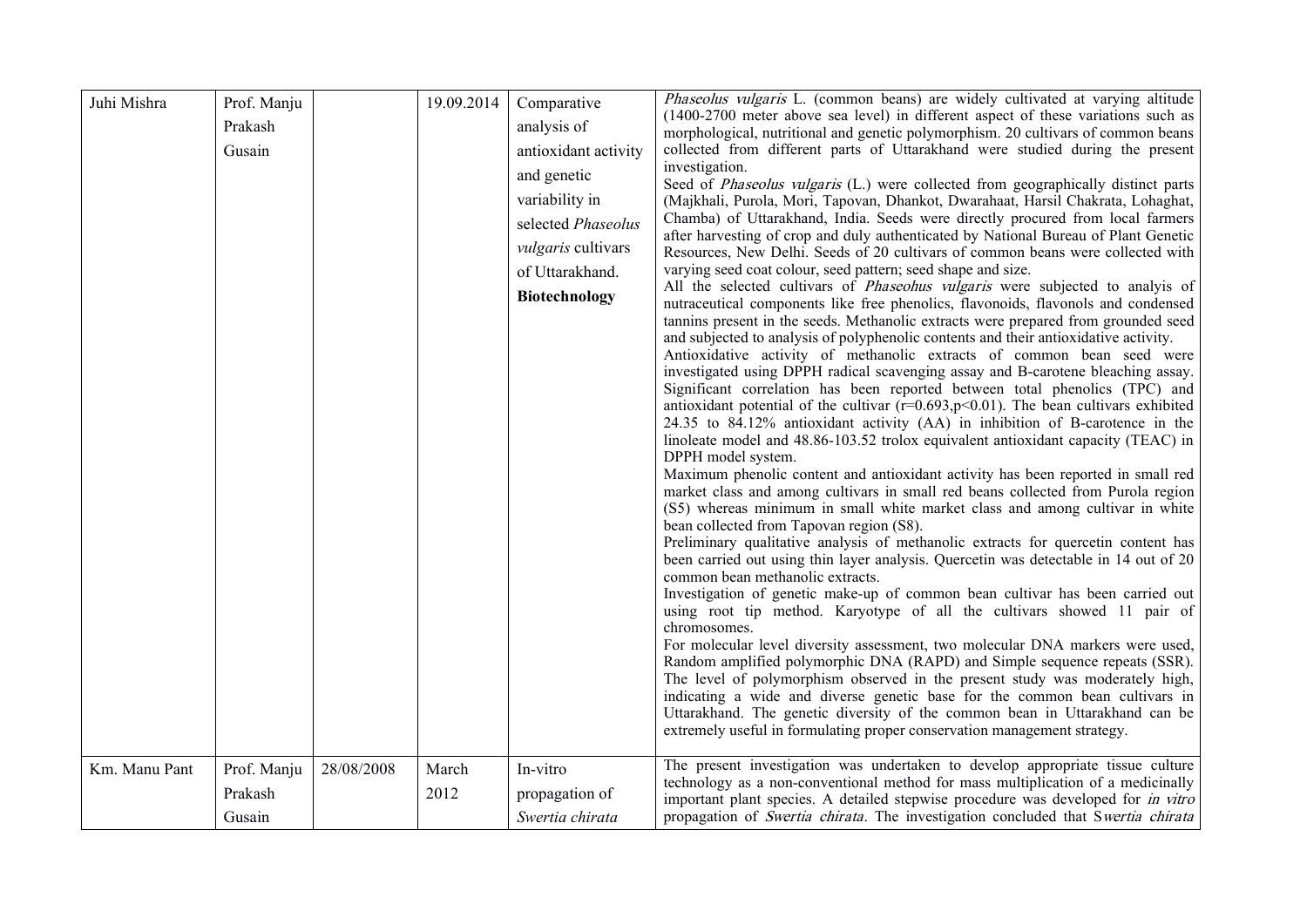|                 |                                  |            |      | Buch.-Ham. Ex<br>Wall. through<br>different<br>regeneration<br>pathways.<br><b>Biotechnology</b>            | could be successfully multiplied through three regeneration pathways namely,<br>axillary bud proliferation, indirect organogenesis and direct organogenesis.<br>Using nodal segments with axillary buds, multiple shoots were produced on defined<br>medium with optimal multiplication in 4 weeks. Various physical and chemical<br>conditions were standardized for <i>in vitro</i> propagation of the species Through<br>organogenesis via in vitro root derived callus MS medium containing BAP, IAA and<br>Ads proved to be the best was for shoot multiplication while optimal results of direct<br>organogenesis from <i>in vitro</i> root segments were obtained on half strength medium<br>containing resulted in BAP and NAA. The culture conditions were standardized<br>for <i>in vitro</i> rooting of shoots regenerated through different pathways. Over 85%<br>survival of tissue culture plants was achieved in pots transferred to field conditions.<br>In vitro propagation is recognized as a useful technique for propagation and in-vitro<br>conservation of threatened plants, especially those in which roots or rhizomes<br>contain the active compound. The present protocol developed is an efficient and<br>rapid method for large scale multiplication of Swertia chirata through culture of<br>axillary buds and excised in vitro root segments. High shoot multiplication rate with<br>healthy rooting are attractive features of this study and credited by the following<br>aspects:<br>The protocol can be used for raising genetically uniform population through<br>a.<br>axillary shoot multiplication for sustainable supply of plant materials to<br>pharmaceutical industries and conservation of germplasm.<br>Root explants being derived aseptically, do not face the problem of<br>contamination and are therefore ideal for germplasm exchange and cryopreservation.<br>The system will be useful for biochemical and physiological studies in relation<br>to organ differentiation and genetic improvement studies via indirect organogenesis.<br>Direct organogenesis can be considered as an alternative means to enhance the<br>in vitro multiplication rate for clonal propagation. |
|-----------------|----------------------------------|------------|------|-------------------------------------------------------------------------------------------------------------|--------------------------------------------------------------------------------------------------------------------------------------------------------------------------------------------------------------------------------------------------------------------------------------------------------------------------------------------------------------------------------------------------------------------------------------------------------------------------------------------------------------------------------------------------------------------------------------------------------------------------------------------------------------------------------------------------------------------------------------------------------------------------------------------------------------------------------------------------------------------------------------------------------------------------------------------------------------------------------------------------------------------------------------------------------------------------------------------------------------------------------------------------------------------------------------------------------------------------------------------------------------------------------------------------------------------------------------------------------------------------------------------------------------------------------------------------------------------------------------------------------------------------------------------------------------------------------------------------------------------------------------------------------------------------------------------------------------------------------------------------------------------------------------------------------------------------------------------------------------------------------------------------------------------------------------------------------------------------------------------------------------------------------------------------------------------------------------------------------------------------------------------------------------------------------------------------------------------------------------|
| Km. Anchal Sood | Prof. Manju<br>Prakash<br>Gusain | 14/08/2007 | 2012 | Assessment of<br>bacterial diversity<br>in Ganga River<br>System in<br>Uttarakhand.<br><b>Biotechnology</b> | The present study was undertaken to explore the cultivable bacterial diversity of<br>River Ganga in Uttarakhand. Water samples were collected from thirty two different<br>sites, scattered in three different stretches in three different seasons during<br>2007-2008. The sampling sites included sixteen sites in River Alaknanda, eleven in<br>River Bhagirathi and seven in River Ganga i.e. after confluence at Devprayag.<br>Among these sites ten constituted the upper stretch, fifteen constituted the middle<br>stretch and seven constituted the lower stretch of the Ganga river system in the state<br>of Uttarakhand.<br>A composite index of microbial contamination coupled with physicochemical<br>attributes employing standard methods was carried out to draw the complete<br>overview of all aspects of pollution with respect to different seasons in the Ganga<br>river system of Uttarakhand. Further, for the assessment of bacterial diversity a<br>polyphasic approach, involving phylogenetic analyses of 16S rRNA and phenotypic<br>characterization, was adopted. The 16S rDNA was amplified by PCR and the<br>isolates were grouped into clusters by the analysis of restriction patterns of the<br>PCR-amplified 16S rDNA (ARDRA using tetrameric enzyme HaeIII). The                                                                                                                                                                                                                                                                                                                                                                                                                                                                                                                                                                                                                                                                                                                                                                                                                                                                                                                              |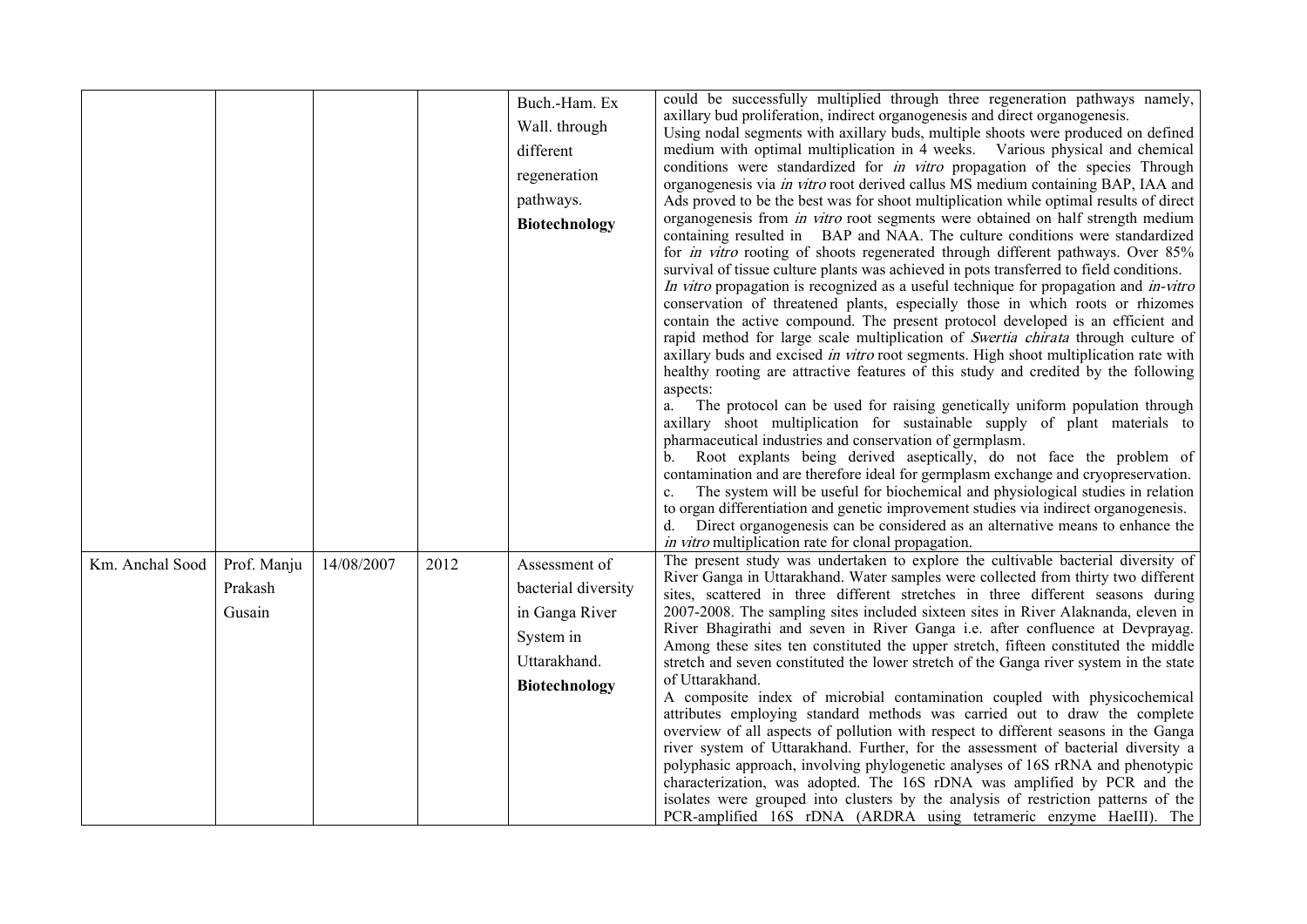|  | cultivable bacterial diversity profile of study area was completed by establishing the<br>phylogenetic positions of unique bacterial isolates by 16S rDNA sequence analysis. |  |
|--|------------------------------------------------------------------------------------------------------------------------------------------------------------------------------|--|
|  | Diversity index using Shannon index were also calculated.                                                                                                                    |  |
|  | All the sampling sites circumventing the Ganga river system in Uttarakhand were                                                                                              |  |
|  | found to have high total viable counts during the present study. The TVC values                                                                                              |  |
|  | were relatively higher for the sites of lower stretch of the study area including holy                                                                                       |  |
|  |                                                                                                                                                                              |  |
|  | places like Haridwar and Rishikesh which may be attributed to the presence of large                                                                                          |  |
|  | population residing at the banks. The total coliform count was relatively higher in                                                                                          |  |
|  | rainy season. There was no definite pattern of FC count in different stretch of study                                                                                        |  |
|  | area, though the counts were again higher for the sites in the lower stretch. On the                                                                                         |  |
|  | other hand, faecal streptococci remained absent in most sites of River Ganga. FC/FS                                                                                          |  |
|  | ratio was obtained highest in the rainy season and was negligible in winter season.                                                                                          |  |
|  | Among the physicochemical parameters of River Ganga in Uttarakhand recorded                                                                                                  |  |
|  | during the course of the present study, most of the attributes were within the                                                                                               |  |
|  | minimum permissible limits of the water samples.                                                                                                                             |  |
|  | A total of 799 bacterial strains were isolated from the Ganga river system among                                                                                             |  |
|  | which upper, middle and lower stretch comprised of 221, 329 and 249 strains                                                                                                  |  |
|  | respectively. On the basis of phenotypic characterization tests, 772 strains were                                                                                            |  |
|  | identified up to genus level. The bacterial population was dominated by Gram                                                                                                 |  |
|  | negative, oxidase negative, facultative anaerobic rods capable of growing at a wide                                                                                          |  |
|  | range of temperature, pH and alkalinity. E. coli, being the most dominant member of                                                                                          |  |
|  | the bacterial population of Ganga river system, was isolated from all the sites of the                                                                                       |  |
|  | study area. Several other members of the family Enterobacteraecea were present in                                                                                            |  |
|  | complete stretch of study area. In addition, Yersinia, Salmonella, Streptococcus,                                                                                            |  |
|  | Staphylococcus, Clostridium and Enterobacter were also present in all the three                                                                                              |  |
|  | stretches of Ganga in Uttarakhand. Pseudomonas, Bacillus, Alcaligenes, Aeromonas,                                                                                            |  |
|  | Sarcina, Deinococcus, Hafnia and Lactobacillus were amongst the heterotrophic                                                                                                |  |
|  | genera isolated.                                                                                                                                                             |  |
|  | A total of 126 isolates of E. coli were obtained during the present study, among                                                                                             |  |
|  | which 63 % exhibited a pattern of multiple drug resistance, being resistant to four or                                                                                       |  |
|  | more antibiotics. Serotyping of some of the pathogenic E. coli strains revealed that                                                                                         |  |
|  | the serogroups O2 (UPEC), O14 (UPEC), O35 (UPEC), O44 (EAggEC), O102                                                                                                         |  |
|  | (STEC), O105 (STEC), O114 (EPEC) and O147 (ETEC) were present at various                                                                                                     |  |
|  | locations of River Ganga in Uttarakhand. Restriction analysis of 16S rDNA with                                                                                               |  |
|  | HaeIII of a total of 119 isolates resulted in 42 different patterns, each corresponding                                                                                      |  |
|  | to particular genotype. The clustering of strains obtained from different stretches and                                                                                      |  |
|  | different seasons suggests that bacterial cells may get dispersed over a large                                                                                               |  |
|  | geographical area using river current.                                                                                                                                       |  |
|  | The 16S rDNA sequence of thirty seven bacterial strains was obtained. Phenotypic                                                                                             |  |
|  | and molecular characterization along with phylogenetic analysis of isolates showed                                                                                           |  |
|  | that there were four phylogenetic lineages among the isolates subjected to 16S                                                                                               |  |
|  | rDNA analysis from Ganga river system.                                                                                                                                       |  |
|  | Scanning electron micrographs of these strains was also obtained. Complete                                                                                                   |  |
|  |                                                                                                                                                                              |  |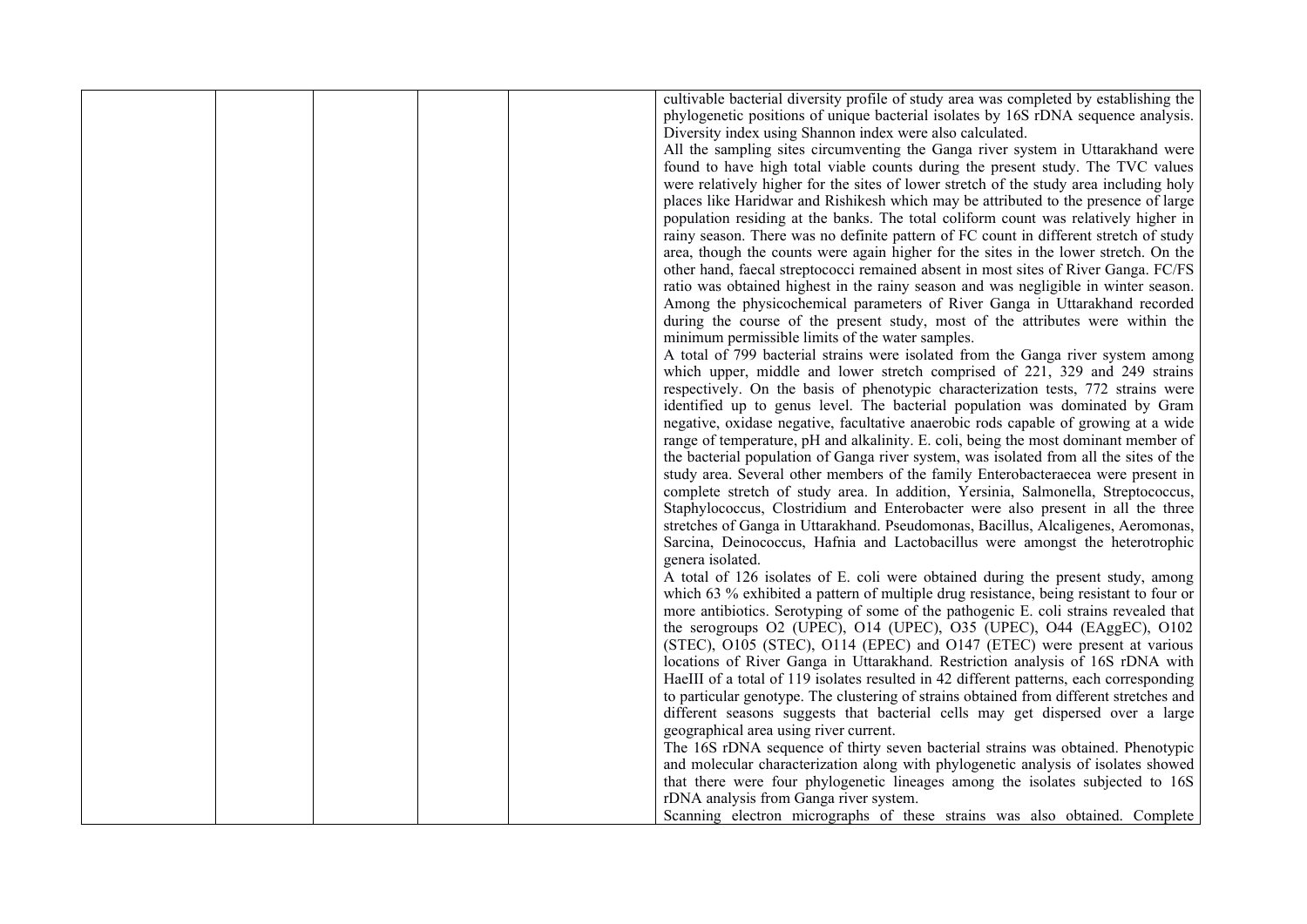|             |              |            |           |                                            | diversity analysis based on the combination of molecular and phenotypic techniques<br>resulted into a total of 61 different bacterial species, which were distributed in 39<br>genera.<br>Based on the present study of the bacteriological and physicochemical status of<br>Ganga river system in Uttarakhand it was revealed that its lower stretch of is facing<br>severe anthropogenic interventions resulting in increased level of pollution.<br>The present study generated preliminary data on the composition of aquatic<br>microbial communities in the Ganga river system of Uttarakhand. Physiological and<br>biochemical characterization, phylogenetic analysis based on 16S rRNA gene<br>sequences and phylogenetic neighbours showed that few of the strains were unique.<br>Conclusively, the present study suggests that the Ganga particularly in the state of<br>Uttarakhand comprised of a high diversity of cultivable heterotrophic bacteria. |
|-------------|--------------|------------|-----------|--------------------------------------------|----------------------------------------------------------------------------------------------------------------------------------------------------------------------------------------------------------------------------------------------------------------------------------------------------------------------------------------------------------------------------------------------------------------------------------------------------------------------------------------------------------------------------------------------------------------------------------------------------------------------------------------------------------------------------------------------------------------------------------------------------------------------------------------------------------------------------------------------------------------------------------------------------------------------------------------------------------------------|
| Sumit Kumar | Deepak Singh | LZ-15171   | 5.12.2019 | Analysis of                                | Barilius species constitutes an important portion of the capture fishery in several parts of the                                                                                                                                                                                                                                                                                                                                                                                                                                                                                                                                                                                                                                                                                                                                                                                                                                                                     |
|             |              | 23.04.2014 |           | Phenotypic and                             | Himalayan region of Uttarakhand, and Jammu & Kashmir. This species also inhabits                                                                                                                                                                                                                                                                                                                                                                                                                                                                                                                                                                                                                                                                                                                                                                                                                                                                                     |
|             |              |            |           | Genotypic Variability<br>Within Species of | mountain streams of India, China, Western Asia, South and mainland of South-East Asia.<br>Stock structure analysis and molecular characterization have been important in fish biology to                                                                                                                                                                                                                                                                                                                                                                                                                                                                                                                                                                                                                                                                                                                                                                             |
|             |              |            |           | Genus Barilius from                        | raise the production under fish farming. Traditional morphometery has some weaknesses in                                                                                                                                                                                                                                                                                                                                                                                                                                                                                                                                                                                                                                                                                                                                                                                                                                                                             |
|             |              |            |           | <b>Different Tributaries</b>               | identification and discrimination of a fish stock. To overcome the problems of identification,                                                                                                                                                                                                                                                                                                                                                                                                                                                                                                                                                                                                                                                                                                                                                                                                                                                                       |
|             |              |            |           | of Alaknanda and                           | based on morpho-meristic characters a truss based morphometery and mitochondrial markers                                                                                                                                                                                                                                                                                                                                                                                                                                                                                                                                                                                                                                                                                                                                                                                                                                                                             |
|             |              |            |           | Chenab Rivers                              | were used to access the intra and inter-specific variations in $B$ . bendelisis and $B$ . vagra from                                                                                                                                                                                                                                                                                                                                                                                                                                                                                                                                                                                                                                                                                                                                                                                                                                                                 |
|             |              |            |           |                                            | Alaknanda and Chenab river basins of Central and Western Himalaya. Alaknanda and Chenab                                                                                                                                                                                                                                                                                                                                                                                                                                                                                                                                                                                                                                                                                                                                                                                                                                                                              |
|             |              |            |           |                                            | rivers are geographically isolated and there is hardly any possibility of migration of fishes in                                                                                                                                                                                                                                                                                                                                                                                                                                                                                                                                                                                                                                                                                                                                                                                                                                                                     |
|             |              |            |           |                                            | between these two rivers. The fishes were collected from six sampling sites, three each on                                                                                                                                                                                                                                                                                                                                                                                                                                                                                                                                                                                                                                                                                                                                                                                                                                                                           |
|             |              |            |           |                                            | tributaries of the Alaknanda and Chenab river basins. After proper identification of fishes,                                                                                                                                                                                                                                                                                                                                                                                                                                                                                                                                                                                                                                                                                                                                                                                                                                                                         |
|             |              |            |           |                                            | digital images of specimens were taken for the truss analysis. Tree software platforms,<br>tpsUtil, tpsDig2 v2.1 and Paleontological Statistics (PAST) were used to measure truss                                                                                                                                                                                                                                                                                                                                                                                                                                                                                                                                                                                                                                                                                                                                                                                    |
|             |              |            |           |                                            | distances. The tissues of some samples were preserved in 95% ethanol for molecular analysis.                                                                                                                                                                                                                                                                                                                                                                                                                                                                                                                                                                                                                                                                                                                                                                                                                                                                         |
|             |              |            |           |                                            | Ninety truss measurements based on 14 landmarks on the fish body were extracted. Eight                                                                                                                                                                                                                                                                                                                                                                                                                                                                                                                                                                                                                                                                                                                                                                                                                                                                               |
|             |              |            |           |                                            | meristic traits were also analysed.                                                                                                                                                                                                                                                                                                                                                                                                                                                                                                                                                                                                                                                                                                                                                                                                                                                                                                                                  |
|             |              |            |           |                                            | In case of <i>B. bendelisis</i> 89 truss measurements were found to have significant differences                                                                                                                                                                                                                                                                                                                                                                                                                                                                                                                                                                                                                                                                                                                                                                                                                                                                     |
|             |              |            |           |                                            | among the specimens. Significant differences were also found in all the 90 truss                                                                                                                                                                                                                                                                                                                                                                                                                                                                                                                                                                                                                                                                                                                                                                                                                                                                                     |
|             |              |            |           |                                            | measurements of the species of <i>B. bendelisis</i> and <i>B. vagra</i> collected from Alaknanda and                                                                                                                                                                                                                                                                                                                                                                                                                                                                                                                                                                                                                                                                                                                                                                                                                                                                 |
|             |              |            |           |                                            | Chenab river basins indicating interspecific variation. 88.4% of individuals of <i>B</i> . bendelisis                                                                                                                                                                                                                                                                                                                                                                                                                                                                                                                                                                                                                                                                                                                                                                                                                                                                |
|             |              |            |           |                                            | and 81.7% of <i>B. vagra</i> were correctly classified into their original groups. The discriminant                                                                                                                                                                                                                                                                                                                                                                                                                                                                                                                                                                                                                                                                                                                                                                                                                                                                  |
|             |              |            |           |                                            | analysis clearly showed the separation of $B$ . <i>bendelisis</i> and $B$ . <i>vagra</i> stocks from the six                                                                                                                                                                                                                                                                                                                                                                                                                                                                                                                                                                                                                                                                                                                                                                                                                                                         |
|             |              |            |           |                                            | different tributaries of Alaknanda and Chenab rivers. The results from the truss based                                                                                                                                                                                                                                                                                                                                                                                                                                                                                                                                                                                                                                                                                                                                                                                                                                                                               |
|             |              |            |           |                                            | morphometery showed that both <i>B</i> . <i>bendelisis</i> and <i>B</i> . <i>vagra</i> had significant phenotypic                                                                                                                                                                                                                                                                                                                                                                                                                                                                                                                                                                                                                                                                                                                                                                                                                                                    |
|             |              |            |           |                                            | heterogeneity among the six stocks of Alaknanda and Chenab river basins.<br>The molecular characterization using COI gene was also done. All the analysed COI                                                                                                                                                                                                                                                                                                                                                                                                                                                                                                                                                                                                                                                                                                                                                                                                        |
|             |              |            |           |                                            | sequences were above 640 base pairs. The genetic distance within the same species was less                                                                                                                                                                                                                                                                                                                                                                                                                                                                                                                                                                                                                                                                                                                                                                                                                                                                           |
|             |              |            |           |                                            | as compare to the inter-specific genetic distance. Phylogenetic trees (Maximum likelihood                                                                                                                                                                                                                                                                                                                                                                                                                                                                                                                                                                                                                                                                                                                                                                                                                                                                            |
|             |              |            |           |                                            | and Neighbour joining) constructed using the COI sequences of B. bendelisis and B. vagra                                                                                                                                                                                                                                                                                                                                                                                                                                                                                                                                                                                                                                                                                                                                                                                                                                                                             |
|             |              |            |           |                                            | displayed two separate stocks of these two species collected from the Alaknanda and Chenab                                                                                                                                                                                                                                                                                                                                                                                                                                                                                                                                                                                                                                                                                                                                                                                                                                                                           |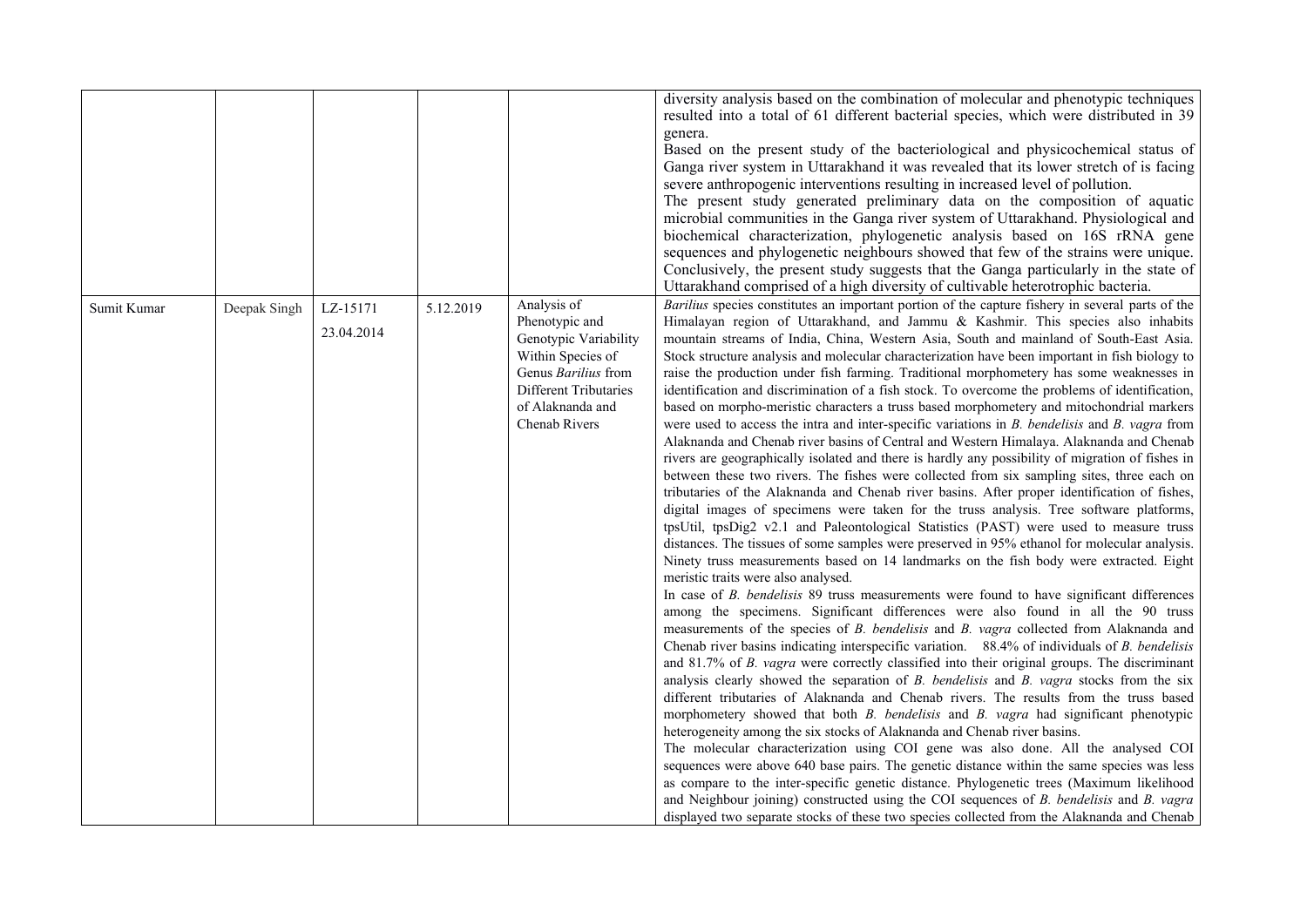|                |              |             |            |                               | river basins however, no intra-basin variations were found in both the species at the molecular<br>level. It was concluded from the present study that six different stocks of Barilius bendelisis |
|----------------|--------------|-------------|------------|-------------------------------|----------------------------------------------------------------------------------------------------------------------------------------------------------------------------------------------------|
|                |              |             |            |                               | and Brilius vagra were found from the six different tributaries of Alaknanda and Chenab river                                                                                                      |
|                |              |             |            |                               | basins. Less phenotypic plasticity was found within the tributaries of the same river basin as                                                                                                     |
|                |              |             |            |                               | compared to the tributaries of two isolated river basins of Western and Central Himalaya. The                                                                                                      |
|                |              |             |            |                               | present study will be helpful in suggesting separate conservation and management strategies                                                                                                        |
|                |              |             |            |                               | in order to sustain the stocks of $B$ . <i>bendelisis</i> and $B$ . <i>vagra</i> for future use.                                                                                                   |
| Gunjan Goswami | Deepak Singh | LZ-14236    | 24.06.2018 | <b>Status of Biodiversity</b> | Freshwater biodiversity encompasses ecosystems including streams, river, lakes, ponds                                                                                                              |
|                |              | 11.03.2013  |            | in the River                  | groundwater and wetlands. These ecosystems provide a home to many species including                                                                                                                |
|                |              |             |            | Mandakini of Garhwal          | periphyton, phytoplankton, macrophytes, zooplankton, macroinvertebrates, fish and other                                                                                                            |
|                |              |             |            | Himalaya                      | biota. The health of an aquatic ecosystem depends upon the physical, chemical and biological                                                                                                       |
|                |              |             |            |                               | characteristics of the water body. Mandakini river is one of the important sources of drinking                                                                                                     |
|                |              |             |            |                               | water for the rural and urban population of Rudraprayag district (Uttarakhand) as well as                                                                                                          |
|                |              |             |            |                               | harbours a good spectrum of biodiversity. But the Mandakini valley was hit by a major flash                                                                                                        |
|                |              |             |            |                               | flood during 16-17 June 2013. The river bank was widely eroded and the stream changed its                                                                                                          |
|                |              |             |            |                               | route at several places. It carried huge amount of silt during flash floods consequently very                                                                                                      |
|                |              |             |            |                               | high turbidity and mass mortality of the aquatic flora and fauna of this river. Therefore, the                                                                                                     |
|                |              |             |            |                               | status of biodiversity in the Mandakini river after major flash flood becomes important to                                                                                                         |
|                |              |             |            |                               | study. Three sampling sites near Kund (998 m a.s.l.), Agustyamuni (760 m a.s.l.) and                                                                                                               |
|                |              |             |            |                               | Rudraprayag (620 m a.s.l.) were selected on the Mandanini river of Garhwal Himalaya for                                                                                                            |
|                |              |             |            |                               | the study of biodiversity.                                                                                                                                                                         |
|                |              |             |            |                               | The density and diversity of aquatic flora and fauna started increasing after flash floods in                                                                                                      |
|                |              |             |            |                               | monsoon and reached its maximum in winter due to most stable substratum and onset of most                                                                                                          |
|                |              |             |            |                               | favorable environmental conditions during the period. Bacillariophyceae (diatoms)                                                                                                                  |
|                |              |             |            |                               | contributed maximum followed by Cyanophyceae (blue green algae) and Chlorophyceae                                                                                                                  |
|                |              |             |            |                               | (green algae) towards the phytoplankton and periphyton diversity. A total of 18 species of                                                                                                         |
|                |              |             |            |                               | macrophytes were recorded from the Mandakini river during the study period. Zooplankton                                                                                                            |
|                |              |             |            |                               | were sparsely distributed in the river. None of the species of zooplankton was found in the                                                                                                        |
|                |              |             |            |                               | first year (2014). However, a total of 8 genera of zooplankton were recorded from the study                                                                                                        |
|                |              |             |            |                               | area during the second year (2015) of study. Ephemeroptera and Trichoptera dominated                                                                                                               |
|                |              |             |            |                               | among macroinvertebrates followed by Diptera in the river. A total of 19 species of fish were                                                                                                      |
|                |              |             |            |                               | also recorded after major flash flood at three different sites in the Mandakini river. Two years                                                                                                   |
|                |              |             |            |                               | study revealed that the aquatic communities reestablished and ecosystem recovered soon from                                                                                                        |
|                |              |             |            |                               | the damage caused by the major flash flood.                                                                                                                                                        |
| Rakesh Kumar   | Deepak Singh | HNBGU/Res/2 | 2015       | Isolation, Purification       | With the world in a global economic downturn, the market for enzymes has become                                                                                                                    |
|                |              | 2770        |            | and Scale Up of Novel         | challenging and growth will be significantly going forward. Recently, lipases assumed a                                                                                                            |
|                |              |             |            | Lipase for Therapeutic        | prominent place in world enzyme market. Lipases are involved in metabolism of dietary                                                                                                              |
|                |              | 30.06.2008  |            | Significance                  | triglycerides, cell signaling and inflammation. The study was aimed for isolation, screening                                                                                                       |
|                |              |             |            |                               | and selection of potent lipase producer. Purified lipase would be used for therapeutic                                                                                                             |
|                |              |             |            |                               | application. An attempt was made to acylate 5-FUR with purified lipase for therapeutic                                                                                                             |
|                |              |             |            |                               | application. For the isolation of lipase producing microorganisms, the oil contaminated soil                                                                                                       |
|                |              |             |            |                               | samples were collected from seven different sites. After repeated screening, three most potent                                                                                                     |
|                |              |             |            |                               | lipase producing colonies of bacteria were selected. 16s rRNA sequence information was                                                                                                             |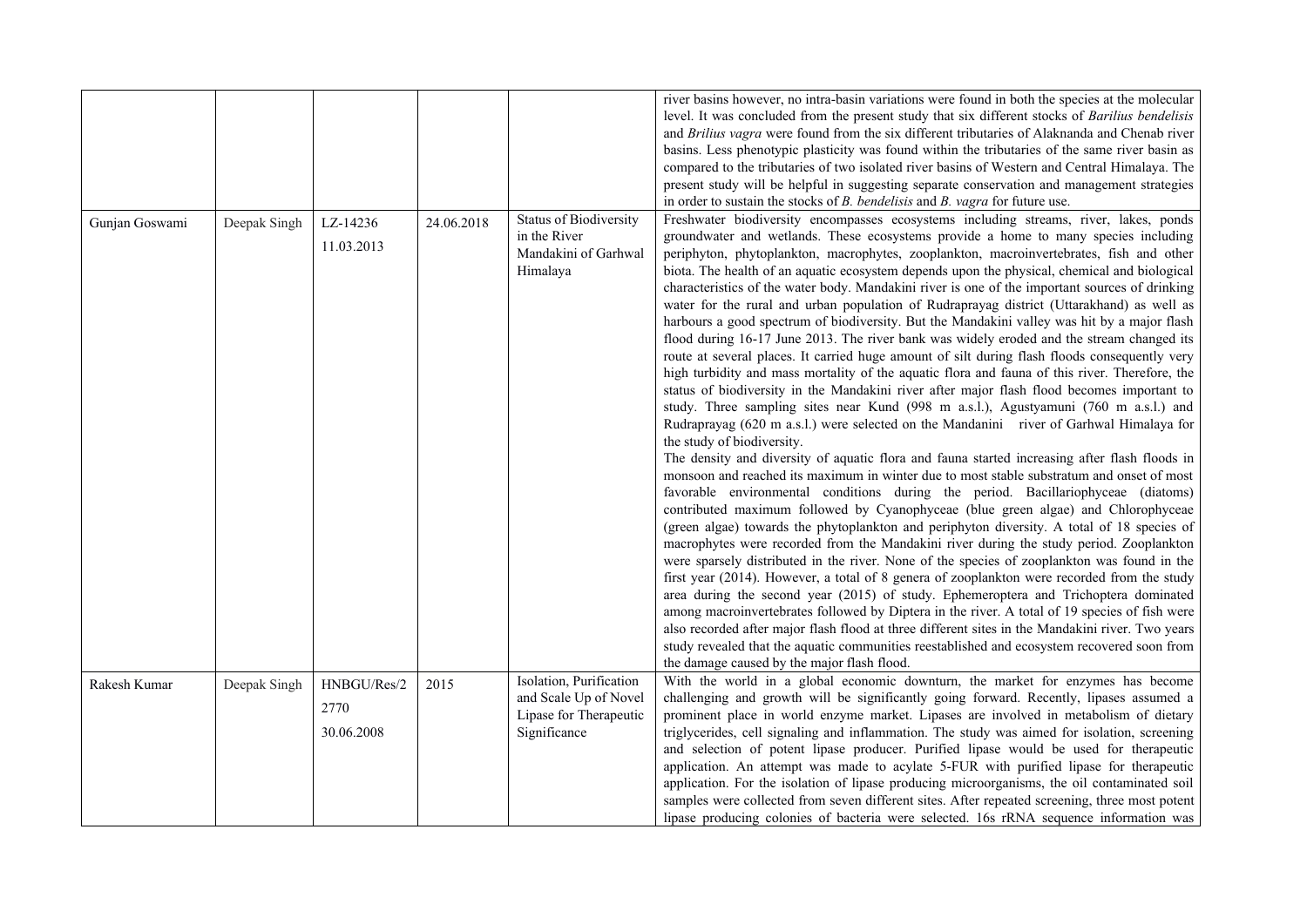|                 |              |                                   |      |                                                                                                                                                         | collected and submitted to NCBI database with accession no. of GQ463238. The identified<br>strain was Bacillus pumilus RK 31. SDS, CaCl <sub>2</sub> , glucose and peptone had great impact on<br>lipase production. During growth in shake flask cell growth, lipase activity, residual glucose,<br>consumed glucose; protein concentration and biomass generated were estimated. Statistical<br>methodology was applied on <i>Bacillus pumilus</i> to achieve maximum lipase production.<br>Variance analysis showed that olive oil, tween 80 and KH2PO <sub>4</sub> played significant role in<br>lipase production. KH <sub>2</sub> PO <sub>4</sub> was responsible for maximum lipase production. Lipase<br>production was increased 3.25 fold in optimized conditions than unoptimized.<br>Purification of lipase was done by various downstream processing techniques. The<br>purification steps involves 60% ammonium sulphate saturation, gel filtration chromatography<br>using Sephadex G200 and ion exchange chromatography using DEAE cellulose, which were<br>effective in 7-fold, 127-fold and 186-fold increase in specific lipase activity. The enzyme<br>exhibited optimum activity at 60°C and 6 pH. EDTA-K at 1mM completely inhibited the<br>lipase activity. Of the 15 different organic solvents, petroleum ether greatly affected lipase<br>production which means enzyme had property to tolerate wide range of organic solvents<br>making it attractive towards industrial applications. The therapeutic application of enzyme<br>was also studied using 5-FUR, a nucleotide analogue exhibiting anti-tumour activity. But the<br>side effects restricted it in clinical use. To reduce the toxicity, while retaining its higher<br>anti-tumour acitivity, 5-FUR derivative was synthesized which later showed less side effects<br>and higher anti-tumour activity.<br>The purified enzymes are less stable, when they are to be used in organic solvents. To solve<br>this, lipase activity should be immobilized and stability of enzyme along with increased<br>reactivity may be explored. The superiority of immobilized enzyme over free enzyme may be<br>used for lipase enzyme as well. In this study, the moderate conversion achieved may be<br>magnified several fold by using immobilized lipase systems. In-vivo models may be used to<br>test anti tumour activity and lesser side effects of 5-FUR analogues by acylation with lipase<br>enzyme. |
|-----------------|--------------|-----------------------------------|------|---------------------------------------------------------------------------------------------------------------------------------------------------------|--------------------------------------------------------------------------------------------------------------------------------------------------------------------------------------------------------------------------------------------------------------------------------------------------------------------------------------------------------------------------------------------------------------------------------------------------------------------------------------------------------------------------------------------------------------------------------------------------------------------------------------------------------------------------------------------------------------------------------------------------------------------------------------------------------------------------------------------------------------------------------------------------------------------------------------------------------------------------------------------------------------------------------------------------------------------------------------------------------------------------------------------------------------------------------------------------------------------------------------------------------------------------------------------------------------------------------------------------------------------------------------------------------------------------------------------------------------------------------------------------------------------------------------------------------------------------------------------------------------------------------------------------------------------------------------------------------------------------------------------------------------------------------------------------------------------------------------------------------------------------------------------------------------------------------------------------------------------------------------------------------------------------------------------------------------------------------------------------------------------------------------------------------------------------------------------------------------------------------------------------------------------------------------------------------------------------------------------------------------------------------------------------------------------------------------------------------------------------------------------|
| Garima Bahuguna | Deepak Singh | HNBGU/Res/2<br>2766<br>22.10.2008 | 2014 | Study of Fish<br>Diversity and Biology<br>of Family Cobitidae<br>from Four Important<br>Hillstream Tributaries<br>of River Ganga in<br>Garhwal Himalaya | Cobitids are commonly known as "hill stream loaches" as many species are found only in<br>mountainous streams which are characterized by rocky beds and swift, turbulent and shooting<br>hyperoxic water flow. Loaches are bottom dwelling carni-omnivore fishes which act as a<br>scavenger in aquatic ecosystem and help to keep the bottom environment clean. Keeping in<br>view the importance of these fishes, the present work "Study of Fish Diversity and Biology of<br>Family Cobitidae from Four Important Hillstream Tributaries of River Ganga in Garhwal<br>Himalaya" was undertaken and conducted on four tributaries namely, Gular Gad, Shivpuri<br>Gad, River Suswa and River Song.<br>During the study period, a total of 9 species, namely Noemacheilus montanus, N. rupicola, N.<br>beavani, N. Zonatus, N. denisonii, N. gangeticus, N. multifaciatus, N. striatus and N. botia,<br>were collected from four tributaries. N. montanus was found to be most abundant while N.<br>botia was least abundant. All the collected fish species were carni-omnivores. High densities<br>of basic food items of fishes like diatoms, protozoans, algae and macro-zoobenthos were<br>available in Gular and Shivpuri Gad attracting comparatively good number of fishes. Very<br>little difference was observed in quality of the food items which was attributed to similar<br>physico-chemical nature of the habitat. The relative length of the gut (RLG) reflected a                                                                                                                                                                                                                                                                                                                                                                                                                                                                                                                                                                                                                                                                                                                                                                                                                                                                                                                                                                                                        |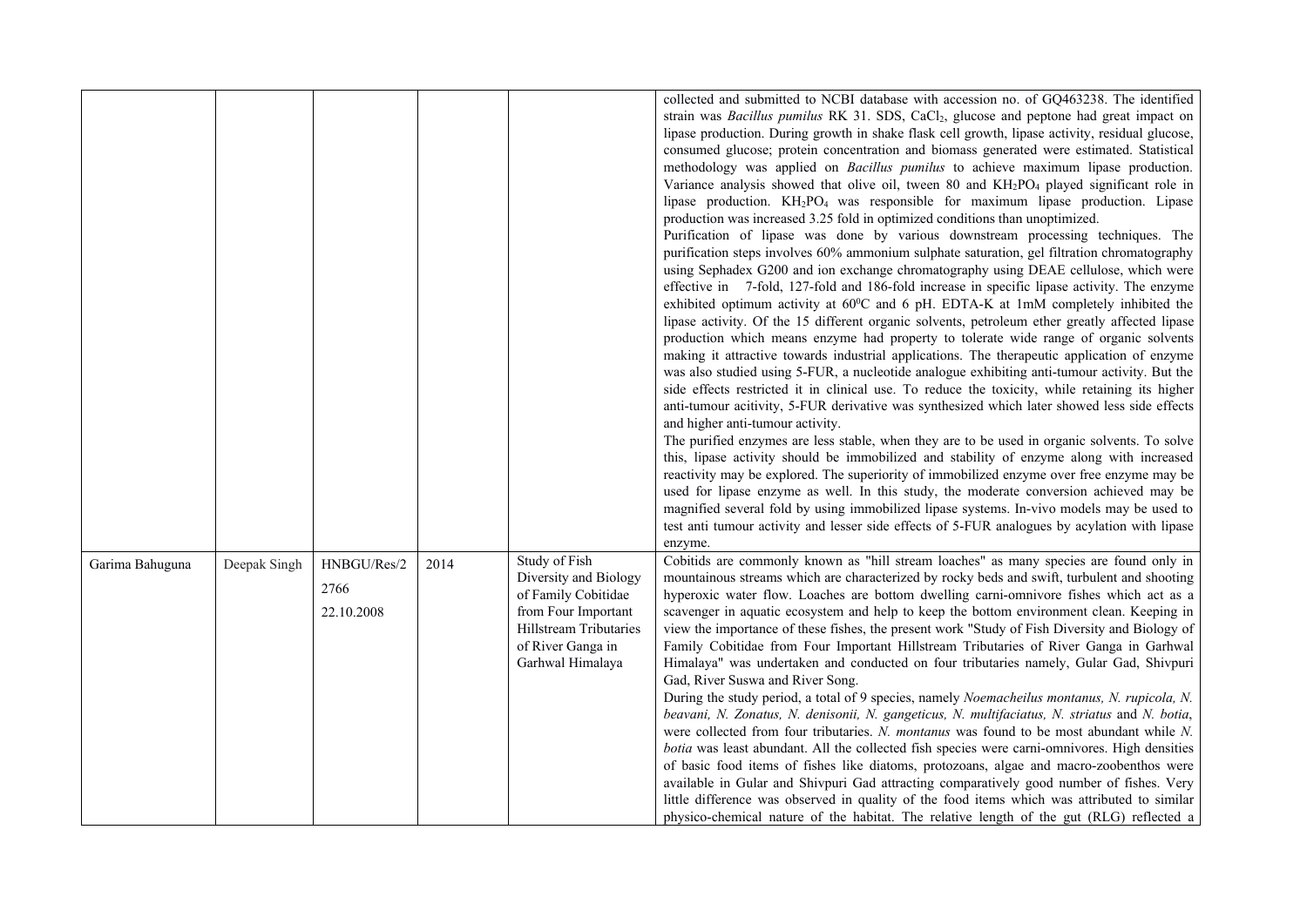| of river Ganga.<br>Cobitidae.<br>Bioconversion of<br>Irshita Bajpei<br>HNBGU/Res/2<br>2013<br>Deepak Singh<br>Lignocellulosic Waste<br>2357<br>Material (Lantana<br>12.02.2008<br>camara) for<br>Production of Biofuel<br>distribution systems.<br>detoxified sequentially by different detoxification methods. |  |  |                                                                                                                                                                                                                                                                                                                                                                                                                                                                                                                                                                                                                                                                                                                                                                                                                                                                                                                                                                                                                                                                                                                                                                                                                                                                                                                                                                                                                                                                                                                                                                                                                                                                                                                                                                                                                                                                                                                                                                                                                                                                                                                                                                                                                                                                                                                                                                                                                                                                                                                                                                                                                                                                                                                                                                                      |
|-----------------------------------------------------------------------------------------------------------------------------------------------------------------------------------------------------------------------------------------------------------------------------------------------------------------|--|--|--------------------------------------------------------------------------------------------------------------------------------------------------------------------------------------------------------------------------------------------------------------------------------------------------------------------------------------------------------------------------------------------------------------------------------------------------------------------------------------------------------------------------------------------------------------------------------------------------------------------------------------------------------------------------------------------------------------------------------------------------------------------------------------------------------------------------------------------------------------------------------------------------------------------------------------------------------------------------------------------------------------------------------------------------------------------------------------------------------------------------------------------------------------------------------------------------------------------------------------------------------------------------------------------------------------------------------------------------------------------------------------------------------------------------------------------------------------------------------------------------------------------------------------------------------------------------------------------------------------------------------------------------------------------------------------------------------------------------------------------------------------------------------------------------------------------------------------------------------------------------------------------------------------------------------------------------------------------------------------------------------------------------------------------------------------------------------------------------------------------------------------------------------------------------------------------------------------------------------------------------------------------------------------------------------------------------------------------------------------------------------------------------------------------------------------------------------------------------------------------------------------------------------------------------------------------------------------------------------------------------------------------------------------------------------------------------------------------------------------------------------------------------------------|
|                                                                                                                                                                                                                                                                                                                 |  |  | relationship with feeding habit of the fish. The RLG value also reflected the feeding nature of<br>fish, as value of RLG increased in proportion with an increase in ingested plant food. Four<br>parameters of fecundity were studied in species and it was observed that ovary weight is a<br>better index of fecundity than total body length, total body weight and total ovary length. It<br>was also recorded that same size fish had different number of eggs in their ovaries. Variation<br>in fecundity was attributed to environmental conditions prevailing in these different tributaries<br>With increase in human population and rapid development, and anthropogenic stress like<br>construction activities, habitat destruction over exploitation of fishes and water pollution<br>resulted in shrinkage of fish population. Therefore, people awareness towards conservation<br>and management of the aquatic resources was suggested to preserve the diversity of family                                                                                                                                                                                                                                                                                                                                                                                                                                                                                                                                                                                                                                                                                                                                                                                                                                                                                                                                                                                                                                                                                                                                                                                                                                                                                                                                                                                                                                                                                                                                                                                                                                                                                                                                                                                           |
|                                                                                                                                                                                                                                                                                                                 |  |  | Rising prices, geopolitics and the progressive depletion of fossil carbon sources has been<br>causing concern regarding both the security of their supply and greenhouse gas emission. The<br>global warming concerns on climate change are increasing the demand for biofuel production.<br>Nowadays, there is no doubt about the benefits of using renewable energies to diversify the<br>energy sources and diminish petroleum dependence. Among other renewable energies,<br>biomass can be used to generate biofuels that can be easily integrated into current fuel<br>The present research explores the possibility of using wood dust of <i>Lantana camara</i> for the<br>production of fermentable sugars which in turn would provide cheap substrate for the<br>production of bioethanol and other useful chemicals, single cell protein etc. In the present<br>research, grounded dried stem wood and branches of uniform mesh size viz. 40 and 60<br>particle size of 2-4mm were subjected to sodium hydroxide alkali delignification followed by<br>dilute sulphuric acid pretreatment. The chemical treatment of Lantana camara wood dust<br>displayed an enhanced delignification of 90% in the presence of 3.0% (w/v) sodium<br>hydroxide at room temperature for 4 hours. Further, the delignified biomass was pretreated<br>using $2\%$ (w/v) sulphuric acid and almost 92% hemicellulose depolymerisation was obtained<br>at room temperature. The hydrolysate obtained after dilute acid hydrolysis was subsequently<br>The fungal strains Trichoderma viride MTCC 1763 and Aspergillus wentii were selected for<br>production of extracellular celluloses and beta-glucosidase in shake flask cultures using pure<br>cellulose and lignocellulosic residues in submerged and solid state fermentation conditions.<br>These studies showed that the delignified wood dust of Lantana camara was a good substrate<br>for the production of the enzymes. Using the optimum conditions of solid state fermentation,<br>the large scale production of these enzymes was carried out in an indigenously designed solid<br>state surface fermenter. The enzymatic hydrolysis of delignified/pretreated wood dust of<br>Lantana camara substrate was carried out to produce high concentration of fermentable<br>sugars. By supplementing Aspergillus wentii beta- glucosidase to Trichoderma viride<br>cellulase, 82% cellulose hydrolysis could be achieved. Both the acid and enzymatic<br>hydrolysates were fermented separately by the different isolated strains of yeast<br>Saccharomyces cerevisiae capable of fermenting hexose and pentose sugars. The mixed<br>hydrolysate was also fermented to bioethanol. In the present study, the production of ethanol |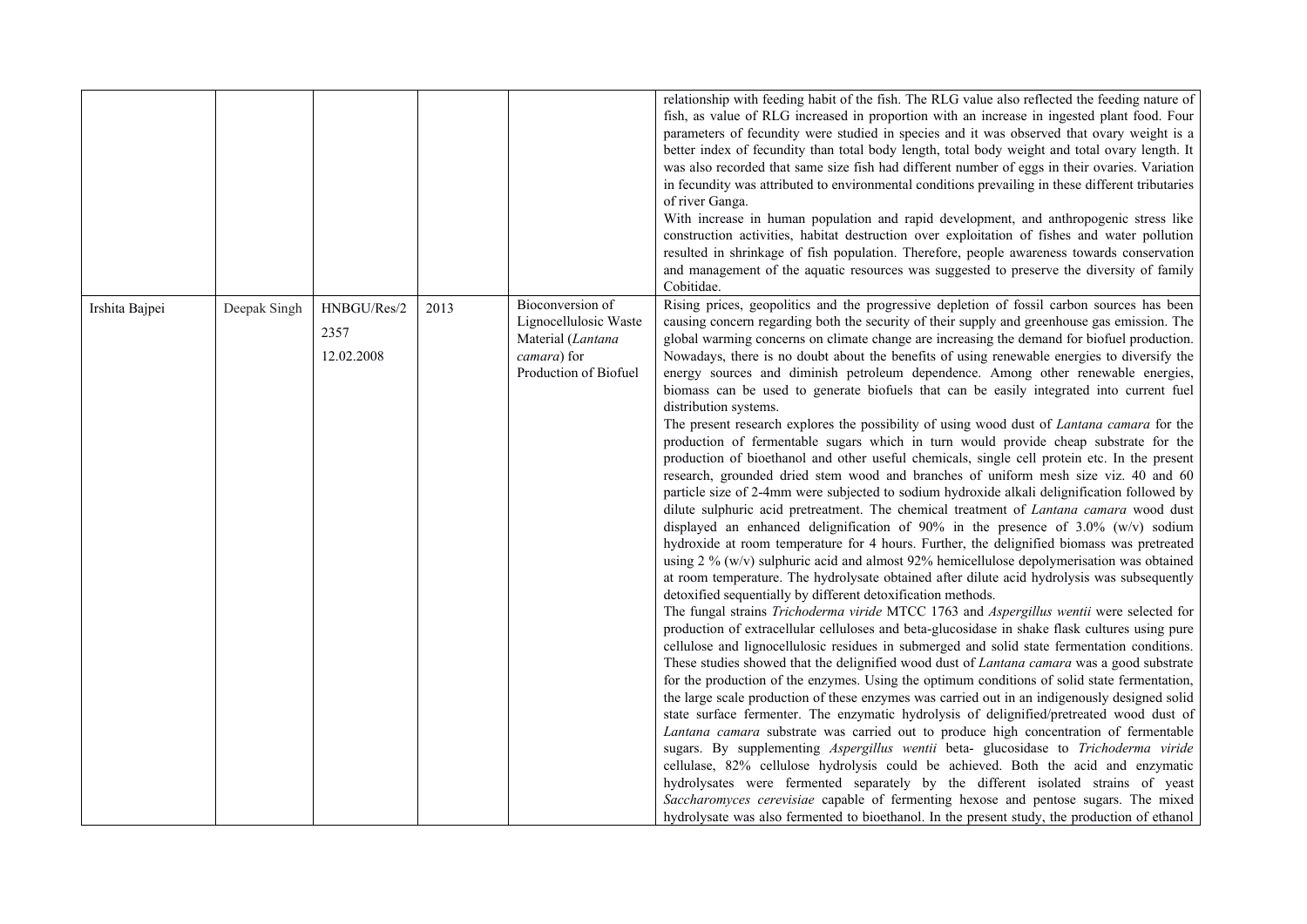|                     |              |            |            |                       | from <i>Lantana camara</i> would have the dual advantage of producing energy and serving as an         |
|---------------------|--------------|------------|------------|-----------------------|--------------------------------------------------------------------------------------------------------|
|                     |              |            |            |                       | effective method of weed management.                                                                   |
| Mr. Mohd Zahier     | R.S. Fartyal | LZ-16198 & | 14.03.2020 | Morphometric and      | The drosophilidae is a large family of acalyptrate flies of worldwide distribution with 4,450          |
| Khan                |              | 10.07.2015 |            | molecular systematic  | described species, ranging from sea level to considerable altitude, as well as in temperate and        |
|                     |              |            |            | study of Drosophilids | equatorial zones. Significant attempts have been made by many taxonomists to explore the               |
|                     |              |            |            | from Jammu region     | biodiversity of drosophilids from India, but a few from Jammu and Kashmir. Hence keeping               |
| <b>UGC-CSIR NET</b> |              |            |            |                       | the above point in view the present study was conducted toexplore the assemblage of                    |
|                     |              |            |            |                       | drosophilids from different habitats of Jammu region. The samples for the present study were           |
| 2018 AIR-38         |              |            |            |                       | gathered from different areas of Jammu and are preserved in 70% ethanol.                               |
|                     |              |            |            |                       | In the present study a total of 40 species from 10 genera viz., Drosophila, Hirtodrosophila,           |
|                     |              |            |            |                       | Impatiophila, Leucophenga, Liodrosophila, Lordiphosa, Mycodrosophila, Scaptodrosophila,                |
|                     |              |            |            |                       | Scaptomyza and Zaprionus were reported of which Drosophila was the dominant genus with                 |
|                     |              |            |            |                       | 17 species. From the total 8 species were registered as novel to science.                              |
|                     |              |            |            |                       | In the second section,9 species of drosophilid viz., Liodrosophila angulata, Hirtodrosophila           |
|                     |              |            |            |                       | quadrivittata, Impatiophila divergata, I. sarthalenesis, I. bicolorata, I. sp. ZP16, I.                |
|                     |              |            |            |                       | mikroparata, I. epta, and I. quasigladiata were characterized using 3 mitochondrial gene               |
|                     |              |            |            |                       | sequence analysis viz., cytochrome c oxidase subunit I and II (COI and COII) and 16S rRNA.             |
|                     |              |            |            |                       | Lowest pairwise genetic distance (0.0000) for COI gene was observed between Impatiophila               |
|                     |              |            |            |                       | sp. ZP16 and <i>Impatiophila bicolorata</i> while maximum divergence (1.5294) between                  |
|                     |              |            |            |                       | Impatiophila divergata and Liodrosophila angulata. The COII region in almost all the                   |
|                     |              |            |            |                       | samples was in the range of 730-809 nucleotide base pairs produced an average of 799 base              |
|                     |              |            |            |                       | pairs. The pairwise genetic distance ranged between (0.0081- 0.1988) with lowest pairwise              |
|                     |              |            |            |                       | genetic distance (0.0029) was found between Impatiophila quasigladiata and Hirtodrosophila             |
|                     |              |            |            |                       | quadrivittata while maximum divergence (0.0340) between Hirtodrosophila quadrivittata and              |
|                     |              |            |            |                       | Liodrosophila angulata. The lowest pairwise genetic distance (0.0624) of 16S rRNAwas                   |
|                     |              |            |            |                       | found between <i>Impatiophila quasigladiata</i> and <i>Hirtodrosophila quadrivittata</i> while maximum |
|                     |              |            |            |                       | divergence (0.1525) between Hirtodrosophila quadrivittata and Liodrosophila angulata.                  |
|                     |              |            |            |                       | ML tree topology of mtCOI gene revealed Impatiophila sarthalenesis and I. divergata reflect            |
|                     |              |            |            |                       | a relationship with I. ptyonosternata and I. yangiwhereas Liodrosophila angulata forms a               |
|                     |              |            |            |                       | clade with Liodrosophila nitida. ML tree topology of mtCOII gene showed Impatiophila                   |
|                     |              |            |            |                       | quasigladiata and Hirtodrosophila quadrivittata clustered together forms a clade with                  |
|                     |              |            |            |                       | Impatiophila ptynosternata while Liodrosophila angulata forms a clade with Liodrosophila               |
|                     |              |            |            |                       | nitida. ML tree topology of 16S rRNA gene revealed that Hirtodrosophila quadrivittata and              |
|                     |              |            |            |                       | Impatiophila quasigladiata forms a clade with Drosophila erecta while Liodrosophila                    |
|                     |              |            |            |                       | angulata reflect a relationship with Drosophila littoris.                                              |
| Kumari Asha         | R.S. Fartyal | LZ-15173 & | 17.12.2019 | Taxonomic Study of    | The present study has been aimed to understand the diversity, systematic, ecology along with           |
|                     |              |            |            | Drosophilids from     | molecular characterization of some drosophilids. Samples for the present study were collected          |
|                     |              | 24.04.2014 |            | adjoining areas of    | from adjoining areas of Shimla district of Himachal Pradesh and Uttarkashi and Dehradun                |
|                     |              |            |            | Himachal Pradesh and  | district of the Uttarakhand state. From Shimla district Sungari-Bahli forest, Chaupal forest,          |
|                     |              |            |            | Uttarakhand with      | and Narkanda-Hatu forest were chosen to collect samples and from Uttarkashi and Dehradun               |
|                     |              |            |            | Molecular             | district, Arakot and Chakrata forest were chosen respectively. The collected samples were              |
|                     |              |            |            | Characterization of   | preserved in 70% ethanol. During the present survey total 48 species of drosophilids                   |
|                     |              |            |            | some species          | representing 11 genera were recorded. Among all genera, <i>Drosophila</i> altogether with 23           |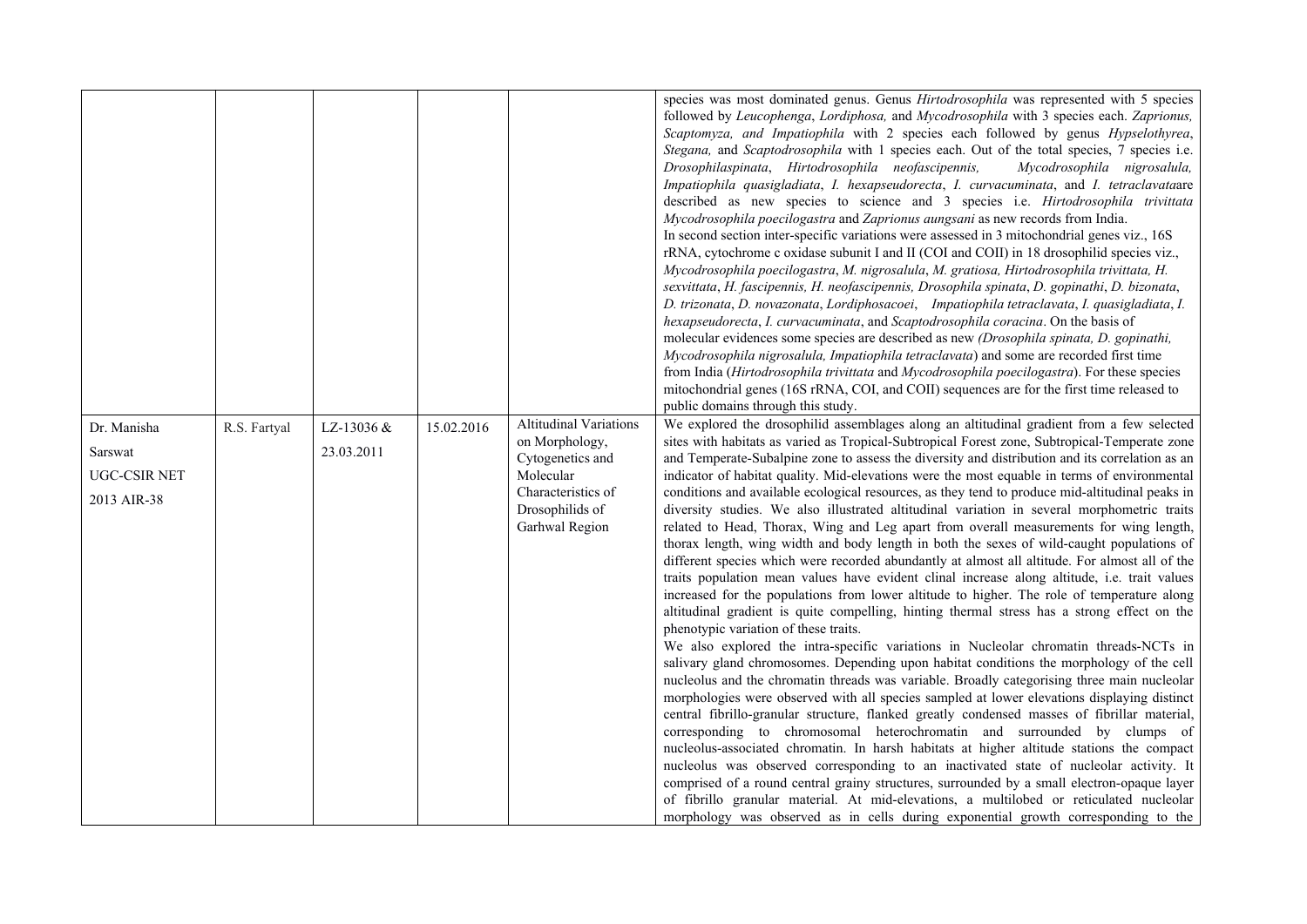|                     |              |            |            |                       | nucleolar expression of ribosomal RNA synthetic activity.                                             |
|---------------------|--------------|------------|------------|-----------------------|-------------------------------------------------------------------------------------------------------|
|                     |              |            |            |                       | We also assessed genetic variations in three mitochondrial genes, namely, 16S rRNA, COI               |
|                     |              |            |            |                       | and COII in 26 drosophilid species collected along altitudinal transect. Overall 543 sequences        |
|                     |              |            |            |                       | were generated, and almost all species were represented by 2-3 unique mitochondrial                   |
|                     |              |            |            |                       | haplotypes, depicting a significant impact of environmental heterogeneity along altitudinal           |
|                     |              |            |            |                       | gradient on genetic diversity. Also for the first time, molecular data of some rare species like      |
|                     |              |            |            |                       | Drosophila mukteshwarensis, Liodrosophila nitida, Lordiphosa parantillaria, Lordiphosa                |
|                     |              |            |            |                       | ayarpathaensis, Scaptomyza himalayana, Scaptomyza tistai, Zaprionus grandis and Stegana               |
|                     |              |            |            |                       | minuta was provided to public domains through this study.                                             |
| Dr. Pradeep         | R.S. Fartyal | LZ-13035 & | 04.04.2016 | Studies on the        | Uttarakhand state situated in the central Himalayan Region of India encompasses tropical              |
| Chandra Sati        |              | 08.04.2011 |            | Systematics and       | to alpine taxa, Garhwal Region is among the key components of the Himalayan hotspot                   |
|                     |              |            |            | Cytogenetics of       | with high conservation value and several disturbance threats. It could definitely be a                |
| <b>UGC-CSIR NET</b> |              |            |            | Drosophilids in       | potential arena for systematics, cytogenetics and evolutionary biology research. The present          |
| 2016                |              |            |            | Different Habitats of | study on the systematics and cytogenetics of drosophilids in different habitat of Garhwal             |
|                     |              |            |            | Garhwal region        | Region was an earnest an attempt to record the drosophilid fauna of Garhwal Region of<br>Uttarakhand. |
|                     |              |            |            |                       | This study explored the drosophilid assemblages from Tropical- subtropical forest zone,               |
|                     |              |            |            |                       | subtropical- temperate zone and Temperate- subalpine zone. Collection sites were Mandal-              |
|                     |              |            |            |                       | Chopta forest, Srinagar- Chauras area, Gopeshwar- Banjari forest, Simli village forest                |
|                     |              |            |            |                       | (Nagad) and Tharali forest etc.Altogether 51 species representing 12 genera of the family             |
|                     |              |            |            |                       | drosophilidae were collected during the year August 2010 to February 2014, in which 15                |
|                     |              |            |            |                       | species are new to science and 7 species are recorded first time from India. The present              |
|                     |              |            |            |                       | survey revealed 11 species of subgenus Sophophora, out of these <i>Drosophila gopinathi</i> was       |
|                     |              |            |            |                       | described as new species to science collected from Banjari forest of Gopeshwar. 8 species of          |
|                     |              |            |            |                       | subgenus Drosophila were collected in which Drosophila immigrans was cosmopolitan.                    |
|                     |              |            |            |                       | Drosophila teresae and Drosophila neoparakuntzei were new species to science from this                |
|                     |              |            |            |                       | subgenus.                                                                                             |
|                     |              |            |            |                       | Five species of subgenus Siphlodora recorded during this study, in which Drosophila                   |
|                     |              |            |            |                       | mandakini was new to science. Scaptodrosophila serrata and Scaptodrosopila similiensis                |
|                     |              |            |            |                       | were new species to science from genus Scaptodrosophila collected during this study.                  |
|                     |              |            |            |                       | Noticeable point is that all 5 species of genus <i>Hirtodrosophila</i> recorded during this           |
|                     |              |            |            |                       | study were either new species to science or new records. Other recorded genera were                   |
|                     |              |            |            |                       | Leucophenga, Lordiphosa, Zaprionus, Scaptomyza, Mycodrosophila, Dichaetophora,                        |
|                     |              |            |            |                       | Phortica, Liodrosophila and Hypselothyea. In which 2 species from Leucophenga, 2                      |
|                     |              |            |            |                       | species from Lordiphosa, 1 species from Phortica and 1 species from Hypselothyea were                 |
|                     |              |            |            |                       | new to science. The chromosomal polymorphism in polytene chromosome of Drosophila                     |
|                     |              |            |            |                       | melanogaster, Drosophila repleta and Zaprionus indianus were also carried out in this                 |
|                     |              |            |            |                       | study.                                                                                                |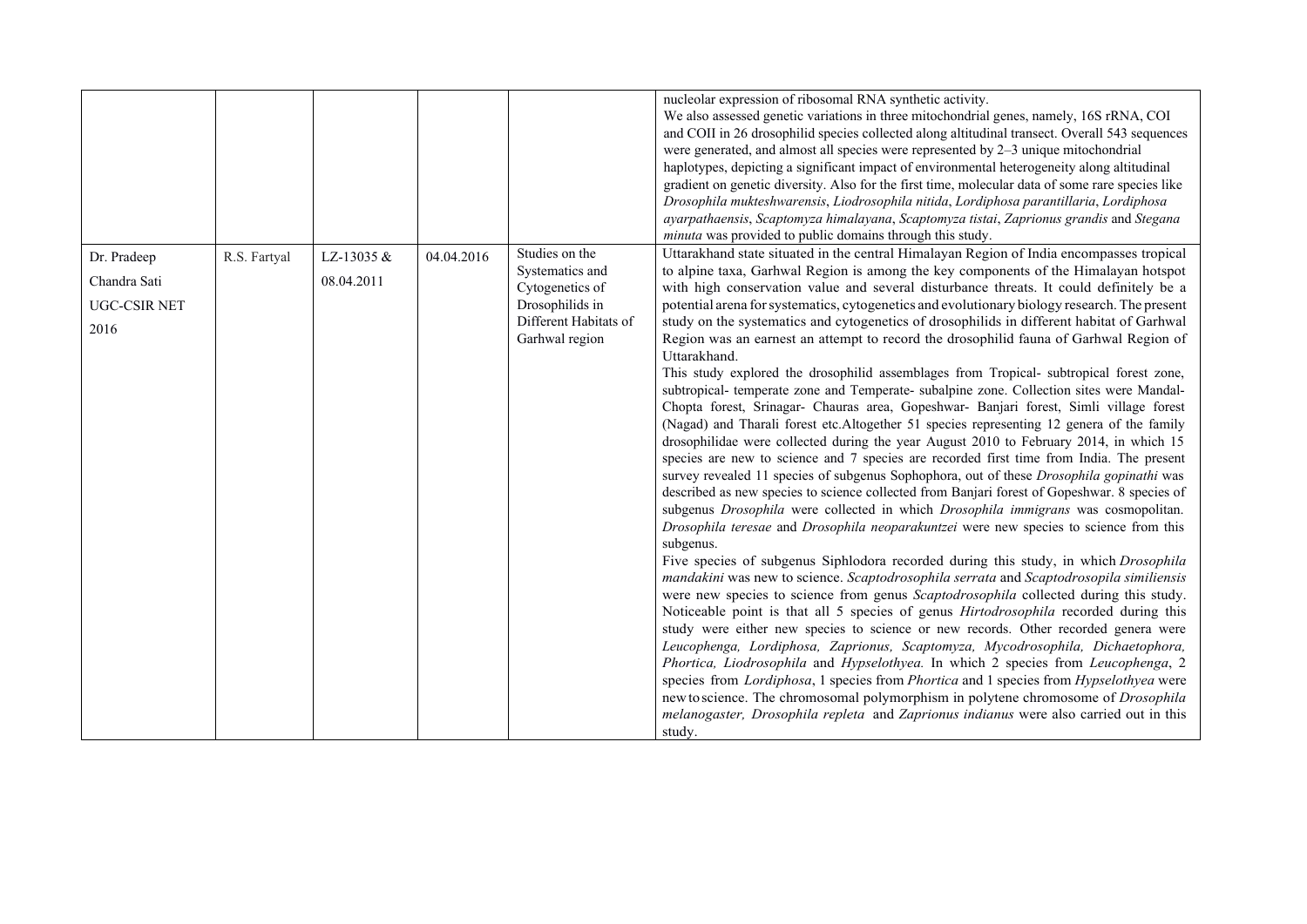## **DEPARTMENT OF ZOOLOGY, BGR CAMPUS, PAURI GARHWAL**

| PhD awarded during 15.1.2009 to 31.12.2020 |  |
|--------------------------------------------|--|
|--------------------------------------------|--|

| <b>Name of Scholar</b>    | <b>Deepesh Bhatt</b>                                                                                                                                                                                                                                                                                                                                                                                                                                                                                                                                                                                                                                                                                                                                                                                                                                                                                                                                                                                                                                                                                                                                                                                                                                                                                                                                                                                                                                                                                                                                                                                                                                                                                                                                                                                                                                                                                                                                                                                                                                                                                          |
|---------------------------|---------------------------------------------------------------------------------------------------------------------------------------------------------------------------------------------------------------------------------------------------------------------------------------------------------------------------------------------------------------------------------------------------------------------------------------------------------------------------------------------------------------------------------------------------------------------------------------------------------------------------------------------------------------------------------------------------------------------------------------------------------------------------------------------------------------------------------------------------------------------------------------------------------------------------------------------------------------------------------------------------------------------------------------------------------------------------------------------------------------------------------------------------------------------------------------------------------------------------------------------------------------------------------------------------------------------------------------------------------------------------------------------------------------------------------------------------------------------------------------------------------------------------------------------------------------------------------------------------------------------------------------------------------------------------------------------------------------------------------------------------------------------------------------------------------------------------------------------------------------------------------------------------------------------------------------------------------------------------------------------------------------------------------------------------------------------------------------------------------------|
| <b>Name of Supervisor</b> | Dr. Anoop K Dobriyal                                                                                                                                                                                                                                                                                                                                                                                                                                                                                                                                                                                                                                                                                                                                                                                                                                                                                                                                                                                                                                                                                                                                                                                                                                                                                                                                                                                                                                                                                                                                                                                                                                                                                                                                                                                                                                                                                                                                                                                                                                                                                          |
| Date of Registration      | 05.02.2009                                                                                                                                                                                                                                                                                                                                                                                                                                                                                                                                                                                                                                                                                                                                                                                                                                                                                                                                                                                                                                                                                                                                                                                                                                                                                                                                                                                                                                                                                                                                                                                                                                                                                                                                                                                                                                                                                                                                                                                                                                                                                                    |
| Date of Ph.D. completion  | 08.04.2013<br>(Biotechnology)                                                                                                                                                                                                                                                                                                                                                                                                                                                                                                                                                                                                                                                                                                                                                                                                                                                                                                                                                                                                                                                                                                                                                                                                                                                                                                                                                                                                                                                                                                                                                                                                                                                                                                                                                                                                                                                                                                                                                                                                                                                                                 |
| Topic of research         | "Molecular cloning and <i>in-silico</i> characterization of 'apx' gene from " <i>Eleusine coracana</i> "                                                                                                                                                                                                                                                                                                                                                                                                                                                                                                                                                                                                                                                                                                                                                                                                                                                                                                                                                                                                                                                                                                                                                                                                                                                                                                                                                                                                                                                                                                                                                                                                                                                                                                                                                                                                                                                                                                                                                                                                      |
| Abstract in few words     | <i>Eleusine coracana</i> (finger millet) is a stress-hardy but under-utilized cereal crop that possesses an efficient<br>antioxidant defense system. However the plant is capable of enduring long durations of water deficit stress. The<br>study presents the impact of drought stress on five finger millet varieties (PR202, VL146, VL315, PES400 and<br>VR708), representing contrasting areas of Indian sub-continent. The obtained results indicate that better drought<br>tolerance of the variety PR202 is positively related to the capacity of its antioxidant system to scavenge reactive<br>oxygen species, resulting in a reduced incidence of oxidative damage. Ascorbate peroxidase: superoxide<br>dismutase ratio is found to be a critical factor governing the stress tolerance potential of different varieties.<br>Therefore, varieties PR202 and VL315 were found to be tolerant while PES400 was susceptible to drought stress.<br>Therefore further experiments were conducted to clone a potent stress responsive isoform of ascorbate peroxidase<br>from PR202 variety and validate its role under drought stress. Reverse transcriptase PCR was used to obtain the<br>partial cDNA of <i>apx1</i> gene, from a meticulously screened drought tolerant genotype of <i>E. coracana</i> (PR202). Using<br>RACE strategy, the full length <i>apx1</i> cDNA was cloned and sequenced. The cDNA length of the E. coracana<br>$apx1$ (Ec-apx1) gene is 1,047 bp with a 750 bp ORF, encoding a 250 amino acid protein having a molecular weight<br>of 28.5 kDa. The structure–function relationship of the protein was deduced by modelling a three-dimensional<br>structure of <i>Ec-apx1</i> , on the basis of comparative homology using SWISS-MODEL. Real time PCR analysis<br>of <i>Ec-apx1</i> expression at mRNA level showed that the transcript increased under drought stress, with maximum<br>levels attained 5-days after imposition of stress. Our results suggest that Ec-apx1 has a distinct pattern of expression<br>and plays a pivotal role in drought stress tolerance. |

| <b>Name of Scholar</b>    | Vikas Sharma                                                                                                |
|---------------------------|-------------------------------------------------------------------------------------------------------------|
| <b>Name of Supervisor</b> | Dr. Anoop K Dobriyal                                                                                        |
| Co-Supervisor             | Dr Vikas Singh Jadon (SBSPGI Balawal)                                                                       |
| Date of Registration      | 06.10.2008                                                                                                  |
| Date of Ph.D. completion  | $27.03.2012$ (Biotechnology)                                                                                |
| Topic of research         | "In vitro Rapid Mass Multiplication and Molecular Validation of Swertia chirayita".                         |
| Abstract in few words     | Recent global emphasis on exploitation of herbal resources and instances of patenting of developing-country |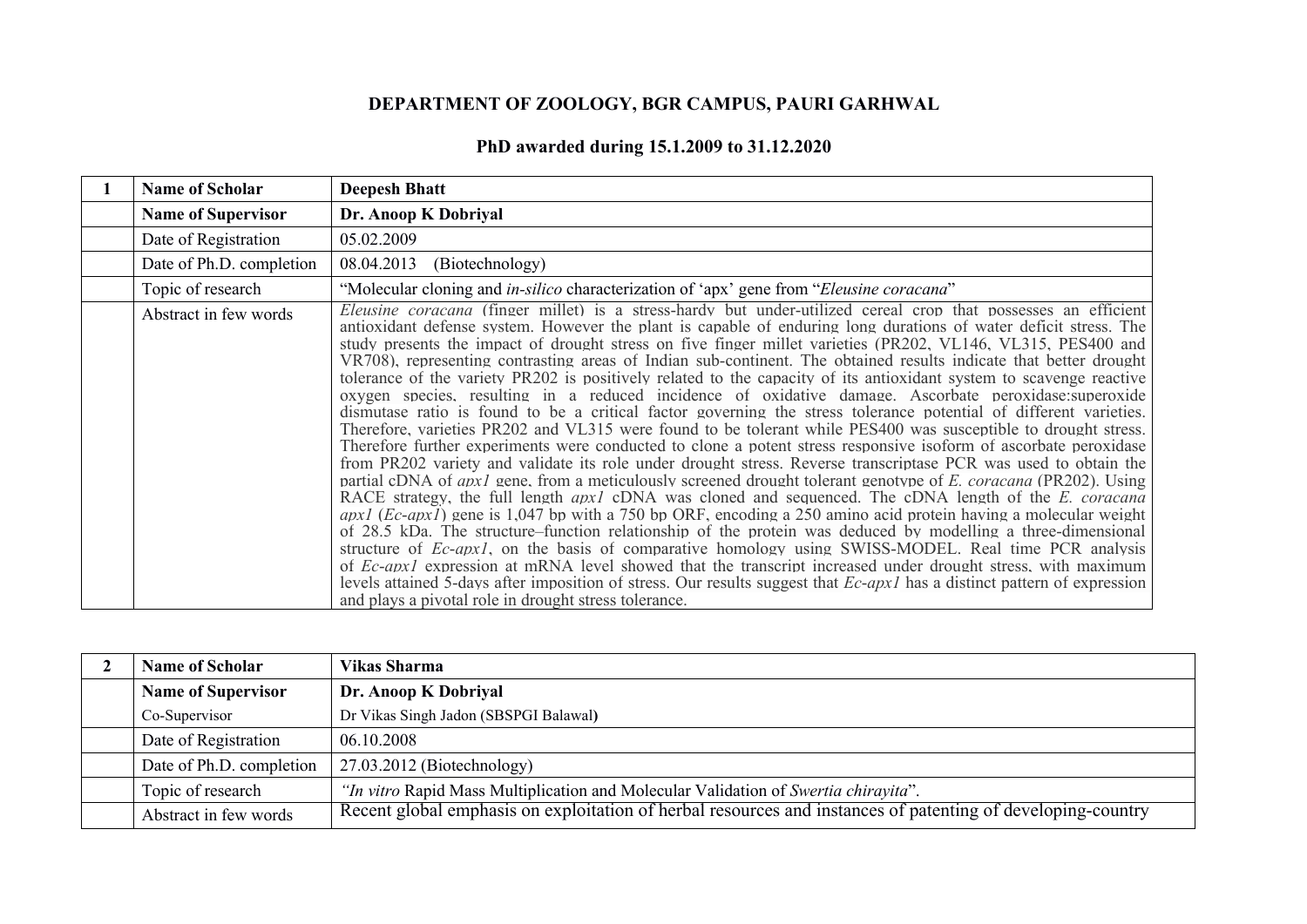| plants by developed countries emphasize the need to generate databases on indigenous medicinal plants which          |
|----------------------------------------------------------------------------------------------------------------------|
| can be used for future reference. So, there is an urgent need to design a strategy for the conservation and          |
| improvement of these medicinally important plants and as well as to ensure a sustained supply of medicinally         |
| important herbs in the future. Thus the present research work is aimed to develop the efficient tissue culture       |
| protocol for the rapid mass multiplication of the endangered medicinal plantSwertiachirayita by standardization      |
| of various media composition for their best growth response. The protocol was optimized for reducing the             |
| concentration of plant growth regulators in the medium, at the same time attaining the maximum multiplication        |
| and rooting rate. The plant-microbe interactions under <i>in vitro</i> conditions were assessed to see the effect of |
| microbes involved in the production of PGRs. For assessing the interactions, rhizospheric microbes of                |
| <i>Swertiachirayita</i> were isolated and characterized for production of PGRs and subsequent use of biohardening of |
| in vitro raised plants. The in vitro propagated plants were further assessed through molecular markers for the       |
| validation of pure germplasm and detection of any existing somaclonal variation. This was aimed to detect and        |
| eliminate the variations persisting among the clonally propagated plant material. Thus based upon above              |
| mentioned views the protocol was aimed so that this important medicinal herb can be propagated on mass scale         |
| with clonal fidelity. The work also revealed conservation measures in natural zone of distribution of                |
| <i>Swertiachirayita</i> by mass production of clonal material with less extent of variability.                       |

| <b>Name of Scholar</b>    | Nidhi Srivastava                                                                                                                                                                                                                                                                                                                                                                                                                                                                                                                                                                                                                                                                                                                                                                                                                                                                                                                                                                                                                                                                                                                                                                                                                                                                                                                                                                                                                                                                                                                                                                                                                                                                                                                                                                                                               |
|---------------------------|--------------------------------------------------------------------------------------------------------------------------------------------------------------------------------------------------------------------------------------------------------------------------------------------------------------------------------------------------------------------------------------------------------------------------------------------------------------------------------------------------------------------------------------------------------------------------------------------------------------------------------------------------------------------------------------------------------------------------------------------------------------------------------------------------------------------------------------------------------------------------------------------------------------------------------------------------------------------------------------------------------------------------------------------------------------------------------------------------------------------------------------------------------------------------------------------------------------------------------------------------------------------------------------------------------------------------------------------------------------------------------------------------------------------------------------------------------------------------------------------------------------------------------------------------------------------------------------------------------------------------------------------------------------------------------------------------------------------------------------------------------------------------------------------------------------------------------|
| <b>Name of Supervisor</b> | Dr. Anoop K Dobriyal                                                                                                                                                                                                                                                                                                                                                                                                                                                                                                                                                                                                                                                                                                                                                                                                                                                                                                                                                                                                                                                                                                                                                                                                                                                                                                                                                                                                                                                                                                                                                                                                                                                                                                                                                                                                           |
| Co-Supervisor             | Dr Vikas Singh Jadon (SBSPGI Balawal)                                                                                                                                                                                                                                                                                                                                                                                                                                                                                                                                                                                                                                                                                                                                                                                                                                                                                                                                                                                                                                                                                                                                                                                                                                                                                                                                                                                                                                                                                                                                                                                                                                                                                                                                                                                          |
| Date of Registration      | 06.10.2008                                                                                                                                                                                                                                                                                                                                                                                                                                                                                                                                                                                                                                                                                                                                                                                                                                                                                                                                                                                                                                                                                                                                                                                                                                                                                                                                                                                                                                                                                                                                                                                                                                                                                                                                                                                                                     |
| Date of Ph.D. completion  | 06.10.2013<br>(Biotechnology)                                                                                                                                                                                                                                                                                                                                                                                                                                                                                                                                                                                                                                                                                                                                                                                                                                                                                                                                                                                                                                                                                                                                                                                                                                                                                                                                                                                                                                                                                                                                                                                                                                                                                                                                                                                                  |
| Topic of research         | In vitro Rapid Mass Multiplication and Molecular Validation of Aconitum heterophyllum                                                                                                                                                                                                                                                                                                                                                                                                                                                                                                                                                                                                                                                                                                                                                                                                                                                                                                                                                                                                                                                                                                                                                                                                                                                                                                                                                                                                                                                                                                                                                                                                                                                                                                                                          |
| Abstract in few words     | In the present study, successful micropropagation of a critically endangered medicinal plant Aconitum<br>heterophyllum Wall has been accomplished using low concentrations of plant growth regulators (PGRs) and<br>molecular validation of the clonal stocks. The maximum rate of <i>in vitro</i> shoot multiplication was obtained on $1.0 \times$<br>Murashige and Skoog (MS) medium containing 0.25 mg L-1 Kinetin (Kn) plus $0.25$ mg L-1 Indole acetic acid<br>(IAA). Up to 100% rooting was obtained 15 for shoots cultured on $1.0 \times \overrightarrow{MS}$ medium supplemented with 1.0 mg<br>L-1 IAA. Adding 0.25 mg L-1 2,4-dichlorophenoxyacetic acid (2, 4-D) to $1.0 \times MS$ medium resulted in 100%<br>callus formation, while adding 0.25 mg L-1 IAA plus 0.25 mg L-1 Kn to $1.0 \times MS$ medium containing 0.25 mg<br>$L-1$ 2,4-D resulted in 100% generation of embryogenic callus.<br>Various markers were used to validate the clonal stock viz., Randomly Amplified Polymorphic DNA (RAPD),<br>Internal Transcribed Sequence (ITS) & Inter-simple sequence repeat (ISSR) and analysis was carried out to check<br>for possible somaclonal variation in the plantlets obtained after three consecutive subcultures.<br>Using RAPD markers, in vitro raised shoot propagules were assessed for genetic analysis through cluster analysis<br>along with the parental plants with <i>Aconitum balfourii</i> as an outlier and showed about 97% of similarity with the<br>mother ex-plant of <i>Aconitum heterophyllum</i> , and thus show high uniformity throughout the stock cultures with<br>various treatments of media components during multiplication, rooting and acclimatization.<br>Of the 15 ISSR primers used, 10 were found to be monomorphic, with 95–98% similarity, and were used for |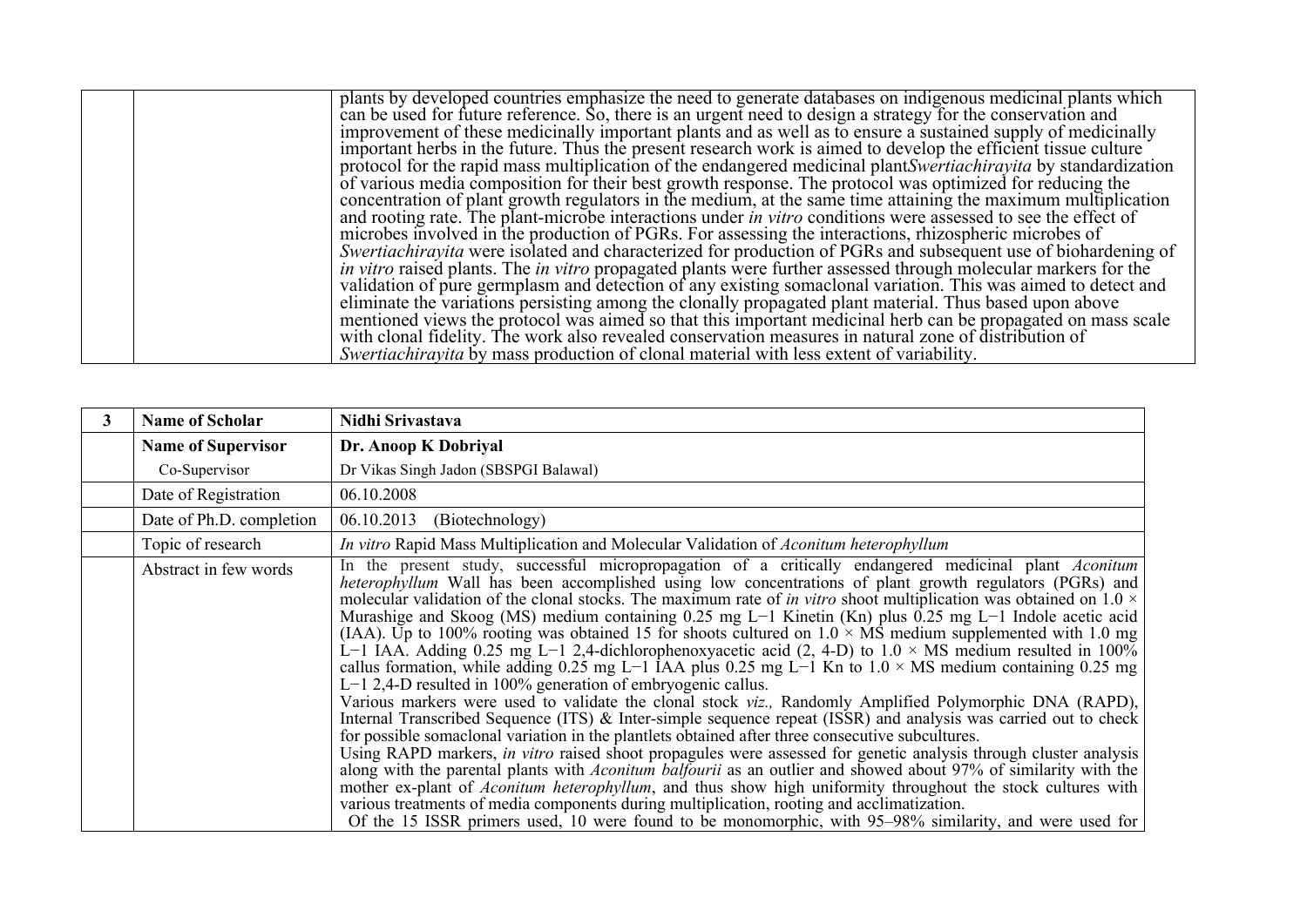|  | cluster analysis by the unweighted pair group using arithmetic averages (UPGMA) method. The results revealed        |  |
|--|---------------------------------------------------------------------------------------------------------------------|--|
|  | that in vitro-regenerated plantlets did not exhibit any genetic polymorphism.                                       |  |
|  | For ITS, PCR products were sequenced in the lab of Chromas Biotech Pvt Ltd., Bangalore by Automated DNA             |  |
|  | Sequencing Method. The result of sequencing was submitted to GenBank using Bankit program. The Bankit               |  |
|  | number of ITS sequences of <i>Aconitum heterophyllum</i> obtained are 1477523 and 1477528. A search for similar ITS |  |
|  | region sequences from GenBank showed higher sequence similarity with the other species of the genus Aconitum        |  |
|  |                                                                                                                     |  |
|  |                                                                                                                     |  |
|  |                                                                                                                     |  |

| <b>Name of Scholar</b>    | Maryada Goel                                                                                                                                                                                                                                                                                                                                                                                                                                                                                                                                                                                                                                                                                                                                                                                                                                                                                                                                                                                                                                                                                                                                                                                                  |
|---------------------------|---------------------------------------------------------------------------------------------------------------------------------------------------------------------------------------------------------------------------------------------------------------------------------------------------------------------------------------------------------------------------------------------------------------------------------------------------------------------------------------------------------------------------------------------------------------------------------------------------------------------------------------------------------------------------------------------------------------------------------------------------------------------------------------------------------------------------------------------------------------------------------------------------------------------------------------------------------------------------------------------------------------------------------------------------------------------------------------------------------------------------------------------------------------------------------------------------------------|
| <b>Name of Supervisor</b> | Dr. Anoop K Dobriyal                                                                                                                                                                                                                                                                                                                                                                                                                                                                                                                                                                                                                                                                                                                                                                                                                                                                                                                                                                                                                                                                                                                                                                                          |
| Date of Registration      | 23.12.2008                                                                                                                                                                                                                                                                                                                                                                                                                                                                                                                                                                                                                                                                                                                                                                                                                                                                                                                                                                                                                                                                                                                                                                                                    |
| Date of Ph.D. completion  | 08.08.2014<br>(Biotechnology)                                                                                                                                                                                                                                                                                                                                                                                                                                                                                                                                                                                                                                                                                                                                                                                                                                                                                                                                                                                                                                                                                                                                                                                 |
| Topic of research         | "Studies on isolation, purification, kinetic characterization, and immobilization of alpha-amylase from some                                                                                                                                                                                                                                                                                                                                                                                                                                                                                                                                                                                                                                                                                                                                                                                                                                                                                                                                                                                                                                                                                                  |
|                           | legumes of Garhwal Himalayan region".                                                                                                                                                                                                                                                                                                                                                                                                                                                                                                                                                                                                                                                                                                                                                                                                                                                                                                                                                                                                                                                                                                                                                                         |
| Abstract in few words     | Two legume varieties namely <i>Phaseolus vulgaris</i> HUR15 and <i>Dolichos biflorus</i> were studied. These<br>legumes are native to the Garhwal himalayas. The enzyme alpha amylase was extracted from these<br>legumes; this extract was called as crude extract. Amylase assay was done using the Miller's method. Then<br>anion exchange chromatography was carried out to purify the enzyme. Kinetic characteristics of the crude<br>and purified extract were studied. Various parameters for kinetic study were optimum pH, optimum temperature, thermal stability, time, optimum substrate concentration, Km, and Vmax. A comparison<br>between the two enzymes (crude and purified) was done. Then both enzymes were immobilized. The<br>kinetic characteristics of the immobilized enzyme were also calculated. Enhancement in enzyme activity<br>by about 200 times was observed in certain extracts. This study proved that there is a huge potential for<br>research in the field of enzymes present in legumes. Using the above mentioned approach and<br>biotechnology, these enzymes can be used in making biosensors. Just like amylase assay, kinase assay can<br>be done. The immobilized |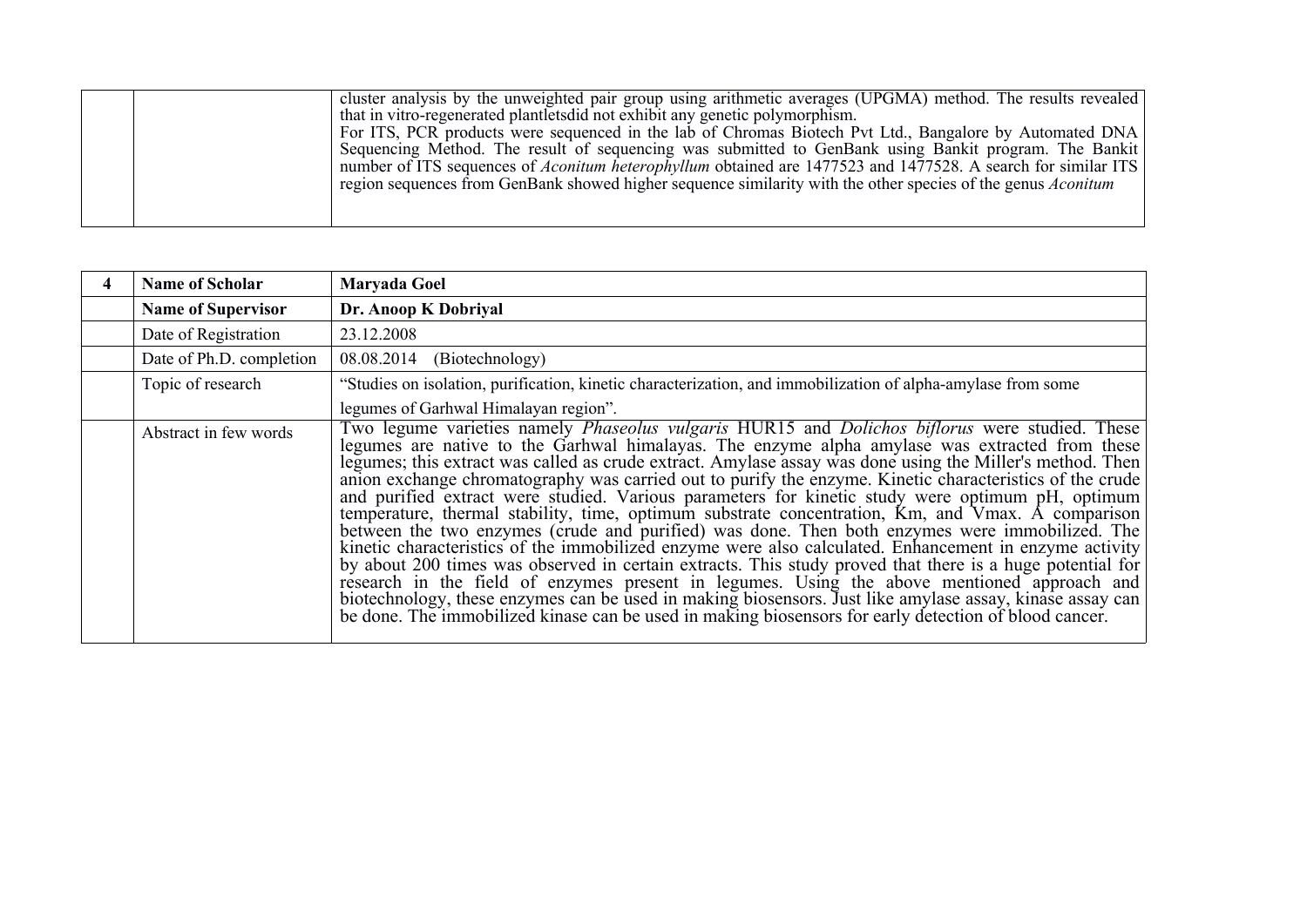| <b>Name of Scholar</b>    | <b>Rattan Deep Singh</b>                                                                                                                                                                                                                                                                                                                                                                                                                                                                                                                                                                                                                                                                                                                                                                                                                                                                                                                                                                                                                                                                                                                                                                                                                                                                                                                           |
|---------------------------|----------------------------------------------------------------------------------------------------------------------------------------------------------------------------------------------------------------------------------------------------------------------------------------------------------------------------------------------------------------------------------------------------------------------------------------------------------------------------------------------------------------------------------------------------------------------------------------------------------------------------------------------------------------------------------------------------------------------------------------------------------------------------------------------------------------------------------------------------------------------------------------------------------------------------------------------------------------------------------------------------------------------------------------------------------------------------------------------------------------------------------------------------------------------------------------------------------------------------------------------------------------------------------------------------------------------------------------------------|
| <b>Name of Supervisor</b> | Dr. Anoop K Dobriyal                                                                                                                                                                                                                                                                                                                                                                                                                                                                                                                                                                                                                                                                                                                                                                                                                                                                                                                                                                                                                                                                                                                                                                                                                                                                                                                               |
|                           | Dr Aradhna (SBSPGI Balawal)                                                                                                                                                                                                                                                                                                                                                                                                                                                                                                                                                                                                                                                                                                                                                                                                                                                                                                                                                                                                                                                                                                                                                                                                                                                                                                                        |
| Co-Supervisor             |                                                                                                                                                                                                                                                                                                                                                                                                                                                                                                                                                                                                                                                                                                                                                                                                                                                                                                                                                                                                                                                                                                                                                                                                                                                                                                                                                    |
| Date of Registration      | 25/02/2009                                                                                                                                                                                                                                                                                                                                                                                                                                                                                                                                                                                                                                                                                                                                                                                                                                                                                                                                                                                                                                                                                                                                                                                                                                                                                                                                         |
| Date of Ph.D. completion  | 19.05.2014<br>(Biotechnology)                                                                                                                                                                                                                                                                                                                                                                                                                                                                                                                                                                                                                                                                                                                                                                                                                                                                                                                                                                                                                                                                                                                                                                                                                                                                                                                      |
| Topic of research         | Evaluation of in-vitro digestibility, Hemagglutinating activity and characteristics of Alpha-amylase inhibitor: A                                                                                                                                                                                                                                                                                                                                                                                                                                                                                                                                                                                                                                                                                                                                                                                                                                                                                                                                                                                                                                                                                                                                                                                                                                  |
|                           | Study of selected <i>Phaseolus vulgaris</i> cultivars of Uttarakhand                                                                                                                                                                                                                                                                                                                                                                                                                                                                                                                                                                                                                                                                                                                                                                                                                                                                                                                                                                                                                                                                                                                                                                                                                                                                               |
| Abstract in few words     | Diversity and versatility of beans make them an extremely beneficial legume crop which can provide nutrition,<br>antioxidants and reduce the risks of many diseases. Thus the exploration of the properties of bean cultivars of<br>Uttarakhand will contribute towards the protection and improvement of this important crop of the region. The<br>proposed work is original and extremely relevant because no work has been done so far to analyze the nutritional<br>value based on digestibility and the presence of nutraceuticals components of the common bean<br>cultivars; therefore, the present study will be useful in promoting their cultivation and marketing.<br>The purpose of this work was to investigate the nutritional potential of kidney bean (Protein content,<br>carbohydrate content, Total phenolic content) and to study the effects of processing methods (cooking and<br>dehulling) on the reduction/elimination of antinutritional factors in kidney beans thereby improving the<br>digestibility of beans. The present study was also carried out to determine various physio-chemical characteristics<br>of lectins and a-amylase inhibitor. This would help determine simple and cost-effective processing options for<br>developing countries in order to make use of all the nutritional values of the beans. |

| O | <b>Name of Scholar</b>    | Shashi Yadav                                                                                                                                                                                                                                                                                                                                                                                                                                                                                                                                                                                                                                                                                                                                                                                  |
|---|---------------------------|-----------------------------------------------------------------------------------------------------------------------------------------------------------------------------------------------------------------------------------------------------------------------------------------------------------------------------------------------------------------------------------------------------------------------------------------------------------------------------------------------------------------------------------------------------------------------------------------------------------------------------------------------------------------------------------------------------------------------------------------------------------------------------------------------|
|   | <b>Name of Supervisor</b> | Dr. Anoop K Dobriyal                                                                                                                                                                                                                                                                                                                                                                                                                                                                                                                                                                                                                                                                                                                                                                          |
|   | Co Supervisor             | Dr Neeraj Sood (NBFGR, Lucknow)                                                                                                                                                                                                                                                                                                                                                                                                                                                                                                                                                                                                                                                                                                                                                               |
|   | Date of Registration      | 25.02.2009                                                                                                                                                                                                                                                                                                                                                                                                                                                                                                                                                                                                                                                                                                                                                                                    |
|   | Date of Ph.D. completion  | Viva conducted in 2016<br>(Biotechnology)                                                                                                                                                                                                                                                                                                                                                                                                                                                                                                                                                                                                                                                                                                                                                     |
|   | Topic of research         | "Isolation and genetic characterization of <i>Aeromonas</i> spp. from aquatic environment".                                                                                                                                                                                                                                                                                                                                                                                                                                                                                                                                                                                                                                                                                                   |
|   | Abstract in few words     | The thesis entitled, "Isolation and genetic characterization of <i>Aeromonas</i> sp. from aquatic environment"<br>embodies the work conducted with the objectives: i) To isolate and identify <i>Aeromonas</i> spp. from aquatic<br>environment, ii) To characterize <i>Aeromonas</i> species by molecular techniques, iii) To detect potentially<br>pathogenic <i>Aeromonas</i> species by amplification of virulence genes and iv) To study the pathology and<br>pathogenesis of experimentally induced aeromoniasis with representative isolate. The present study<br>highlights that water and fish samples are potential sources of motile aeromonads with virulence potential<br>and can cause disease in fish and humans whenever, the conditions are favourable. PCR-RFLP analysis of |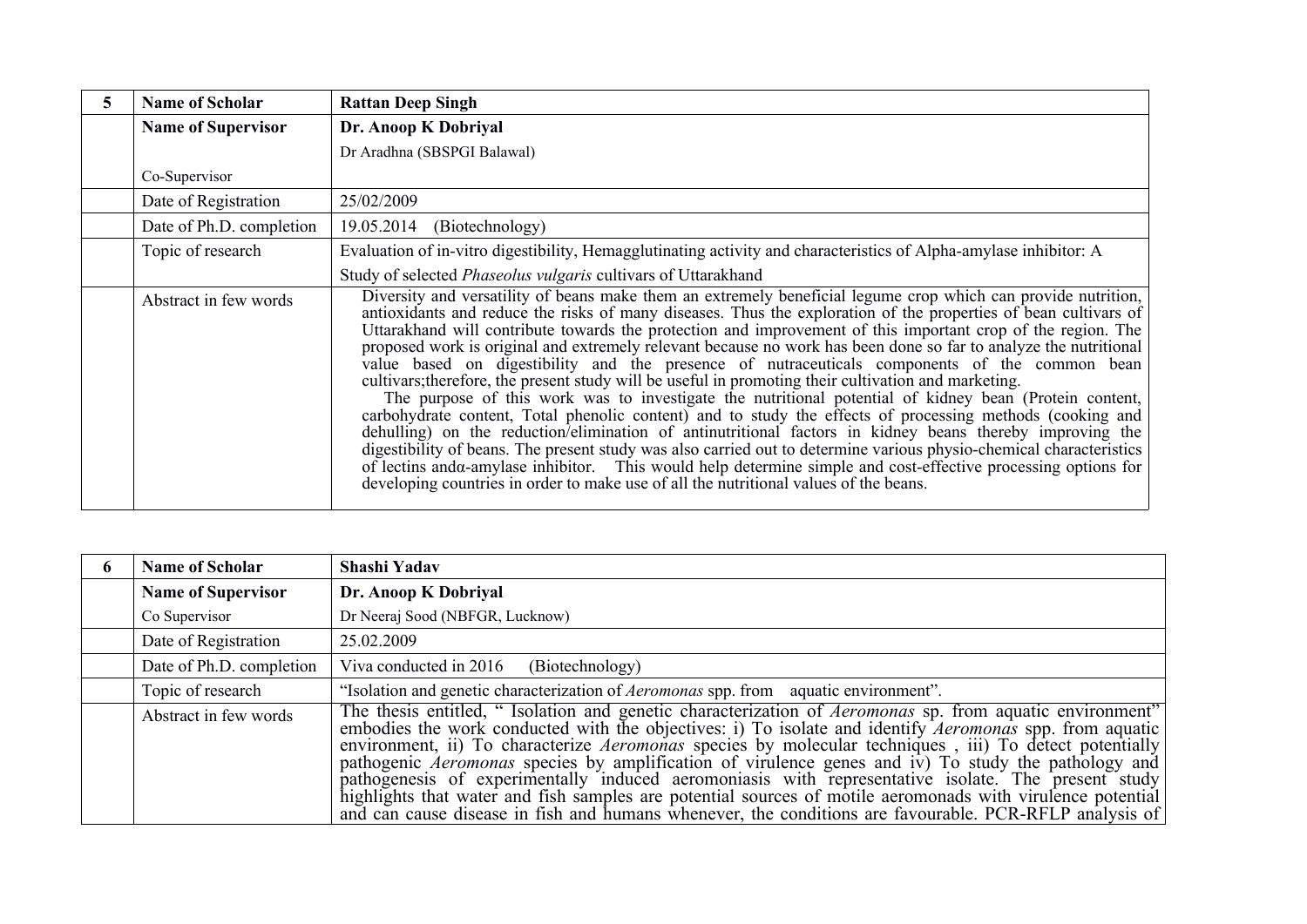| 16S rRNA and sequencing of the 16S rDNA gene proved to be rapid and powerful method for identifying                |  |
|--------------------------------------------------------------------------------------------------------------------|--|
| isolates of <i>Aeromonas</i> to the species level. Rep-PCR provides powerful and convenient tool to analyze        |  |
| <i>Aeromonas</i> diversity and genetic relativity among the strains of <i>Aeromonas</i> spp. isolated from various |  |
| regions. Further clinical findings with gross and histopathological alterations in tissues of rohu juveniles       |  |
| following experimental infection with A. hydrophila suggest an acute septicemic condition and these findings       |  |
| appear to be fundamentally similar to the findings in natural cases and experimentally induced A. hydrophila       |  |
| infection in other fish species.                                                                                   |  |

| <b>Name of Scholar</b>    | <b>Mohd Rashid</b>                                                                                                                                                                                                                                                                                                                                                                                                                                                                                                                                                                                                                                                                                                                                                                                                                                                                                                                                                                                                                                                                   |
|---------------------------|--------------------------------------------------------------------------------------------------------------------------------------------------------------------------------------------------------------------------------------------------------------------------------------------------------------------------------------------------------------------------------------------------------------------------------------------------------------------------------------------------------------------------------------------------------------------------------------------------------------------------------------------------------------------------------------------------------------------------------------------------------------------------------------------------------------------------------------------------------------------------------------------------------------------------------------------------------------------------------------------------------------------------------------------------------------------------------------|
| <b>Name of Supervisor</b> | Dr. Anoop K Dobriyal                                                                                                                                                                                                                                                                                                                                                                                                                                                                                                                                                                                                                                                                                                                                                                                                                                                                                                                                                                                                                                                                 |
| Date of Registration      | 12/03/2013                                                                                                                                                                                                                                                                                                                                                                                                                                                                                                                                                                                                                                                                                                                                                                                                                                                                                                                                                                                                                                                                           |
| Date of Ph.D. completion  | 10/07/2020<br>(Zoology)                                                                                                                                                                                                                                                                                                                                                                                                                                                                                                                                                                                                                                                                                                                                                                                                                                                                                                                                                                                                                                                              |
| Topic of research         | Fish Biology of Mastacembelus armatus (Lacepede)                                                                                                                                                                                                                                                                                                                                                                                                                                                                                                                                                                                                                                                                                                                                                                                                                                                                                                                                                                                                                                     |
|                           | From River Nayar, Garhwal Himalaya, Uttrakhand                                                                                                                                                                                                                                                                                                                                                                                                                                                                                                                                                                                                                                                                                                                                                                                                                                                                                                                                                                                                                                       |
| Abstract in few words     | The thesis deals with the fishery biology of an important hillstream fish <i>Mastacembelus armatus</i> (Lacepede) from river<br>Nayar of Garhwal Himalaya. Study conducted was on the morphometric and meristic characters of the fish, length<br>weight relationship and relative condition factor, feeding behaviour of fish, its feeding preferences and seasons of<br>better feeding through gastro somatic index, relative length of gut and feeding preference indices. Reproductive<br>biology of the fish was also studied which included the maturation of gonads, season and size of fish at maturity,<br>spawning tendency, month of spawning and breeding potential. Fecundity was statistically correlated with different<br>body parameters. Age and growth of fish was also determined by scale and length frequency distribution method.<br>Study summarises as it is a carnivore fish spawns during monsoon with low fecundity and having a life span of about 4<br>years. The ecology of stream was also analysed in view of feeding and spawning grounds of fish. |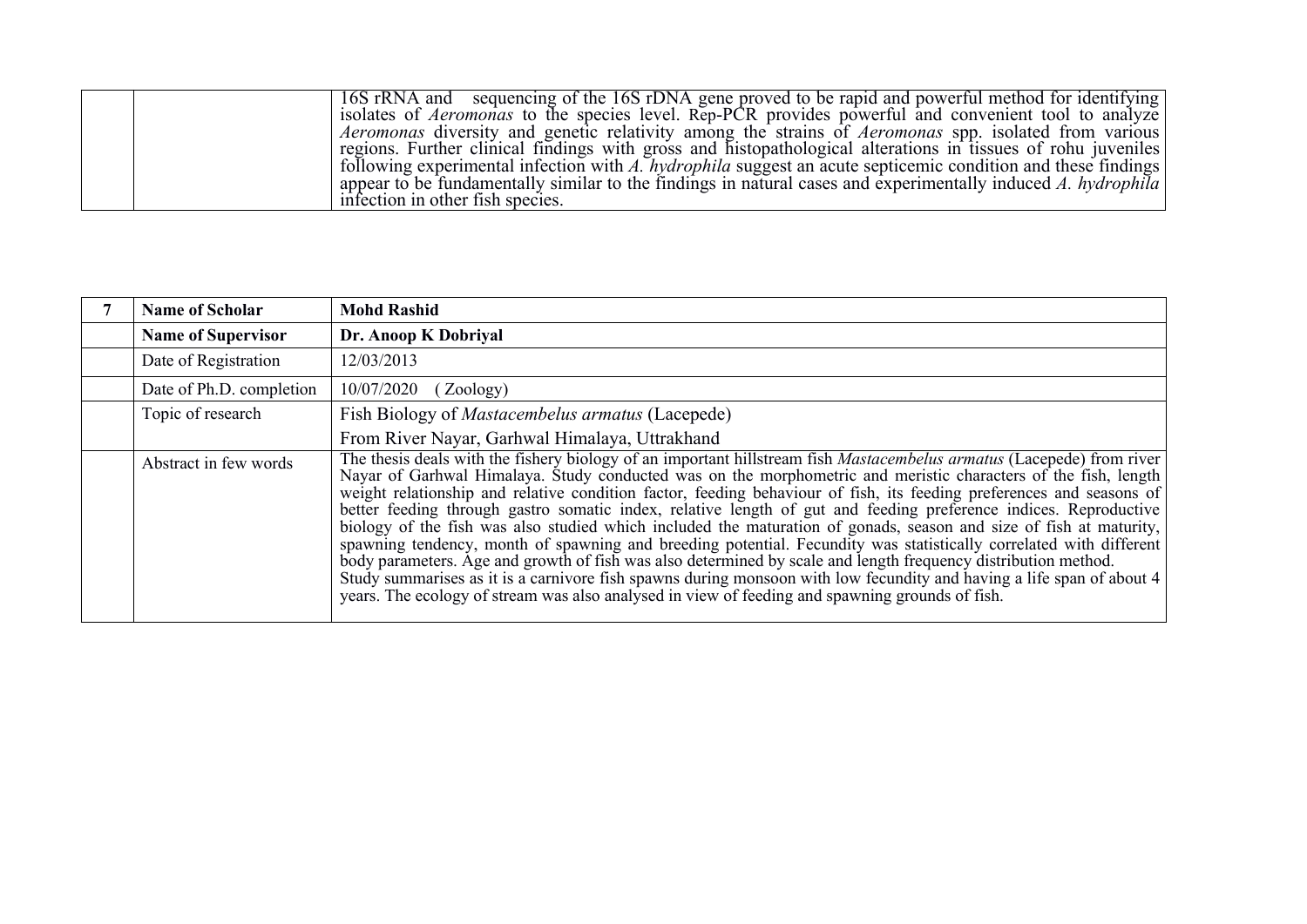| 8 | <b>Name of Scholar</b>    | <b>Mohd Sagir</b>                                                                                                                                                                                                                                                                                                                                                                                                                                                                                                                                                                                                                                                                                                                                                                                                                                                                                                                                                                                                                                                                                                                                                                                                                                                                                                                                                                                                                                                                                                                                                                                                                                                                                                                                                                                                                                                                                                                                                                                                                                                                                                                                                              |
|---|---------------------------|--------------------------------------------------------------------------------------------------------------------------------------------------------------------------------------------------------------------------------------------------------------------------------------------------------------------------------------------------------------------------------------------------------------------------------------------------------------------------------------------------------------------------------------------------------------------------------------------------------------------------------------------------------------------------------------------------------------------------------------------------------------------------------------------------------------------------------------------------------------------------------------------------------------------------------------------------------------------------------------------------------------------------------------------------------------------------------------------------------------------------------------------------------------------------------------------------------------------------------------------------------------------------------------------------------------------------------------------------------------------------------------------------------------------------------------------------------------------------------------------------------------------------------------------------------------------------------------------------------------------------------------------------------------------------------------------------------------------------------------------------------------------------------------------------------------------------------------------------------------------------------------------------------------------------------------------------------------------------------------------------------------------------------------------------------------------------------------------------------------------------------------------------------------------------------|
|   | <b>Name of Supervisor</b> | Dr. Anoop K Dobriyal                                                                                                                                                                                                                                                                                                                                                                                                                                                                                                                                                                                                                                                                                                                                                                                                                                                                                                                                                                                                                                                                                                                                                                                                                                                                                                                                                                                                                                                                                                                                                                                                                                                                                                                                                                                                                                                                                                                                                                                                                                                                                                                                                           |
|   | Date of Registration      | 17-04-2014                                                                                                                                                                                                                                                                                                                                                                                                                                                                                                                                                                                                                                                                                                                                                                                                                                                                                                                                                                                                                                                                                                                                                                                                                                                                                                                                                                                                                                                                                                                                                                                                                                                                                                                                                                                                                                                                                                                                                                                                                                                                                                                                                                     |
|   | Date of Ph.D. completion  | $10-06-2020$ (Zoology)                                                                                                                                                                                                                                                                                                                                                                                                                                                                                                                                                                                                                                                                                                                                                                                                                                                                                                                                                                                                                                                                                                                                                                                                                                                                                                                                                                                                                                                                                                                                                                                                                                                                                                                                                                                                                                                                                                                                                                                                                                                                                                                                                         |
|   | Topic of research         | EFFECT OF VEGETATION ON BENTHIC COMMUNITIES OF RIVER WESTERN NAYAR T                                                                                                                                                                                                                                                                                                                                                                                                                                                                                                                                                                                                                                                                                                                                                                                                                                                                                                                                                                                                                                                                                                                                                                                                                                                                                                                                                                                                                                                                                                                                                                                                                                                                                                                                                                                                                                                                                                                                                                                                                                                                                                           |
|   | Abstract in few words     | Garhwal Himalaya is gifted with many lentic and lotic water bodies in the form of rivers, streams, rivulets, lakes,<br>reservoir, ponds etc. Western Nayar River is one of the important spring-fed rivers of Garhwal Himalaya. The<br>present study on "Effect of vegetation on benthic communities of Western Nayar River" is aimed at to attain the<br>following objectives:<br>1. Qualitative study of Riparian vegetation at selected spots<br>(i- <i>Quercus</i> tree dominated area, ii- <i>Pinus</i> tree<br>dominated area, iii-Herbs and Shrub dominated area, iv-Toxins producing plants covered area,).<br>2. Biomass estimation of Detritus standing stock at each spot throughout the year.<br>3. Monthly and seasonal density and diversity of periphytic and macrozoobenthic communities at each spot.<br>This hypothesis was conceived with an idea of how the riparian vegetation can have a bearing on river productivity.<br>In fact the vegetation around River Nayar contributes significantly in soil conservation, productivity and aquatic<br>biodiversity. The present study also suggests that the riparian vegetation directly or indirectly helps the aquatic<br>fauna for feeding, breeding and spawning.<br>The results of this study reinforced assertions that riparian-reach variables influence macroinvertebrate structure and<br>functions less than land use catchment variables. The macroinvertebrates showed the strong relationship with leaf<br>litters of <i>Quercus</i> than <i>Pinus</i> . The results reflected that the importance of litter as a source of food and total densities<br>of macroinvertebrates of major taxa were greater in leaf litter of Quercus. This indicates that the palatable litter,<br>which served mainly as a food source thus supported high densities of macroinvertebrates. Contrarily lower<br>densities of macroinvertebrates associated with litter of <i>Pinus</i> indicated lesser palatability of its leaf and therefore<br>may be useful as a substrate. This result reflects the fact that leaf litter in a subtropical stream may serve as food or<br>substrate for macroinvertebrates |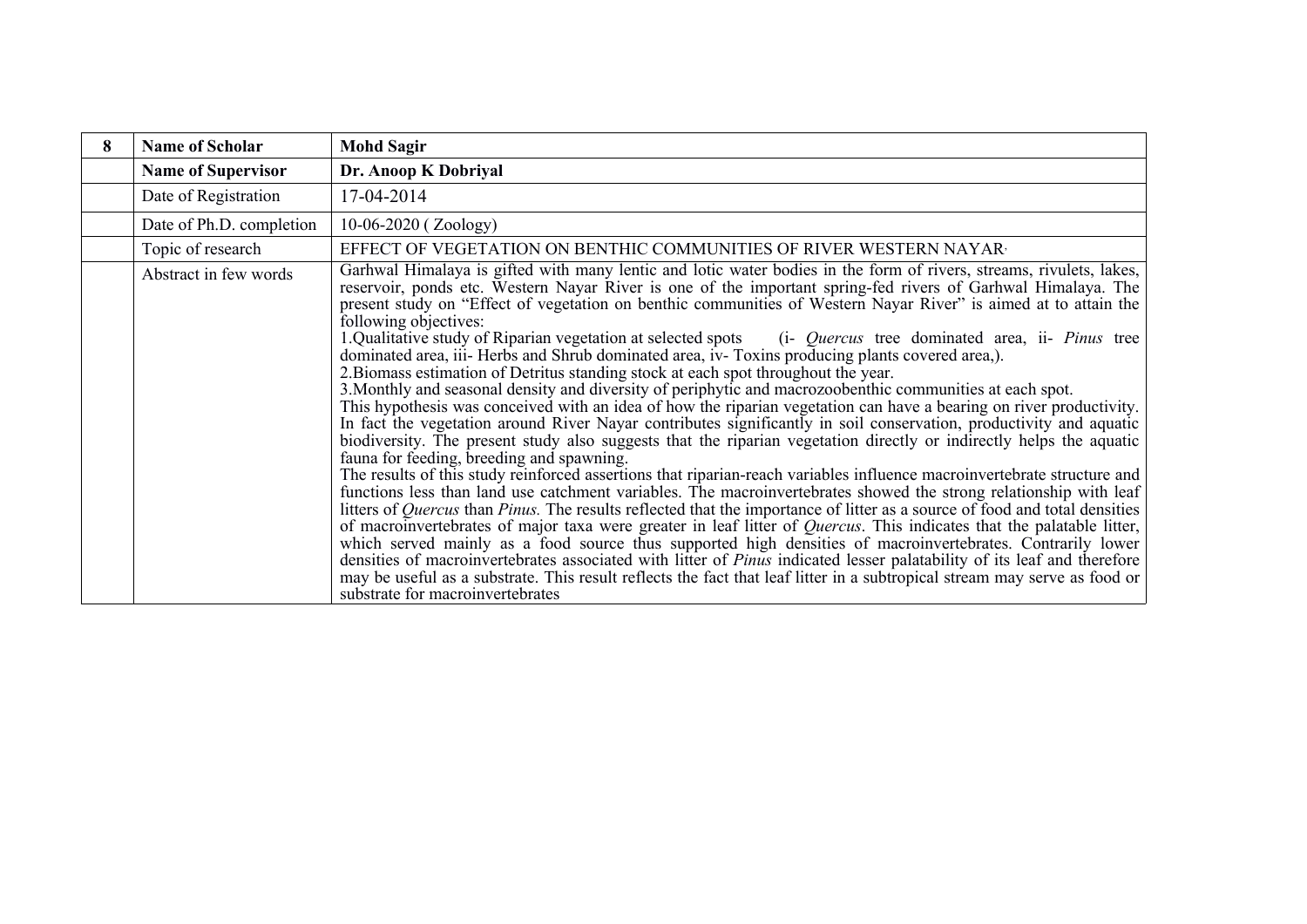| <b>Name of Scholar</b><br>9 | <b>Koshal Kumar</b>                                                                                                                                                                                                                                                                                                                                                                                                                                                                                                                                                                                                                                                                                                                                                                                                                                                                                                                                                                                                                                                                                                                                                                                                                                                                                                                                                                                                                                                                                                                                                                                                                                                                                                                                                                                                                    |
|-----------------------------|----------------------------------------------------------------------------------------------------------------------------------------------------------------------------------------------------------------------------------------------------------------------------------------------------------------------------------------------------------------------------------------------------------------------------------------------------------------------------------------------------------------------------------------------------------------------------------------------------------------------------------------------------------------------------------------------------------------------------------------------------------------------------------------------------------------------------------------------------------------------------------------------------------------------------------------------------------------------------------------------------------------------------------------------------------------------------------------------------------------------------------------------------------------------------------------------------------------------------------------------------------------------------------------------------------------------------------------------------------------------------------------------------------------------------------------------------------------------------------------------------------------------------------------------------------------------------------------------------------------------------------------------------------------------------------------------------------------------------------------------------------------------------------------------------------------------------------------|
| <b>Name of Supervisor</b>   | Dr C B Kotnala                                                                                                                                                                                                                                                                                                                                                                                                                                                                                                                                                                                                                                                                                                                                                                                                                                                                                                                                                                                                                                                                                                                                                                                                                                                                                                                                                                                                                                                                                                                                                                                                                                                                                                                                                                                                                         |
| Co supervisor               | Dr Anita Rawat (Govt PG College Rishikesh)                                                                                                                                                                                                                                                                                                                                                                                                                                                                                                                                                                                                                                                                                                                                                                                                                                                                                                                                                                                                                                                                                                                                                                                                                                                                                                                                                                                                                                                                                                                                                                                                                                                                                                                                                                                             |
| Date of Registration        | 11 March 2013                                                                                                                                                                                                                                                                                                                                                                                                                                                                                                                                                                                                                                                                                                                                                                                                                                                                                                                                                                                                                                                                                                                                                                                                                                                                                                                                                                                                                                                                                                                                                                                                                                                                                                                                                                                                                          |
| Date of Ph.D. completion    | 21 Nov 2017 (Zoology)                                                                                                                                                                                                                                                                                                                                                                                                                                                                                                                                                                                                                                                                                                                                                                                                                                                                                                                                                                                                                                                                                                                                                                                                                                                                                                                                                                                                                                                                                                                                                                                                                                                                                                                                                                                                                  |
| Topic of research           | Biology of freshwater prawn <i>Macrobrachium</i> Species (Bate 1868) from Rawasan Stream of Garhwal                                                                                                                                                                                                                                                                                                                                                                                                                                                                                                                                                                                                                                                                                                                                                                                                                                                                                                                                                                                                                                                                                                                                                                                                                                                                                                                                                                                                                                                                                                                                                                                                                                                                                                                                    |
|                             | Himalaya, Uttarakhand".                                                                                                                                                                                                                                                                                                                                                                                                                                                                                                                                                                                                                                                                                                                                                                                                                                                                                                                                                                                                                                                                                                                                                                                                                                                                                                                                                                                                                                                                                                                                                                                                                                                                                                                                                                                                                |
| Abstract in few words       | The study on the biology of freshwater prawn was carried out in Rawasan stream which is geographically bounded<br>by 29°55'33.82"N and 78°26'42.41"E in Yamkeshwar block of Pauri District. Five sampling sites were selected on<br>the basis of altitudinal variation for the collection of specimens i.e., Narikatal (S1), Jarpani (S2), Seela (S3),<br>Pupaldanga (S4), and Madhan (S5). Monthly analysis of selected nine physicochemical parameters at five selected<br>sites of Rawasan stream has been studied, because the ecological factors play an important role in the survival of<br>prawn fauna and other invertebrates population in a particular ecosystem. Collected specimens of prawn were<br>identified as Macrobrachiumassamensepeninsulare with the help of keys to genera of Macrobrachium (Tiwari<br>1958) and sexual dimorphism was reported in this species. Food and feeding habits of the prawn were studied on<br>the basis of qualitative and quantitative analysis of gastric mill and forget contents and it was observed that prawn<br>was an omnivorous species and exhibits feeding activity in the day time in comparison to the other species. The<br>breeding biology of the specimens was also investigated to know their breeding season and fecundity. No special<br>trend was found in the sex ratio, considered to be a normal population show a slight dominance of female over male<br>population and observed a fecundity of 13-102 eggs. The present study is significant as it will provide important<br>information on the population, diversity, and biology of this crustacean (Prawn) in the stream of Garhwal,<br>Uttarakhand. The study will also be able to create fresh interest in the fishery department toward conservation and<br>culture of prawn fishery in the region. |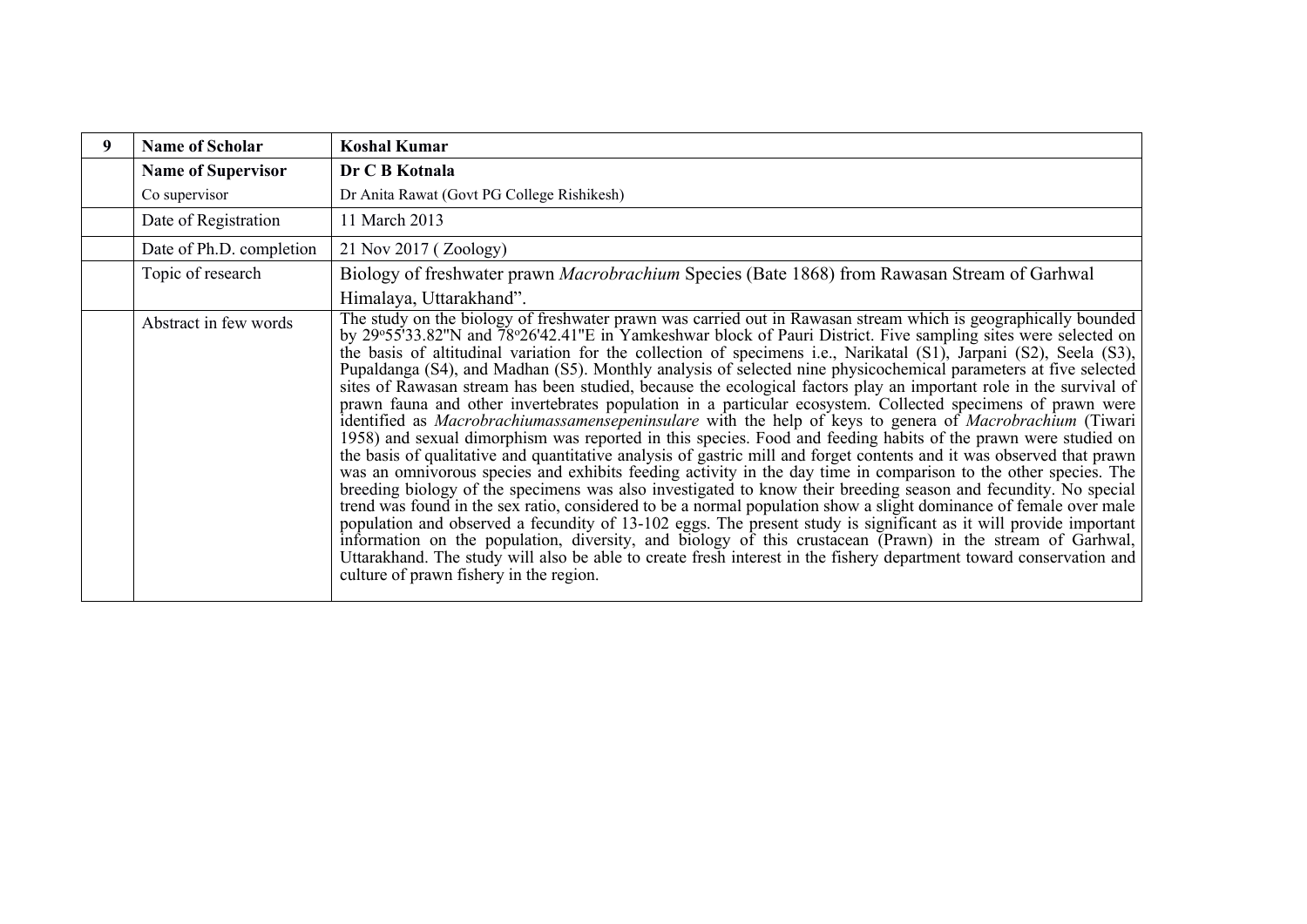| 10 | <b>Name of Scholar</b>    | <b>B. S. Kathait</b>                                                                                                                                                                                                                                                                                                                                                                                                                                                                                                                                                                                                                                                                                                                                                                                                                                                                                                                                                                                                                                                                                                                                                             |
|----|---------------------------|----------------------------------------------------------------------------------------------------------------------------------------------------------------------------------------------------------------------------------------------------------------------------------------------------------------------------------------------------------------------------------------------------------------------------------------------------------------------------------------------------------------------------------------------------------------------------------------------------------------------------------------------------------------------------------------------------------------------------------------------------------------------------------------------------------------------------------------------------------------------------------------------------------------------------------------------------------------------------------------------------------------------------------------------------------------------------------------------------------------------------------------------------------------------------------|
|    | <b>Name of Supervisor</b> | Dr M S Bisht                                                                                                                                                                                                                                                                                                                                                                                                                                                                                                                                                                                                                                                                                                                                                                                                                                                                                                                                                                                                                                                                                                                                                                     |
|    | Date of Registration      | (HNBGU/Res.21434)                                                                                                                                                                                                                                                                                                                                                                                                                                                                                                                                                                                                                                                                                                                                                                                                                                                                                                                                                                                                                                                                                                                                                                |
|    | Date of Ph.D. completion  | 28.01.2009 (Zoology)                                                                                                                                                                                                                                                                                                                                                                                                                                                                                                                                                                                                                                                                                                                                                                                                                                                                                                                                                                                                                                                                                                                                                             |
|    | Topic of research         | Habitat ecology and behaviour of Cheer pheasant (Catreus wallichii) in Garhwal Himalaya                                                                                                                                                                                                                                                                                                                                                                                                                                                                                                                                                                                                                                                                                                                                                                                                                                                                                                                                                                                                                                                                                          |
|    | Abstract in few words     | For the first time an extensive and intensive study has been conducted on a very rare, monotypic<br>threatened Cheer Pheasant Catreus wallichii (Gray) in Garhwal Himalaya, Uttrakhand to collect the<br>information on distribution, habitat characteristic and use, roosting habits, food and feeding habits and<br>breeding biology. In the district Chamoli and Pauri Garhwal, this game bird was sighted in 19 sites for the<br>first time between altitude ranges 1950-2100m with density of 2.78 birds/km <sup>2</sup> area. This pheasant was<br>found inhabiting in steep rugged chir pine (Pinus roxburghii) and long grass covered slopes as 75%<br>sightings were recorded from these habitats. It was found roosting on the trees of 6-15 meters with<br>80-90% canopy cover, feeding on seeds, flowers, buds, roots and tubers of the plants (mostly of the<br>family Fabaceae) and insects preferably of the order Diptera. Cheer breeds in May-June, nests on open<br>ground having less than 70% grass/litter cover, lays 4-12 eggs. Breeding success was recorded very low<br>$(41.67\% \text{ only})$ and anthropogenic factors were recorded most effective. |

| 11 | <b>Name of Scholar</b>    | <b>Suneet Kumar</b>                                                                                                                                                                                                                                                                                                                                                                                                                                                                                                                                                                                         |
|----|---------------------------|-------------------------------------------------------------------------------------------------------------------------------------------------------------------------------------------------------------------------------------------------------------------------------------------------------------------------------------------------------------------------------------------------------------------------------------------------------------------------------------------------------------------------------------------------------------------------------------------------------------|
|    | <b>Name of Supervisor</b> | Dr M S Bisht                                                                                                                                                                                                                                                                                                                                                                                                                                                                                                                                                                                                |
|    | Date of Registration      | 31/10/2007                                                                                                                                                                                                                                                                                                                                                                                                                                                                                                                                                                                                  |
|    | Date of Ph.D. completion  | 30/7/2012 (Zoology)                                                                                                                                                                                                                                                                                                                                                                                                                                                                                                                                                                                         |
|    | Topic of research         | Some aspects of population and feeding ecology of Kaleej pheasant <i>Lophura leucomelanos hamiltonii</i>                                                                                                                                                                                                                                                                                                                                                                                                                                                                                                    |
|    |                           | (Gray)                                                                                                                                                                                                                                                                                                                                                                                                                                                                                                                                                                                                      |
|    | Abstract in few words     | Keeping in view the importance of most common game bird the White crested kaleej pheasant <i>Lophura</i><br>leucomelanos hamiltonii (Gray), studies were under taken in Pauri and Chamoli district of Garhwal on<br>distribution, current status, population structure (density, group size and male female sex ratio in different)<br>months and seasons), habitat ecology and use pattern, roosting habits, breeding behaviour and feeding<br>In comparison to earlier records this important game species was found in few sites with small<br>habits.<br>numbers despite ban on hunting in the country. |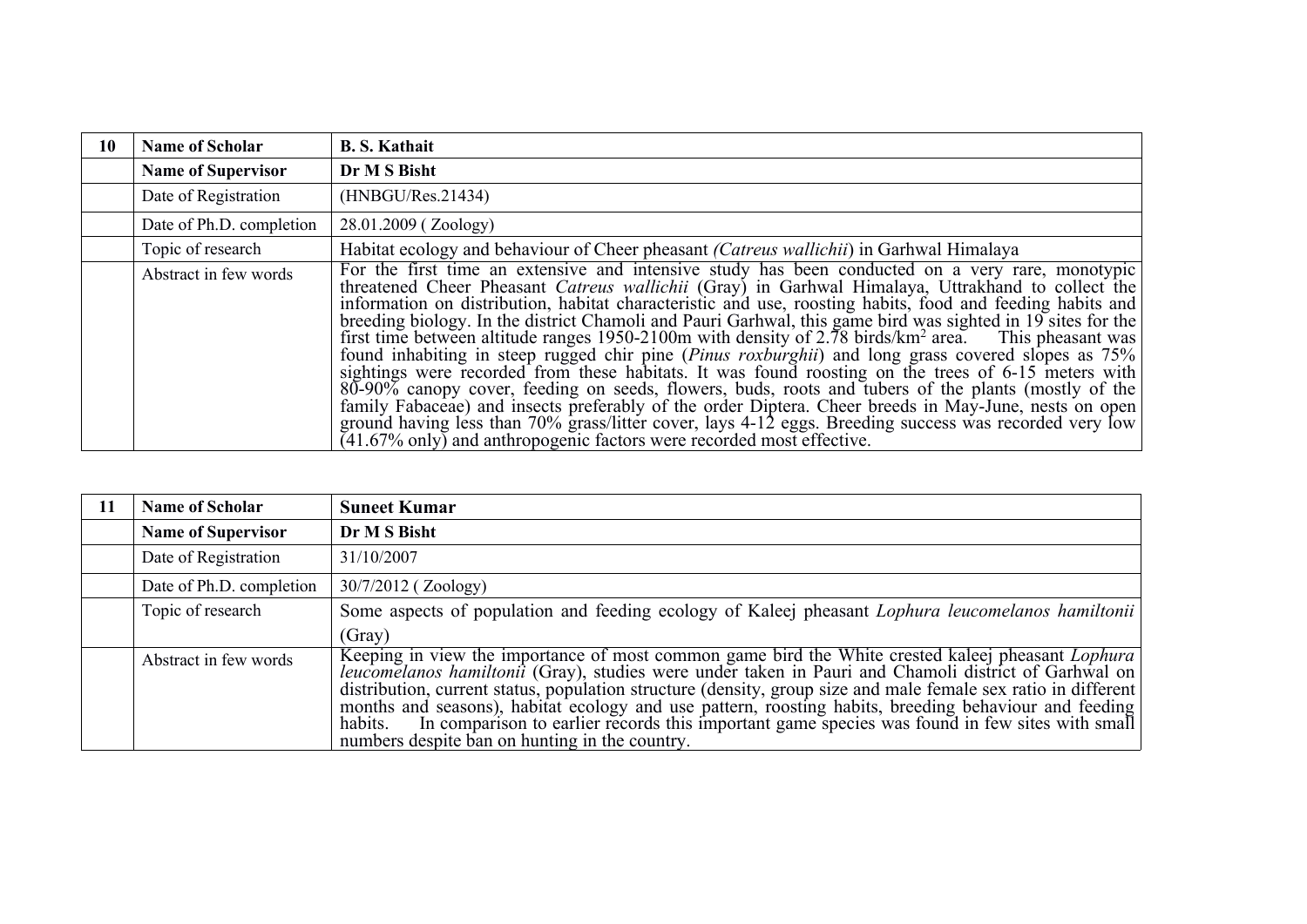| 12 | <b>Name of Scholar</b>    | Sunil Bhandari                                                                                                                                                                                                                                                                                                                                                                                                                                                                                                                                                                                                                                                      |
|----|---------------------------|---------------------------------------------------------------------------------------------------------------------------------------------------------------------------------------------------------------------------------------------------------------------------------------------------------------------------------------------------------------------------------------------------------------------------------------------------------------------------------------------------------------------------------------------------------------------------------------------------------------------------------------------------------------------|
|    | <b>Name of Supervisor</b> | Dr M S Bisht                                                                                                                                                                                                                                                                                                                                                                                                                                                                                                                                                                                                                                                        |
|    | Date of Registration      | 06/11/2008                                                                                                                                                                                                                                                                                                                                                                                                                                                                                                                                                                                                                                                          |
|    | Date of Ph.D. completion  | 19.12.2012                                                                                                                                                                                                                                                                                                                                                                                                                                                                                                                                                                                                                                                          |
|    | Topic of research         | Studies on the community structure of avian fauna in relation to distribution of invasive vegetation in Garhwal                                                                                                                                                                                                                                                                                                                                                                                                                                                                                                                                                     |
|    |                           | Himalaya                                                                                                                                                                                                                                                                                                                                                                                                                                                                                                                                                                                                                                                            |
|    | Abstract in few words     | Alien vegetations are emerging as threat to biodiversity and environment in Himalaya too. Three invasive weeds<br>namely Lantana, Parthenium and Eupatorium have made their presence in the biodiversity rich Uttrakhand. In<br>this dissertation distribution, magnitude and effects of exotic and invasive on native flora and fauna has been<br>studied in different localities and habitats along an altitudinal gradient (500-2500m). A through long term<br>intensive study has been conducted on effects of invasive vegetation (lantana, parthenium and eupatorium) on $\vert$<br>distribution, abundance, communities' structure and density of the birds. |

| <b>Name of Scholar</b><br>13 | <b>Ms Suman</b>                                                                                                                                                                                                                                                                                                                                                                                                                                                                                                                                                                                                                                                                                                                                                                                                                                                                                                                                                                                                                                                                                                                                                                                                                                                                                                                                                                                                                      |
|------------------------------|--------------------------------------------------------------------------------------------------------------------------------------------------------------------------------------------------------------------------------------------------------------------------------------------------------------------------------------------------------------------------------------------------------------------------------------------------------------------------------------------------------------------------------------------------------------------------------------------------------------------------------------------------------------------------------------------------------------------------------------------------------------------------------------------------------------------------------------------------------------------------------------------------------------------------------------------------------------------------------------------------------------------------------------------------------------------------------------------------------------------------------------------------------------------------------------------------------------------------------------------------------------------------------------------------------------------------------------------------------------------------------------------------------------------------------------|
| <b>Name of Supervisor</b>    | Dr M S Bisht                                                                                                                                                                                                                                                                                                                                                                                                                                                                                                                                                                                                                                                                                                                                                                                                                                                                                                                                                                                                                                                                                                                                                                                                                                                                                                                                                                                                                         |
| Date of Registration         | 26/11/2008 (HNBGU/Res/22773)                                                                                                                                                                                                                                                                                                                                                                                                                                                                                                                                                                                                                                                                                                                                                                                                                                                                                                                                                                                                                                                                                                                                                                                                                                                                                                                                                                                                         |
| Date of Ph.D. completion     | $26/9/2013$ (Biotechnology)                                                                                                                                                                                                                                                                                                                                                                                                                                                                                                                                                                                                                                                                                                                                                                                                                                                                                                                                                                                                                                                                                                                                                                                                                                                                                                                                                                                                          |
| Topic of research            | Studies on attributes of Probiotics and development of symbiotic yoghurt.                                                                                                                                                                                                                                                                                                                                                                                                                                                                                                                                                                                                                                                                                                                                                                                                                                                                                                                                                                                                                                                                                                                                                                                                                                                                                                                                                            |
| Abstract in few words        | The research work was focused on characterization of different attributes of probiotics for the<br>development of synbiotic (a mixture of probiotics and prebiotics) yoghurt, which may improve<br>intestinal survival and implantation of the live microbial supplement. The compatibility of probiotic L.<br><i>acidophilus</i> strains with yoghurt cultures was evaluated to select the suitable combination of strains.<br>The detection of bacterial interaction between yoghurt cultures and probiotic strains was carried out<br>using well-diffusion agar assay. After selecting the starter culture combination both prebiotics viz.,<br>honey and inulin at different concentrations, were evaluated for the probiotic and functional attributes<br>of the two strains of <i>Lactobacillus acidophilus</i> to assess them comparatively. Various probiotic<br>attributes checked were antimicrobial activity against indicator organisms ( <i>E. coli, E. faecalis, S.</i> typhimurium and <i>S. flexneri</i> ), tolerance to low pH (1.5, 2.5 and 6.5), bile toxicity (1 and 2% conc.) and lysozyme con<br>adherence properties (autoaggregation, coaggregation with E. coli, autolysis and cell surface hydrophobicity) and $\beta$ -galactosidase activity. After checking effectiveness of both the prebiotics against<br>the probiotic strains, a suitable prebiotic is selected and symbiotic yoghurt was prepared. |